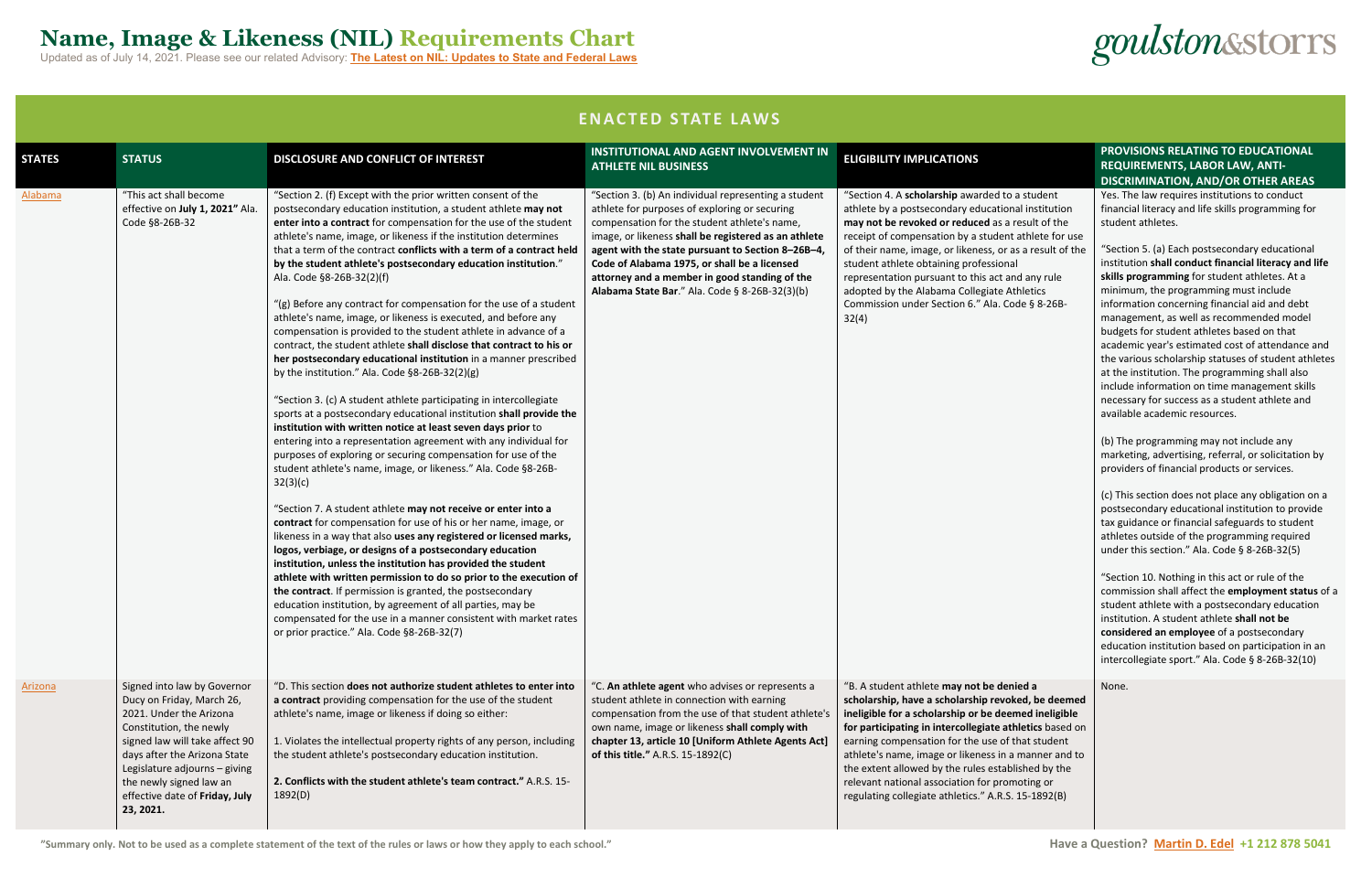| <b>STATES</b>                                   | <b>STATUS</b>                                                                                                                          | DISCLOSURE AND CONFLICT OF INTEREST                                                                                                                                                                                                                                                                                                                                                                                                                                                                                                                                                                                                                                                                                                                                                                                                                                                                                                                                                                                                                                                                                                                                                                                                                                                                                                                                                                                                                                                                                                                                                                                                                                                                                                                                                                                                                                                                                                                                                                                                                                                                                                                                                                                                                                                                                                                                                                                                                                                                                                                                                                                                                                              | <b>INSTITUTIONAL AND AGENT INVOLVEMENT IN</b><br><b>ATHLETE NIL BUSINESS</b>                                                                                                                                                                           | <b>ELIGIBILITY IMPLICATIONS</b>                                                                                                                                                              | <b>PROVISIONS RELATING TO EDUCATIONAL</b><br><b>REQUIREMENTS, LABOR LAW, ANTI-</b>                                                                                                                                                                                          |
|-------------------------------------------------|----------------------------------------------------------------------------------------------------------------------------------------|----------------------------------------------------------------------------------------------------------------------------------------------------------------------------------------------------------------------------------------------------------------------------------------------------------------------------------------------------------------------------------------------------------------------------------------------------------------------------------------------------------------------------------------------------------------------------------------------------------------------------------------------------------------------------------------------------------------------------------------------------------------------------------------------------------------------------------------------------------------------------------------------------------------------------------------------------------------------------------------------------------------------------------------------------------------------------------------------------------------------------------------------------------------------------------------------------------------------------------------------------------------------------------------------------------------------------------------------------------------------------------------------------------------------------------------------------------------------------------------------------------------------------------------------------------------------------------------------------------------------------------------------------------------------------------------------------------------------------------------------------------------------------------------------------------------------------------------------------------------------------------------------------------------------------------------------------------------------------------------------------------------------------------------------------------------------------------------------------------------------------------------------------------------------------------------------------------------------------------------------------------------------------------------------------------------------------------------------------------------------------------------------------------------------------------------------------------------------------------------------------------------------------------------------------------------------------------------------------------------------------------------------------------------------------------|--------------------------------------------------------------------------------------------------------------------------------------------------------------------------------------------------------------------------------------------------------|----------------------------------------------------------------------------------------------------------------------------------------------------------------------------------------------|-----------------------------------------------------------------------------------------------------------------------------------------------------------------------------------------------------------------------------------------------------------------------------|
| <b>Arkansas</b><br><u>Arkansas</u><br>continued | <b>Arkansas Student-Athlete</b><br><b>Publicity Rights Act. "This act</b><br>is effective on and after<br>January 1, 2022." Section 2. | "4-75-1304. Conflicts. (a) A third-party licensee or student-athlete<br>shall not enter into a contract for the commercial use of the<br>student-athlete's publicity rights if the contract:<br>(1) Requires the student-athlete to endorse, use, solicit, sell,<br>market, advertise, promote, refer to, mention, display, or<br>otherwise promote the name, image, logo, product, service,<br>purpose, campaign, business, digital or physical address, or<br>location of any third-party licensee or commercial entity during a<br>varsity intercollegiate athletic practice, competition, or other<br>activity;<br>(2) Conflicts with a term or condition of a contract, policy, rule,<br>regulation, or standard of the student-athlete's enrolled<br>institution of higher education; or<br>(3) Involves the student-athlete's performance or lack of<br>performance in athletic competition." ARK. CODE ANN. § 4-75-<br>1304<br>"Notwithstanding any other provision of this subchapter, a<br>student athlete participating in varsity intercollegiate athletics is<br>prohibited from earning compensation as a result of the<br>commercial use of the student athlete's publicity rights in<br>connection with any person or entity related to or associated with<br>the development, promotion, production, distribution,<br>wholesaling, or retailing of: (9) Any product, substance, or<br>method that is prohibited in competition by an athletic<br>association, athletic conference, or other organization governing<br>varsity intercollegiate athletic competition." ARK. CODE ANN 4-<br>75-1307(b)(9)<br>"4-75-1306. Disclosure. (a)(1) A student-athlete who enters into a<br>contract related to the commercial use of the student-athlete's<br>publicity rights shall disclose to a designated official of the<br>student-athlete's institution of higher education the existence of<br>the contract, including the contract terms, conditions, parties,<br>and compensation amounts.<br>(2) The disclosure described in subdivision (a)(1) of this section<br>shall be made within a time period and in a manner designated<br>by the institution of higher education.<br>$(b)(1)$ A professional representative of a student-athlete for a<br>contractual or legal matter regarding the student-athlete's<br>opportunity to earn compensation for the commercial use of the<br>student-athlete's publicity rights shall disclose to a designated<br>official of the student-athlete's institution of higher education<br>the relationship between the professional representative and the<br>student-athlete and the existence of the contract, including | "4-75-1305. Representation. (a) An agent, athlete<br>agent, financial advisor, or attorney who is<br>providing professional representation of a student-<br>athlete shall be licensed, as applicable, in this<br>state." ARK. CODE ANN. § 4-75-1305(a) | "Earning compensation for the commercial use of a<br>student-athlete's publicity rights shall not affect the<br>student-athlete's scholarship eligibility." ARK. CODE<br>ANN. § 4-75-1303(c) | <b>DISCRIMINATION, AND/OR OTHER AREAS</b><br>"This subchapter does not: (6) Render student-<br>athletes employees of the institution of higher<br>education based on participation in varsity<br>intercollegiate athletic competition." ARK. CODE<br>ANN. § 4-75-1307(a)(6) |
|                                                 | <i>goulston</i> & storrs                                                                                                               |                                                                                                                                                                                                                                                                                                                                                                                                                                                                                                                                                                                                                                                                                                                                                                                                                                                                                                                                                                                                                                                                                                                                                                                                                                                                                                                                                                                                                                                                                                                                                                                                                                                                                                                                                                                                                                                                                                                                                                                                                                                                                                                                                                                                                                                                                                                                                                                                                                                                                                                                                                                                                                                                                  | "Summary only. Not to be used as a complete statement of the text of the rules or laws or how they apply to each school."                                                                                                                              |                                                                                                                                                                                              | Page 2                                                                                                                                                                                                                                                                      |

|                                                             | PROVISIONS RELATING TO EDUCATIONAL<br>REQUIREMENTS, LABOR LAW, ANTI-                                                                                                                                                                                                 |
|-------------------------------------------------------------|----------------------------------------------------------------------------------------------------------------------------------------------------------------------------------------------------------------------------------------------------------------------|
| mercial use of a<br>all not affect the<br>ility." ARK. CODE | DISCRIMINATION, AND/OR OTHER AREAS<br>"This subchapter does not: (6) Render student-<br>athletes employees of the institution of higher<br>education based on participation in varsity<br>intercollegiate athletic competition." ARK. CODE<br>ANN. § 4-75-1307(a)(6) |
|                                                             |                                                                                                                                                                                                                                                                      |
|                                                             |                                                                                                                                                                                                                                                                      |
|                                                             |                                                                                                                                                                                                                                                                      |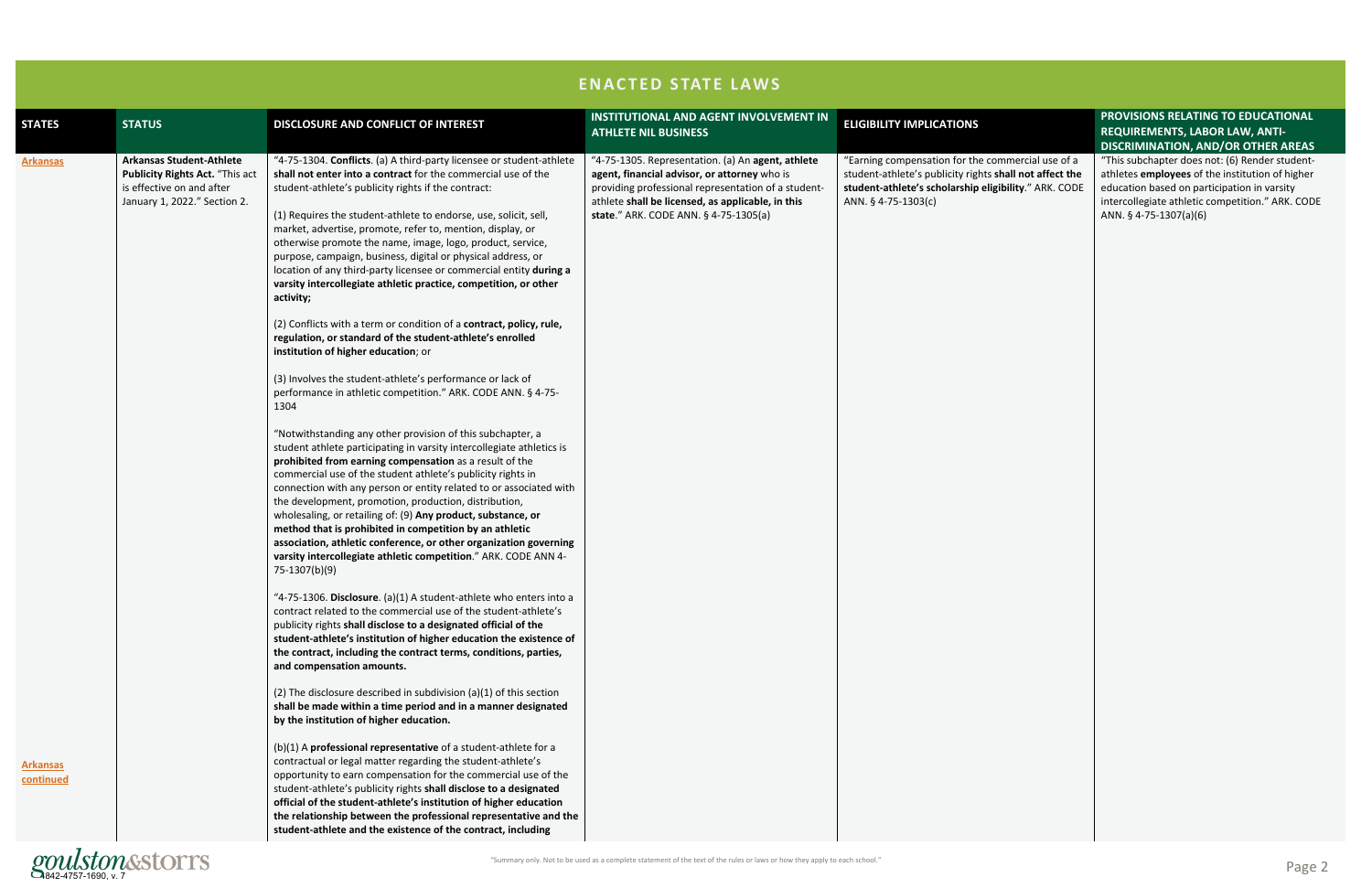|               |                                                                      |                                                                                                                                                                                                                                                                                                                                                                                                                                                                                                                                                                                                                                                                                                                                                                                                                                                                     | <b>ENACTED STATE LAWS</b>                                                                                                                                                                                                                                                                                                                                                                                                                                                                                                                                                                                                                                                                                                                                                                                                          |                                                                                                                                                                                                                                                                                                                                                                                                                                     |
|---------------|----------------------------------------------------------------------|---------------------------------------------------------------------------------------------------------------------------------------------------------------------------------------------------------------------------------------------------------------------------------------------------------------------------------------------------------------------------------------------------------------------------------------------------------------------------------------------------------------------------------------------------------------------------------------------------------------------------------------------------------------------------------------------------------------------------------------------------------------------------------------------------------------------------------------------------------------------|------------------------------------------------------------------------------------------------------------------------------------------------------------------------------------------------------------------------------------------------------------------------------------------------------------------------------------------------------------------------------------------------------------------------------------------------------------------------------------------------------------------------------------------------------------------------------------------------------------------------------------------------------------------------------------------------------------------------------------------------------------------------------------------------------------------------------------|-------------------------------------------------------------------------------------------------------------------------------------------------------------------------------------------------------------------------------------------------------------------------------------------------------------------------------------------------------------------------------------------------------------------------------------|
| <b>STATES</b> | <b>STATUS</b>                                                        | DISCLOSURE AND CONFLICT OF INTEREST                                                                                                                                                                                                                                                                                                                                                                                                                                                                                                                                                                                                                                                                                                                                                                                                                                 | <b>INSTITUTIONAL AND AGENT INVOLVEMENT IN</b><br><b>ATHLETE NIL BUSINESS</b>                                                                                                                                                                                                                                                                                                                                                                                                                                                                                                                                                                                                                                                                                                                                                       | <b>ELIGIBILITY IMPLICATIONS</b>                                                                                                                                                                                                                                                                                                                                                                                                     |
| California    | "This section shall become                                           | without limitation the contract terms, conditions, parties, and<br>compensation amounts.<br>(2) The disclosure described in subdivision $(b)(1)$ of this section<br>shall be made within a time period and in a manner designated<br>by the institution of higher education." ARK. CODE ANN. § 4-75-<br>1306<br>"This subchapter does not: (3) Authorize a student-athlete to use<br>the name, nicknames, trademarks, service marks, landmarks,<br>facilities, trade dress, uniforms, songs, mascots, logos, images,<br>symbols, or other intellectual property, whether registered or not,<br>of an institution of higher education, athletic association,<br>conference, or other organization with authority over varsity<br>intercollegiate athletics" ARK. CODE ANN. § 4-75-1307(a)(3)<br>"(e) (1) A student athlete shall not enter into a contract providing | "Professional representation obtained by student                                                                                                                                                                                                                                                                                                                                                                                                                                                                                                                                                                                                                                                                                                                                                                                   | "A postsecondary educational institution shall not                                                                                                                                                                                                                                                                                                                                                                                  |
|               | operative on January 1,<br>2023." Cal. Ed. Code §<br>67456(h)        | compensation to the athlete for use of the athlete's name, image,<br>or likeness if a provision of the contract is in conflict with a<br>provision of the athlete's team contract. (2) A student athlete<br>who enters into a contract providing compensation to the athlete<br>for use of the athlete's name, image, or likeness shall disclose the<br>contract to an official of the institution, to be designated by the<br>institution." Cal. Ed. Code § 67456 (e)(1)                                                                                                                                                                                                                                                                                                                                                                                           | athletes shall be from persons licensed by the<br>state. Professional representation provided by<br>athlete agents shall be by persons licensed pursuant<br>to Chapter 2.5 (commencing with Section 18895) of<br>Division 8 of the Business and Professions Code.<br>Legal representation of student athletes shall be by<br>attorneys licensed pursuant to Article 1<br>(commencing with Section 6000) of Chapter 4 of<br>Division 3 of the Business and Professions Code."<br>Cal. Ed. Code § 67456 (c)(2)<br>"Athlete agents representing student athletes shall<br>comply with the federal Sports Agent<br>Responsibility and Trust Act, established in Chapter<br>104 (commencing with Section 7801) of Title 15 of<br>the United States Code, in their relationships with<br>student athletes." Cal. Ed. Code § 67456 (c)(3) | uphold any rule, requirement, standard, or other<br>limitation that prevents a student of that institution<br>participating in intercollegiate athletics from earning<br>compensation as a result of the use of the student's<br>name, image, or likeness. Earning compensation<br>from the use of a student's name, image, or likeness<br>shall not affect the student's scholarship eligibility."<br>Cal. Ed. Code § 67456 (a)(1) |
| Colorado      | "This section is effective<br>January 1, 2023." C.R.S. 23-<br>16-301 | "A student athlete shall not enter into a contract providing<br>compensation to the student athlete if the contract conflicts with<br>a team contract of the team for which the student athlete<br>competes." C.R.S. 23-16-301 § 3(a)<br>"A student athlete who enters into a contract providing<br>compensation to the student athlete in exchange for the use of<br>the student athlete's name, image, or likeness shall disclose the<br>contract to the athletic director of the student athlete's<br>institution within seventy-two HOURS after the student athlete<br>enters into the contract or before the next scheduled athletic<br>event in which the student athlete may participate, whichever<br>occurs first." C.R.S. 23-16-301 § 3(b)                                                                                                                | "Each institution that participates in intercollegiate<br>athletics may sponsor on-campus athlete agent<br>interviews at which an athlete agent may<br>interview student athletes to discuss the athlete<br>agent's representation of the student athletes in<br>the marketing of the student athletes' athletic<br>ability or reputation. The governing board of the<br>institution or the institution may adopt rules with<br>regard to the scheduling of interview periods, the<br>duration of each interview period, and locations on<br>campus where interviews may be conducted." C.R.S.<br>23-16-106                                                                                                                                                                                                                        | "(5) For the purposes of this section, an institution<br>shall not revoke a student athlete's scholarship<br>because the student athlete receives compensation<br>or obtains professional or legal representation as<br>described in this section." C.R.S. 23-16-301 § 5                                                                                                                                                            |

# grammary only. Not to be used as a complete statement of the text of the rules or laws or how they apply to each school."<br>4842-4757-1690, v. 7

| PROVISIONS RELATING TO EDUCATIONAL<br>REQUIREMENTS, LABOR LAW, ANTI-<br>DISCRIMINATION, AND/OR OTHER AREAS |
|------------------------------------------------------------------------------------------------------------|
|                                                                                                            |
| None.                                                                                                      |
| None.                                                                                                      |
|                                                                                                            |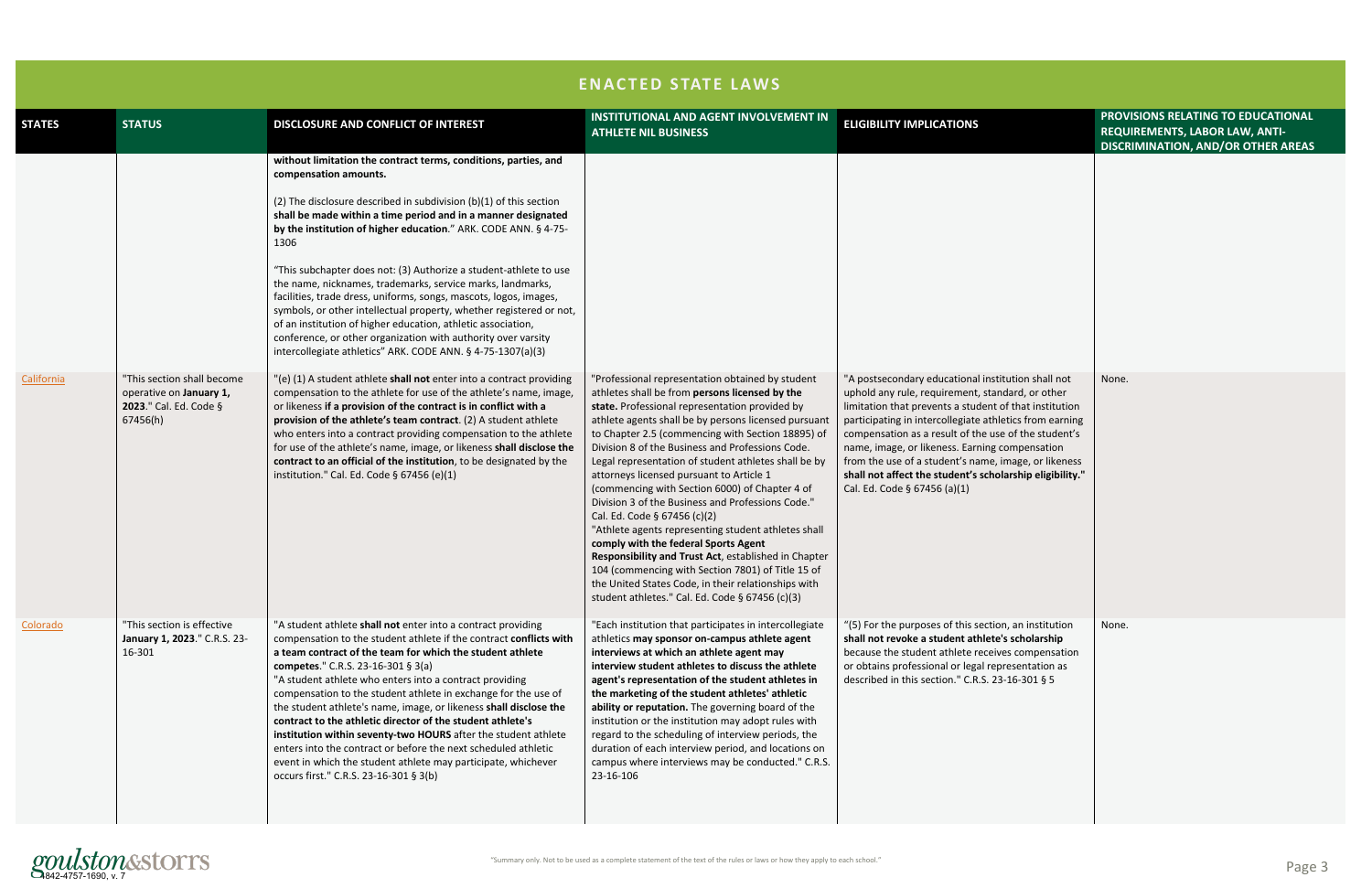

|               | <b>ENACTED STATE LAWS</b>                                                |                                                                                                                                                                                                                                                                                                                                                                                                                                                                                                                                                                                                                                                                                                                                                                                                                                                                                                                                                                                                                                                                                                                                                                                                                                                                                                                                                                                                                                                                                                                                                                                                                                                                                                                                                                                                                     |                                                                                                                                                                                                                                                                                                                                                                                                                                                                                                                                                                                                  |                                                                                                                                                                                                                                                                                                                                                                                                                                                                                                                                                                                                                                                                                                                                                                                                                                                                                                                                                                                                                                                                                                                                                                                                                                                                                                                                                                                                                                                                                                                                                                                                                                                                                                                                                                                                                                                                                                                                       |                                                                                                                                                                                                                                                                                                                                                                                                                                                                                                                                                                                     |
|---------------|--------------------------------------------------------------------------|---------------------------------------------------------------------------------------------------------------------------------------------------------------------------------------------------------------------------------------------------------------------------------------------------------------------------------------------------------------------------------------------------------------------------------------------------------------------------------------------------------------------------------------------------------------------------------------------------------------------------------------------------------------------------------------------------------------------------------------------------------------------------------------------------------------------------------------------------------------------------------------------------------------------------------------------------------------------------------------------------------------------------------------------------------------------------------------------------------------------------------------------------------------------------------------------------------------------------------------------------------------------------------------------------------------------------------------------------------------------------------------------------------------------------------------------------------------------------------------------------------------------------------------------------------------------------------------------------------------------------------------------------------------------------------------------------------------------------------------------------------------------------------------------------------------------|--------------------------------------------------------------------------------------------------------------------------------------------------------------------------------------------------------------------------------------------------------------------------------------------------------------------------------------------------------------------------------------------------------------------------------------------------------------------------------------------------------------------------------------------------------------------------------------------------|---------------------------------------------------------------------------------------------------------------------------------------------------------------------------------------------------------------------------------------------------------------------------------------------------------------------------------------------------------------------------------------------------------------------------------------------------------------------------------------------------------------------------------------------------------------------------------------------------------------------------------------------------------------------------------------------------------------------------------------------------------------------------------------------------------------------------------------------------------------------------------------------------------------------------------------------------------------------------------------------------------------------------------------------------------------------------------------------------------------------------------------------------------------------------------------------------------------------------------------------------------------------------------------------------------------------------------------------------------------------------------------------------------------------------------------------------------------------------------------------------------------------------------------------------------------------------------------------------------------------------------------------------------------------------------------------------------------------------------------------------------------------------------------------------------------------------------------------------------------------------------------------------------------------------------------|-------------------------------------------------------------------------------------------------------------------------------------------------------------------------------------------------------------------------------------------------------------------------------------------------------------------------------------------------------------------------------------------------------------------------------------------------------------------------------------------------------------------------------------------------------------------------------------|
| <b>STATES</b> | <b>STATUS</b>                                                            | DISCLOSURE AND CONFLICT OF INTEREST                                                                                                                                                                                                                                                                                                                                                                                                                                                                                                                                                                                                                                                                                                                                                                                                                                                                                                                                                                                                                                                                                                                                                                                                                                                                                                                                                                                                                                                                                                                                                                                                                                                                                                                                                                                 | <b>INSTITUTIONAL AND AGENT INVOLVEMENT IN</b><br><b>ATHLETE NIL BUSINESS</b>                                                                                                                                                                                                                                                                                                                                                                                                                                                                                                                     | <b>ELIGIBILITY IMPLICATIONS</b>                                                                                                                                                                                                                                                                                                                                                                                                                                                                                                                                                                                                                                                                                                                                                                                                                                                                                                                                                                                                                                                                                                                                                                                                                                                                                                                                                                                                                                                                                                                                                                                                                                                                                                                                                                                                                                                                                                       | PROVISIONS RELATING TO EDUCATIONAL<br><b>REQUIREMENTS, LABOR LAW, ANTI-</b><br><b>DISCRIMINATION, AND/OR OTHER AREAS</b>                                                                                                                                                                                                                                                                                                                                                                                                                                                            |
| Connecticut   | Effective September 1, 2021.<br>Section 14(b)                            | "Each institution of higher education shall adopt one or more<br>policies regarding student athlete endorsement contracts and<br>employment activities. Such policy or policies shall include<br>provisions for: (1) Requiring a student athlete to disclose and<br>submit a copy to his or her institution of higher education of each<br>endorsement contract, written agreement for employment and<br>representation agreement executed by the student athlete; (2)<br>prohibiting a student athlete from entering into an agreement<br>that conflicts with the provisions of any agreement to which the<br>institution of higher education is a party, provided such institution<br>shall disclose to the student athlete or the student athlete's<br>attorney or sports agent the provisions of the agreement that are<br>in conflict; (3) prohibiting a student athlete from using or<br>consenting to the use of any institutional marks during such<br>student athlete's performance of the endorsement contract or<br>employment activity; (4) prohibiting a student athlete's<br>performance of the endorsement contract or employment activity<br>from interfering with any official team activities or academic<br>obligations; and (5) identifying any prohibited endorsements."<br>Section 14(c)<br>"Notwithstanding section 1-210 of the general statutes with<br>respect to public institutions of higher education, no institution of<br>higher education shall disclose any record of the compensation<br>received by a student athlete from an endorsement contract or<br>employment activity entered into or engaged in pursuant to<br>subsection (b) of this section unless the institution receives the<br>written consent of the student athlete for each disclosure."<br>Section $14(f)(2)$ | "[] any student athlete who is enrolled at such<br>institution of higher education may earn<br>compensation through an endorsement contract or<br>employment in an activity that is unrelated to any<br>intercollegiate athletic program and obtain the legal<br>or professional representation of an attorney or<br>sports agent through a written agreement,<br>provided such student athlete complies with the<br>policy or policies adopted by his or her institution<br>of higher education regarding student athlete<br>endorsement contracts and employment<br>activities." Section 14(b) | "No athletic association or conference, including, but<br>not limited to, the NCAA, on the basis of a student<br>athlete's endorsement contract, employment activity<br>or representation by an attorney or sports agent<br>pursuant to subsection (b) of this section, shall (1)<br>prohibit or prevent an institution of higher education<br>or its intercollegiate athletic program from<br>participating in intercollegiate sports, (2) restrict or<br>revoke a student athlete's eligibility to participate in<br>an intercollegiate athletic program" Section 14(e)<br>"No institution of higher education, on the basis of a<br>student athlete's endorsement contract,<br>employment activity or representation by an<br>attorney or sports agent pursuant to subsection (b)<br>of this section, shall (A) prohibit or prevent such<br>student athlete from earning compensation from<br>such endorsement contract or employment activity,<br>(B) prohibit or prevent such student athlete from<br>representation by a duly licensed attorney or sports<br>agent, or (C) restrict or revoke such student athlete's<br>eligibility for a scholarship or to participate in the<br>intercollegiate athletic program at such institution."<br>Section $14(f)(1)$<br>"No provision of subsections (d) and (f) of this<br>section shall be construed to prevent an institution<br>of higher education or an athletic association or<br>conference, including, but not limited to, the NCAA,<br>from prohibiting a student athlete's participation in<br>an intercollegiate athletic program, revoking a<br>student athlete's eligibility for a scholarship or<br>taking any other punitive or legal action if such<br>student athlete's endorsement contract,<br>employment activity or representation by an<br>attorney or sport agent does not comply with the<br>provisions of subsection (b) of this section." Section<br>14(g) | "No provision of this section shall be construed to<br>[] (4) qualify a student athlete as an employee of<br>an institution of higher education; (5) require an<br>institution of higher education to take any action in<br>violation of the Discrimination Based on Sex and<br>Blindness Act, 20 USC 1681, et seq., as amended<br>from time to time; (6) prohibit a student athlete<br>from engaging in an employment activity that<br>entails coaching or performing a sport, provided<br>such activity is not related to any intercollegiate<br>athletic program." Section 14(d) |
| Florida       | "This act shall take effect July<br>1, 2021." FLA. STAT. §<br>1006.74(3) | "An intercollegiate athlete may not enter into a contract for<br>compensation for the use of her or his name, image, or likeness if<br>a term of the contract conflicts with a term of the intercollegiate<br>athlete's team contract. A postsecondary educational institution<br>asserting a conflict under this paragraph must disclose each<br>relevant contract term that conflicts with the team contract to the<br>intercollegiate athlete or her or his representative." FLA. STAT. §<br>1006.74(h)<br>"An intercollegiate athlete who enters into a contract for<br>compensation for the use of her or his name, image, or likeness<br>shall disclose the contract to the postsecondary educational                                                                                                                                                                                                                                                                                                                                                                                                                                                                                                                                                                                                                                                                                                                                                                                                                                                                                                                                                                                                                                                                                                         | "Notwithstanding subsection (3), a person must<br>hold a valid license as an athlete agent to act as an<br>athlete agent representing an intercollegiate athlete<br>for purposes of contracts authorized under s.<br>1006.74." FLA. STAT. § 468.453(8)<br>"Notwithstanding athletic conference or collegiate<br>athletic association rules, bylaws, regulations, and<br>policies to the contrary, an athlete agent may<br>represent an intercollegiate athlete in securing<br>compensation for the use of her or his name, image,                                                                | "Earning such compensation may not affect the<br>intercollegiate athlete's grant-in-aid or athletic<br>eligibility." FLA. STAT. § 1006.74(2)(b)                                                                                                                                                                                                                                                                                                                                                                                                                                                                                                                                                                                                                                                                                                                                                                                                                                                                                                                                                                                                                                                                                                                                                                                                                                                                                                                                                                                                                                                                                                                                                                                                                                                                                                                                                                                       | Institutions are required to conduct a financial<br>literacy and life skills workshop for at least 5 hours<br>at the beginning of the intercollegiate athlete's first<br>and third academic years. FLA. STAT. § 1006.74(h)                                                                                                                                                                                                                                                                                                                                                          |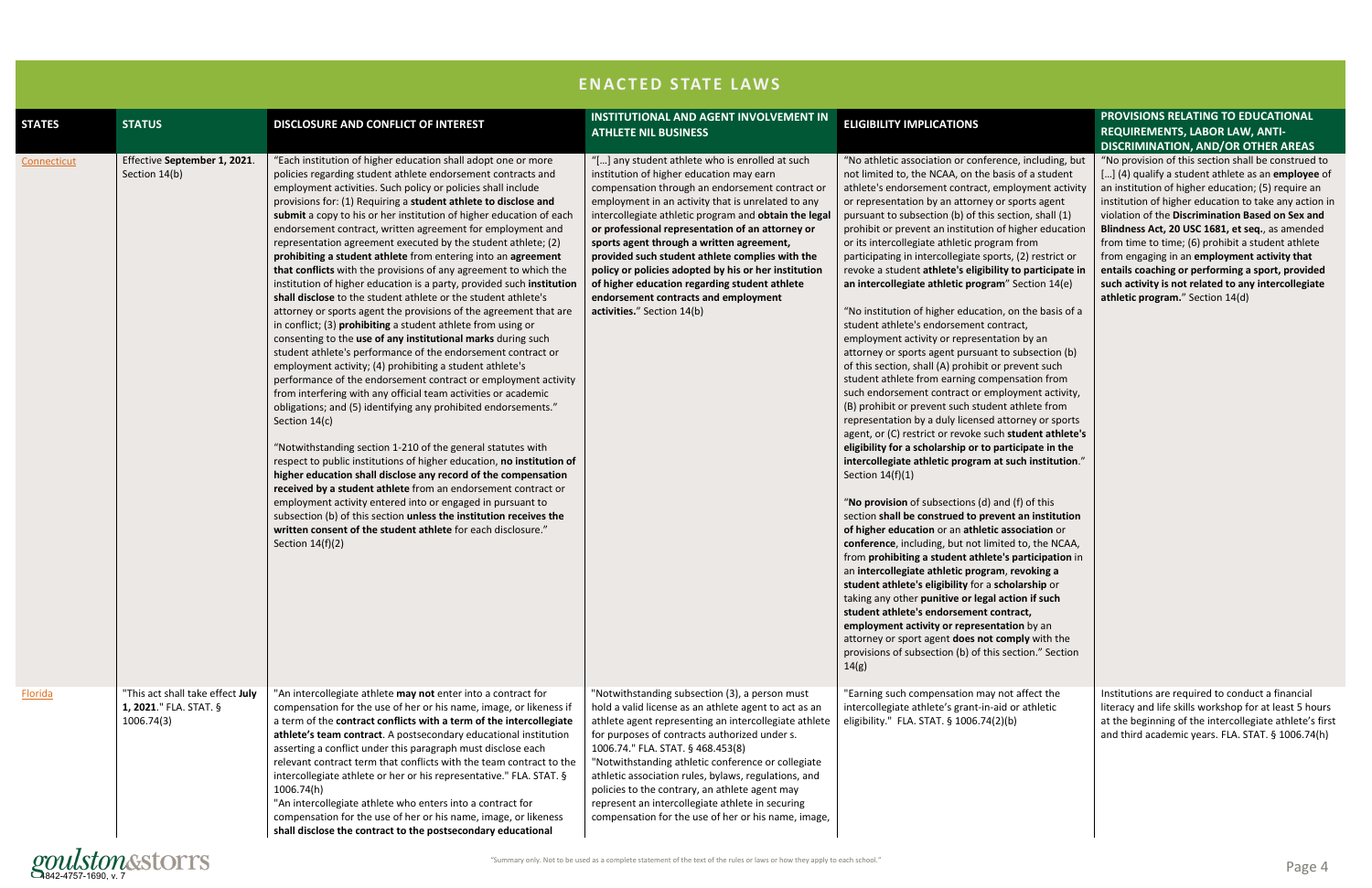|                 | <b>ENACTED STATE LAWS</b>                                          |                                                                                                                                                                                                                                                                                                                                                                                                                                                                                                                                                                                                                                                                                                                                                                                                                                                                                                                                                                                                                                                                                                                                                                                                                                                                                                                                                                                                                                                                                                                                                                                                                                                                                                                                                                                                                       |                                                                                                                                                                                                                                                                                                                                                                                                                                                                                                                                                                                                                                                                                                                                                                                                                                                                                                                                                                                                                                                                                                                                                                                                                                                                                                                                                                                    |                                                                                                                                                                                                                                                                                                                                                                                                                                                                                                                                                                                                                                                                                                                                                                                                            |                                                                                                                                                                                                                                                                                                                                                                                                                                                                                                                                                                                                                                                                                                                                                                                                                                                     |
|-----------------|--------------------------------------------------------------------|-----------------------------------------------------------------------------------------------------------------------------------------------------------------------------------------------------------------------------------------------------------------------------------------------------------------------------------------------------------------------------------------------------------------------------------------------------------------------------------------------------------------------------------------------------------------------------------------------------------------------------------------------------------------------------------------------------------------------------------------------------------------------------------------------------------------------------------------------------------------------------------------------------------------------------------------------------------------------------------------------------------------------------------------------------------------------------------------------------------------------------------------------------------------------------------------------------------------------------------------------------------------------------------------------------------------------------------------------------------------------------------------------------------------------------------------------------------------------------------------------------------------------------------------------------------------------------------------------------------------------------------------------------------------------------------------------------------------------------------------------------------------------------------------------------------------------|------------------------------------------------------------------------------------------------------------------------------------------------------------------------------------------------------------------------------------------------------------------------------------------------------------------------------------------------------------------------------------------------------------------------------------------------------------------------------------------------------------------------------------------------------------------------------------------------------------------------------------------------------------------------------------------------------------------------------------------------------------------------------------------------------------------------------------------------------------------------------------------------------------------------------------------------------------------------------------------------------------------------------------------------------------------------------------------------------------------------------------------------------------------------------------------------------------------------------------------------------------------------------------------------------------------------------------------------------------------------------------|------------------------------------------------------------------------------------------------------------------------------------------------------------------------------------------------------------------------------------------------------------------------------------------------------------------------------------------------------------------------------------------------------------------------------------------------------------------------------------------------------------------------------------------------------------------------------------------------------------------------------------------------------------------------------------------------------------------------------------------------------------------------------------------------------------|-----------------------------------------------------------------------------------------------------------------------------------------------------------------------------------------------------------------------------------------------------------------------------------------------------------------------------------------------------------------------------------------------------------------------------------------------------------------------------------------------------------------------------------------------------------------------------------------------------------------------------------------------------------------------------------------------------------------------------------------------------------------------------------------------------------------------------------------------------|
| <b>STATES</b>   | <b>STATUS</b>                                                      | DISCLOSURE AND CONFLICT OF INTEREST                                                                                                                                                                                                                                                                                                                                                                                                                                                                                                                                                                                                                                                                                                                                                                                                                                                                                                                                                                                                                                                                                                                                                                                                                                                                                                                                                                                                                                                                                                                                                                                                                                                                                                                                                                                   | <b>INSTITUTIONAL AND AGENT INVOLVEMENT IN</b><br><b>ATHLETE NIL BUSINESS</b>                                                                                                                                                                                                                                                                                                                                                                                                                                                                                                                                                                                                                                                                                                                                                                                                                                                                                                                                                                                                                                                                                                                                                                                                                                                                                                       | <b>ELIGIBILITY IMPLICATIONS</b>                                                                                                                                                                                                                                                                                                                                                                                                                                                                                                                                                                                                                                                                                                                                                                            | PROVISIONS RELATING TO EDUCATIONAL<br>REQUIREMENTS, LABOR LAW, ANTI-<br><b>DISCRIMINATION, AND/OR OTHER AREAS</b>                                                                                                                                                                                                                                                                                                                                                                                                                                                                                                                                                                                                                                                                                                                                   |
|                 |                                                                    | institution at which she or he is enrolled, in a manner designated<br>by the institution." FLA. STAT. $\S$ 1006.74(i)                                                                                                                                                                                                                                                                                                                                                                                                                                                                                                                                                                                                                                                                                                                                                                                                                                                                                                                                                                                                                                                                                                                                                                                                                                                                                                                                                                                                                                                                                                                                                                                                                                                                                                 | or likeness under s. 1006.74." FLA. STAT. §<br>468.453(9)                                                                                                                                                                                                                                                                                                                                                                                                                                                                                                                                                                                                                                                                                                                                                                                                                                                                                                                                                                                                                                                                                                                                                                                                                                                                                                                          |                                                                                                                                                                                                                                                                                                                                                                                                                                                                                                                                                                                                                                                                                                                                                                                                            |                                                                                                                                                                                                                                                                                                                                                                                                                                                                                                                                                                                                                                                                                                                                                                                                                                                     |
| Georgia         | Effective July 1, 2021. Ga.<br>Code Ann. § 20-3-682(a)             | "A student athlete shall not enter into a contract providing<br>compensation to the student athlete for use of the student<br>athlete's name, image, or likeness if a provision of such contract is<br>in conflict with the student athlete's team contract" Ga. Code<br>Ann. $\S$ 20-3-681(d)(1)<br>"A student athlete who enters into a contract providing<br>compensation to the student athlete for use of the student<br>athlete's name, image, or likeness shall disclose such contract to<br>an official of the student athlete's postsecondary educational<br>institution, to be designated by such institution." Ga. Code Ann. §<br>$20-3-681(d)(2)$<br>"A postsecondary educational institution asserting a conflict<br>under paragraph (1) of this subsection shall disclose to the<br>student athlete or the student athlete's representative the<br>relevant provisions of the contract that are asserted to be in<br>conflict." Ga. Code Ann. § 20-3-681(d)(3)                                                                                                                                                                                                                                                                                                                                                                                                                                                                                                                                                                                                                                                                                                                                                                                                                                          | "A postsecondary educational institution or<br>intercollegiate athletic association shall not prevent<br>a student athlete from obtaining professional<br>representation in relation to contracts or legal<br>matters, including but not limited to representation<br>provided by athlete agents, who shall be certified as<br>provided for under Chapter 4A of Title 43, or legal<br>representation provided by attorneys, who shall be<br>licensed to practice law in the state. Athlete agents<br>representing student athletes shall comply with the<br>federal Sports Agent Responsibility and Trust Act,<br>established in 15 U.S.C. Section 7801, et seq., in<br>their relationships with student athletes." Ga. Code<br>Ann. §§ 20-3-682(a-b).                                                                                                                                                                                                                                                                                                                                                                                                                                                                                                                                                                                                                             | "A student athlete's scholarship shall not be<br>revoked, nor shall scholarship eligibility be<br>adversely impacted, as a result of a student athlete<br>earning compensation or obtaining representation as<br>provided for in this article." Ga. Code Ann. § 20-3-<br>681(c)                                                                                                                                                                                                                                                                                                                                                                                                                                                                                                                            | Yes. The bill requires institutions to conduct at least<br>5 hours of financial literacy and life skills<br>programming for student athletes at the beginning<br>of the 1 <sup>st</sup> and 3 <sup>rd</sup> academic years. Ga. Code Ann. §<br>$20 - 3 - 681(e)$<br>The bill permits institutions to make a pooling<br>arrangement in which students contribute up to<br>75% of their NIL compensation "to a fund for the<br>benefit of individuals previously enrolled as student<br>athletes in the same postsecondary educational<br>institution as such student athlete." Ga. Code Ann.<br>§ 20-3-681(B)(i). The pooling arrangement<br>provisions cannot "discriminate against or treat<br>differently individuals based upon race, gender, or<br>other personal status protected by federal or state<br>law." Ga. Code Ann. § 20-3-681(B)(v). |
| <b>Illinois</b> | Effective July 1, 2021. 2021 Ill.<br>Legis. Serv. P.A. 102-42 § 99 | "To protect the integrity of its educational mission and<br>intercollegiate athletics program, a postsecondary educational<br>institution may impose reasonable limitations on the dates and<br>time that a student-athlete may participate in endorsement,<br>promotional, social media, or other activities related to the license<br>or use of the student-athlete's name, image, likeness, or voice.<br>Nothing in this Act shall restrict a postsecondary educational<br>institution from exercising its sole discretion to control the<br>authorized use of its marks or logos or to determine a student-<br>athlete's apparel, gear, or other wearables during an<br>intercollegiate athletics competition or institution-sponsored<br>event. A student-athlete may not receive or enter into a contract<br>for compensation for the use of the student-athlete's name,<br>image, likeness, or voice in a way that also uses any registered or<br>licensed marks, logos, verbiage, name, or designs of a<br>postsecondary educational institution, unless the postsecondary<br>educational institution has provided the student-athlete with<br>written permission to do so prior to execution of the contract or<br>receipt of compensation. If permission is granted to the student-<br>athlete, the postsecondary educational institution, by an<br>agreement of all of the parties, may be compensated for the use in<br>a manner consistent with market rates. A postsecondary<br>educational institution may also prohibit a student-athlete from<br>wearing any item of clothing, shoes, or other gear or wearables<br>with the name, logo, or insignia of any entity during an<br>intercollegiate athletics competition or institution-sponsored<br>event." 2021 Ill. Legis. Serv. P.A. 102-42 § 15(c) | "Except as provided in this Act, a postsecondary<br>educational institution shall not uphold any<br>contract, rule, regulation, standard, or other<br>requirement that prevents a student-athlete of<br>that institution from earning compensation as a<br>result of the use of the student-athlete's name,<br>image, likeness, or voice." 2021 Ill. Legis. Serv. P.A.<br>102-42 $§$ 15(a)<br>"A postsecondary educational institution, athletic<br>association, conference, or other group or<br>organization with authority over intercollegiate<br>athletics programs, including, but not limited to, the<br>National Collegiate Athletic Association, the<br>National Association of Intercollegiate Athletics, and<br>the National Junior College Athletic Association,<br>shall not prevent a student-athlete from obtaining<br>professional representation for purposes of this Act<br>in relation to name, image, likeness, or voice, or to<br>secure a publicity rights agreement, including, but<br>not limited to, representation provided by athlete<br>agents or legal representation provided by<br>attorneys." 2021 Ill. Legis. Serv. P.A. 102-42 § 15(f)<br>"A postsecondary educational institution may fund<br>an independent, third-party administrator to<br>support education, monitoring, disclosures, and<br>reporting concerning name, image, likeness, or | "Compensation from the use of a student-athlete's<br>name, image, likeness, or voice may not affect the<br>student-athlete's scholarship eligibility, grant-in-aid,<br>or other financial aid, awards or benefits, or the<br>student-athlete's intercollegiate athletic eligibility.<br>2021 Ill. Legis. Serv. P.A. 102-42 § 15(a)<br>"A grant-in-aid, including cost of attendance, and<br>other permissible financial aid, awards, or benefits<br>from the postsecondary educational institution in<br>which a student-athlete is enrolled shall not be<br>revoked, reduced, nor the terms and conditions<br>altered, as a result of a student-athlete earning<br>compensation or obtaining professional or legal<br>representation pursuant to this Act." 2021 Ill. Legis.<br>Serv. P.A. 102-42 § 15(b) | "Notwithstanding any other provision of law or<br>agreement to the contrary, a student-athlete shall<br>not be deemed an employee, agent, or<br>independent contractor of an association, a<br>conference, or a postsecondary educational<br>institution based on the student-athlete's<br>participation in an intercollegiate athletics<br>program." 2021 III. Legis. Serv. P.A. 102-42 § 10(3)<br>No educational requirements.                                                                                                                                                                                                                                                                                                                                                                                                                    |

# STOPTS<br>4842-4757-1690, v. 7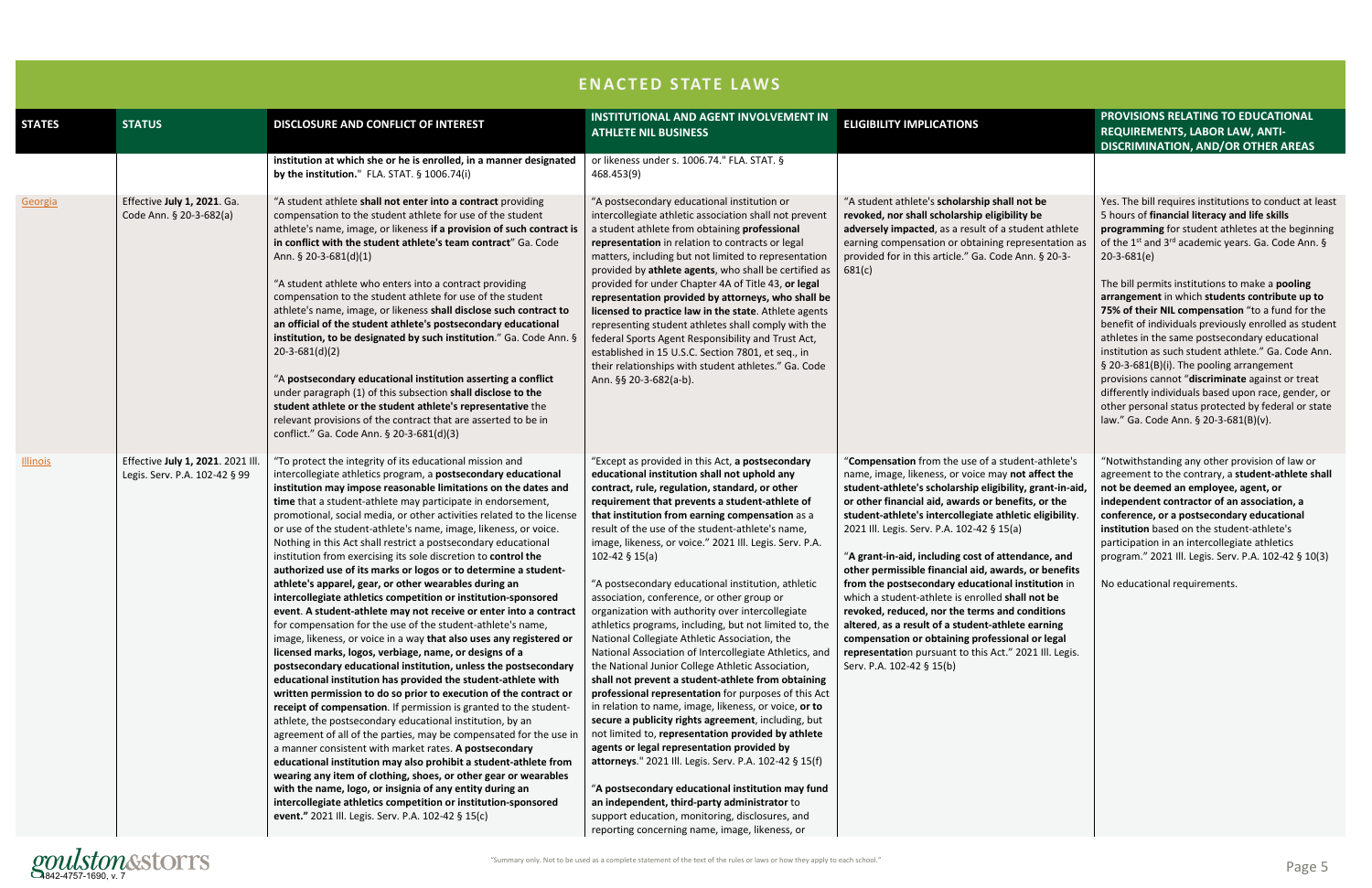|               | <b>ENACTED STATE LAWS</b>                                                |                                                                                                                                                                                                                                                                                                                                                                                                                                                                                                                                                                                                                                                                                                                                                                                                                                                                                                                                                                                                                                                                                                                                                                                                                                                                                                                                                                                                                                                                                                                                                                                                                                                                                                                                                         |                                                                                                                                                                                                                                                                                                                                                                                                                                                                                                                                                                                                                                                                                                                                                                                                                                                                                                                                                                                                                                                                                                                                                                     |                                                                                                                                                                                                                                                                                                                                                                                                                                                                                                                                                                                                                                                                                                                                                                                                                                                           |                                                                                                                   |
|---------------|--------------------------------------------------------------------------|---------------------------------------------------------------------------------------------------------------------------------------------------------------------------------------------------------------------------------------------------------------------------------------------------------------------------------------------------------------------------------------------------------------------------------------------------------------------------------------------------------------------------------------------------------------------------------------------------------------------------------------------------------------------------------------------------------------------------------------------------------------------------------------------------------------------------------------------------------------------------------------------------------------------------------------------------------------------------------------------------------------------------------------------------------------------------------------------------------------------------------------------------------------------------------------------------------------------------------------------------------------------------------------------------------------------------------------------------------------------------------------------------------------------------------------------------------------------------------------------------------------------------------------------------------------------------------------------------------------------------------------------------------------------------------------------------------------------------------------------------------|---------------------------------------------------------------------------------------------------------------------------------------------------------------------------------------------------------------------------------------------------------------------------------------------------------------------------------------------------------------------------------------------------------------------------------------------------------------------------------------------------------------------------------------------------------------------------------------------------------------------------------------------------------------------------------------------------------------------------------------------------------------------------------------------------------------------------------------------------------------------------------------------------------------------------------------------------------------------------------------------------------------------------------------------------------------------------------------------------------------------------------------------------------------------|-----------------------------------------------------------------------------------------------------------------------------------------------------------------------------------------------------------------------------------------------------------------------------------------------------------------------------------------------------------------------------------------------------------------------------------------------------------------------------------------------------------------------------------------------------------------------------------------------------------------------------------------------------------------------------------------------------------------------------------------------------------------------------------------------------------------------------------------------------------|-------------------------------------------------------------------------------------------------------------------|
| <b>STATES</b> | <b>STATUS</b>                                                            | DISCLOSURE AND CONFLICT OF INTEREST                                                                                                                                                                                                                                                                                                                                                                                                                                                                                                                                                                                                                                                                                                                                                                                                                                                                                                                                                                                                                                                                                                                                                                                                                                                                                                                                                                                                                                                                                                                                                                                                                                                                                                                     | <b>INSTITUTIONAL AND AGENT INVOLVEMENT IN</b><br><b>ATHLETE NIL BUSINESS</b>                                                                                                                                                                                                                                                                                                                                                                                                                                                                                                                                                                                                                                                                                                                                                                                                                                                                                                                                                                                                                                                                                        | <b>ELIGIBILITY IMPLICATIONS</b>                                                                                                                                                                                                                                                                                                                                                                                                                                                                                                                                                                                                                                                                                                                                                                                                                           | PROVISIONS RELATING TO EDUCATIONAL<br>REQUIREMENTS, LABOR LAW, ANTI-<br><b>DISCRIMINATION, AND/OR OTHER AREAS</b> |
|               |                                                                          | "A student-athlete shall provide the postsecondary educational<br>institution with written notice and a copy of the agreement<br>within 7 days of entering into a representation agreement with<br>any individual for the purpose of exploring or securing<br>compensation for use of the student-athlete's name, image,<br>likeness, or voice." 2021 Ill. Legis. Serv. P.A. 102-42 § 15(f)<br>"A student-athlete shall disclose to the postsecondary<br>educational institution in which the student is enrolled, in a<br>manner and time prescribed by the institution, the existence and<br>substance of all publicity rights agreements. Publicity rights<br>agreements that contemplate cash or other compensation to the<br>student-athlete that is equal to or in excess of a value of \$500<br>shall be formalized in a written contract, and the contract shall<br>be provided to the postsecondary educational institution in<br>which the student is enrolled prior to the execution of the<br>agreement and before any compensation is provided to the<br>student-athlete." 2021 Ill. Legis. Serv. P.A. 102-42 § 20(c)<br>"A student-athlete may not enter into a publicity rights<br>agreement or otherwise receive compensation for that student-<br>athlete's name, image, likeness, or voice for services rendered or<br>performed while that student-athlete is participating in activities<br>sanctioned by that student-athlete's postsecondary educational<br>institution if such services or performance by the student-athlete<br>would conflict with a provision in a contract, rule, regulation,<br>standard, or other requirement of the postsecondary educational<br>institution." 2021 Ill. Legis. Serv. P.A. 102-42 § 20(d) | voice activities by student-athletes authorized<br>pursuant to this Act. A third-party administrator<br>cannot be a registered athlete agent." 2021 Ill.<br>Legis. Serv. P.A. 102-42 § 20(f)                                                                                                                                                                                                                                                                                                                                                                                                                                                                                                                                                                                                                                                                                                                                                                                                                                                                                                                                                                        |                                                                                                                                                                                                                                                                                                                                                                                                                                                                                                                                                                                                                                                                                                                                                                                                                                                           |                                                                                                                   |
| Idaho         | Effective on July 1, 2020,<br>according to the Legislature's<br>website. | "Not later than seventy-two (72) hours after entering into an<br>agency contract or before the next scheduled athletic event in<br>which the student athlete may participate, whichever occurs first,<br>the athlete agent shall give notice in a record of the existence of<br>the contract to the athletic director of the educational institution<br>at which the athlete is enrolled or at which the agent has<br>reasonable grounds to believe the athlete intends to enroll." Idaho<br>Code § 54-4811(2) "Not later than seventy-two (72) hours after<br>entering into an agency contract or before the next scheduled<br>athletic event in which the student athlete may participate,<br>whichever occurs first, the athlete shall inform the athletic<br>director of the educational institution at which the athlete is<br>enrolled that the athlete has entered into an agency contract and<br>the name and contact information of the athlete agent." Idaho<br>Code § 54-4811(3)                                                                                                                                                                                                                                                                                                                                                                                                                                                                                                                                                                                                                                                                                                                                                             | "An athlete agent, with the intent to influence a<br>student athlete or, if the athlete is a minor, a parent<br>or guardian of the athlete to enter into an agency<br>contract, may not take any of the following actions<br>or encourage any other individual to take or assist<br>any other individual in taking any of the following<br>actions on behalf of the agent: (a) Give materially<br>false or misleading information or make a materially<br>false promise or representation; (b) Furnish<br>anything of value to the athlete before the athlete<br>enters into the contract; or (c) Furnish anything of<br>value to an individual other than the athlete or<br>another registered athlete agent." Idaho Code § 54-<br>4814(1) "An athlete agent may not intentionally do<br>any of the following or encourage any other<br>individual to do any of the following on behalf of the<br>agent: (a) Fail to create or retain or to permit<br>inspection of the records required by section 54-<br>4813, Idaho Code; (c) Fail to register when required<br>by section 54-4804, Idaho Code; (d) Provide<br>materially false or misleading information in an | "Subject to subsection (7) of this section, an agency<br>contract must contain a conspicuous notice in<br>boldface type and in substantially the following form:<br>Warning to Student Athlete<br>IF YOU SIGN THIS CONTRACT:<br>(1) You may lose your eligibility to compete as a<br>student athlete in your sport; (2) If you have an<br>athletic director, within 72 hours after signing this<br>contract or before the next scheduled athletic event<br>in which you participate, whichever occurs first, both<br>you and your athlete agent must notify your athletic<br>director that you have entered into this contract and<br>provide the name and contact information of the<br>athlete agent; and (3) You may cancel this contract<br>within 14 days after signing it. cancellation of this<br>contract may not reinstate your eligibility as a | None.                                                                                                             |

# gonulstones or laws or how they apply to each school."<br>4842-4757-1690, v. 7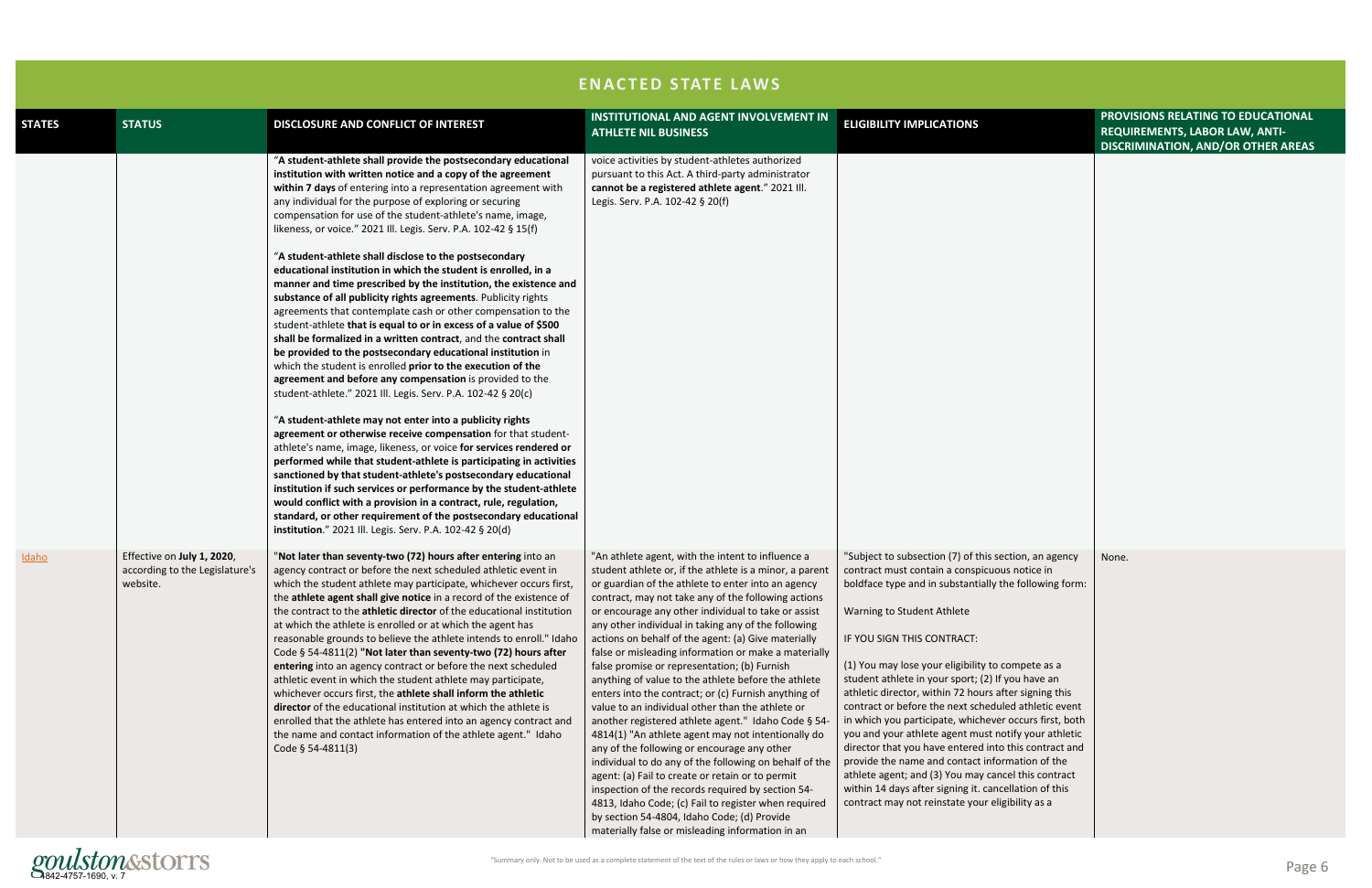

|               | <b>ENACTED STATE LAWS</b>                                                                    |                                                                                                                                                                                                                                                                                                                                                                                                                                                                                                                                                                                                                                                                                                                                                                                                                                                                                                                                                                                                                                                                                                   |                                                                                                                                                                                                                                                                                                                                                                                                                                                                                                                                                                                                                                                                                                                                                                                                                                                                                                                                                                                                                                                                                                                                                                                                                                                                                                                                                                              |                                                                                                                                                                                                                                                                                                                                                                                                                                                 |                                                                                                                                                                                                                                                                                                                                                                                                                                                                                                                                                                                                                                                                                                                                                                                                                                                                                                                                                                                                                                                                    |
|---------------|----------------------------------------------------------------------------------------------|---------------------------------------------------------------------------------------------------------------------------------------------------------------------------------------------------------------------------------------------------------------------------------------------------------------------------------------------------------------------------------------------------------------------------------------------------------------------------------------------------------------------------------------------------------------------------------------------------------------------------------------------------------------------------------------------------------------------------------------------------------------------------------------------------------------------------------------------------------------------------------------------------------------------------------------------------------------------------------------------------------------------------------------------------------------------------------------------------|------------------------------------------------------------------------------------------------------------------------------------------------------------------------------------------------------------------------------------------------------------------------------------------------------------------------------------------------------------------------------------------------------------------------------------------------------------------------------------------------------------------------------------------------------------------------------------------------------------------------------------------------------------------------------------------------------------------------------------------------------------------------------------------------------------------------------------------------------------------------------------------------------------------------------------------------------------------------------------------------------------------------------------------------------------------------------------------------------------------------------------------------------------------------------------------------------------------------------------------------------------------------------------------------------------------------------------------------------------------------------|-------------------------------------------------------------------------------------------------------------------------------------------------------------------------------------------------------------------------------------------------------------------------------------------------------------------------------------------------------------------------------------------------------------------------------------------------|--------------------------------------------------------------------------------------------------------------------------------------------------------------------------------------------------------------------------------------------------------------------------------------------------------------------------------------------------------------------------------------------------------------------------------------------------------------------------------------------------------------------------------------------------------------------------------------------------------------------------------------------------------------------------------------------------------------------------------------------------------------------------------------------------------------------------------------------------------------------------------------------------------------------------------------------------------------------------------------------------------------------------------------------------------------------|
| <b>STATES</b> | <b>STATUS</b>                                                                                | DISCLOSURE AND CONFLICT OF INTEREST                                                                                                                                                                                                                                                                                                                                                                                                                                                                                                                                                                                                                                                                                                                                                                                                                                                                                                                                                                                                                                                               | <b>INSTITUTIONAL AND AGENT INVOLVEMENT IN</b><br><b>ATHLETE NIL BUSINESS</b>                                                                                                                                                                                                                                                                                                                                                                                                                                                                                                                                                                                                                                                                                                                                                                                                                                                                                                                                                                                                                                                                                                                                                                                                                                                                                                 | <b>ELIGIBILITY IMPLICATIONS</b>                                                                                                                                                                                                                                                                                                                                                                                                                 | PROVISIONS RELATING TO EDUCATIONAL<br><b>REQUIREMENTS, LABOR LAW, ANTI-</b><br><b>DISCRIMINATION, AND/OR OTHER AREAS</b>                                                                                                                                                                                                                                                                                                                                                                                                                                                                                                                                                                                                                                                                                                                                                                                                                                                                                                                                           |
|               |                                                                                              |                                                                                                                                                                                                                                                                                                                                                                                                                                                                                                                                                                                                                                                                                                                                                                                                                                                                                                                                                                                                                                                                                                   | application for registration or renewal of<br>registration; (b) Predate or postdate an agency<br>contract; or (c) Fail to notify a student athlete or, if<br>the athlete is a minor, a parent or guardian of the<br>athlete, before the athlete, parent or guardian signs<br>an agency contract for a particular sport that the<br>signing may make the athlete ineligible to<br>participate as a student athlete in that sport." Idaho<br>Code § 54-4811(2)                                                                                                                                                                                                                                                                                                                                                                                                                                                                                                                                                                                                                                                                                                                                                                                                                                                                                                                 | student athlete in your sport." Idaho Code § 54-<br>4810(3)                                                                                                                                                                                                                                                                                                                                                                                     |                                                                                                                                                                                                                                                                                                                                                                                                                                                                                                                                                                                                                                                                                                                                                                                                                                                                                                                                                                                                                                                                    |
| Kentucky      | Governor Andy Beshear<br>signed executive order June<br>24, 2021. Effective July 1,<br>2021. | "The postsecondary educational institutions located in the<br>Commonwealth of Kentucky shall not prevent a student-athlete<br>from earning compensation for the use of the name, image and<br>likeness of the student-athlete while enrolled at a postsecondary<br>institution or from obtaining a certified agent for any matter or<br>activity relating to such compensation, except as outlined below:<br>[] B. Compensation in exchange for a contract of endorsement,<br>promotion or other activity that the postsecondary educational<br>institution determines is in conflict with an existing contract of<br>endorsement, promotional or other activity entered by the<br>postsecondary educational institution" KY EO No. 2021-418(I)(B)<br>"The postsecondary educational institution may require the<br>disclosure of any contract or agreement between a student-<br>athlete and third party to a designated official of the institution<br>that pertains to compensation for the commercial use of the<br>student-athlete's name, image and likeness." KY EO No. 2021-<br>418(I)(E) | "The postsecondary educational institutions located<br>in the Commonwealth of Kentucky shall not prevent<br>a student-athlete from earning compensation for<br>the use of the name, image and likeness of the<br>student-athlete while enrolled at a postsecondary<br>institution or from obtaining a certified agent for<br>any matter or activity relating to such<br>compensation, except as outlined" KY EO No. 2021-<br>418(I)<br>"The postsecondary educational institution may<br>create reasonable limitations on or promulgate<br>reasonable rules pertaining to the dates and times<br>that a student-athlete may participate in<br>endorsement, promotional, social media, or other<br>activities related to a name, image and likeness<br>agreement or contract or upon potential<br>agreements or contracts for compensation of name,<br>image and likeness that the postsecondary<br>educational institution determines is incompatible<br>or detrimental to the image, purpose or stated<br>mission of the postsecondary educational<br>institution, such as, but not limited to, the<br>promotion or advertisement of alcohol, tobacco<br>products, firearms or sexually-oriented activities, or<br>that uses or relies upon the intellectual property<br>and trademarks possessed by the postsecondary<br>educational institution" KY EO No. 2021-418(I)(D) |                                                                                                                                                                                                                                                                                                                                                                                                                                                 | "Implementation of rules, policies or directives by<br>the postsecondary institution for permitting or<br>reasonably limiting student-athletes' ability to earn<br>compensation for the use of their name, image, or<br>likeness shall be consistent with Title IX of the<br>Education Amendments of 1972 and refrain from<br>discrimination or treating individuals differently<br>based upon race, sex, religion or other personal<br>status protected under state or federal law." KY EO<br>No. 2021-418(II)<br>"Postsecondary educational institutions should<br>provide financial literacy, social media and brand<br>management, and time management education<br>and resources for student-athletes that earn<br>compensation for the use of their name, image and<br>likeness, as well as other students seeking such<br>education or resources. The education and<br>resources provided should not include marketing,<br>referrals or solicitations by any entity or association<br>outside of the postsecondary institution." KY EO No.<br>2021-418(III) |
| Louisiana     | Effective July 1, 2021. Section<br>2.                                                        | "A postsecondary education institution may prohibit an<br>intercollegiate athlete from using the athlete's name, image, or<br>likeness for compensation if the proposed use of the athlete's<br>name, image, or likeness conflicts with either of the following: (a)<br>Existing institutional sponsorship agreements or contracts. (b)<br>Institutional values as defined by the postsecondary education<br>institution." LA R.S. 17:3703(E)(1)<br>"An intercollegiate athlete shall not use a postsecondary<br>education institution's facilities, uniforms, registered trademarks,<br>products protected by copyright, or official logos, marks, colors,                                                                                                                                                                                                                                                                                                                                                                                                                                       | "A postsecondary education institution shall not<br>adopt or maintain a contract, rule, regulation,<br>standard, or other requirement that prevents or<br>unduly restricts an intercollegiate athlete from<br>earning compensation for the use of the athlete's<br>name, image, or likeness." LA R.S. 17:3703(B)<br>"A postsecondary education institution shall not<br>prevent or unduly restrict an intercollegiate athlete<br>from obtaining professional representation by an<br>athlete agent or an attorney engaged for the                                                                                                                                                                                                                                                                                                                                                                                                                                                                                                                                                                                                                                                                                                                                                                                                                                            | "Earning compensation shall not affect the<br>intercollegiate athlete's grant-in-aid or athletic<br>eligibility." LA R.S. 17:3703(B)<br>"A grant-in-aid, including cost of attendance,<br>awarded to an intercollegiate athlete by a<br>postsecondary education institution is not<br>compensation for the purposes of this Chapter and<br>shall not be revoked or reduced as a result of an<br>intercollegiate athlete earning compensation or | Yes. Institutions must conduct financial literacy and<br>life skills workshops at the beginning of athlete's<br>first and third academic years.                                                                                                                                                                                                                                                                                                                                                                                                                                                                                                                                                                                                                                                                                                                                                                                                                                                                                                                    |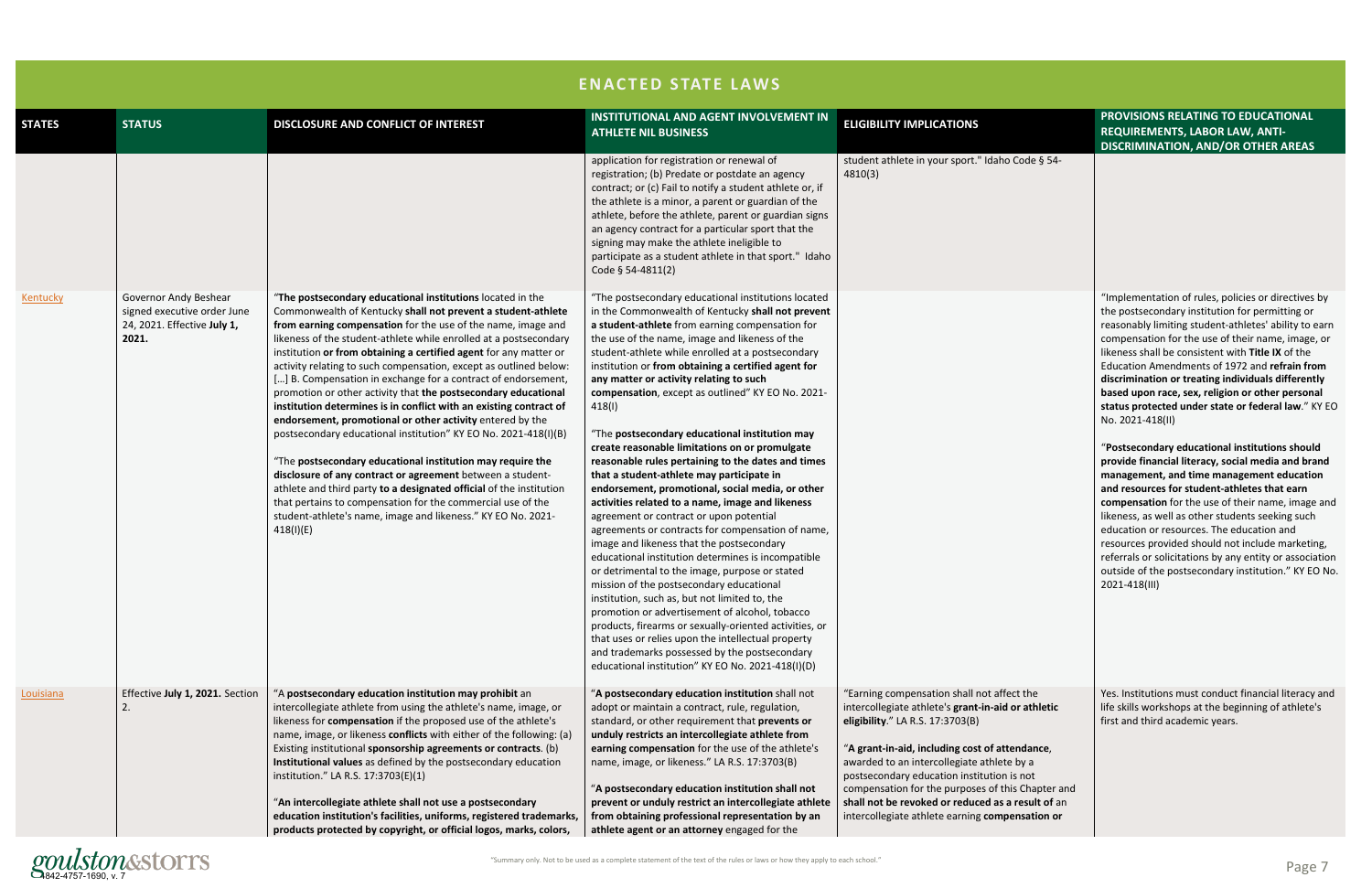

|               |                                                                           |                                                                                                                                                                                                                                                                                                                                                                                                                                                                                                                                                                                                                                                                                                                                                                                                                                                                                                                                                                                                                                                                                                                                                                                                                                                                                                                                                | <b>ENACTED STATE LAWS</b>                                                                                                                                                                                                                                                                                                                   |                                                                                                                                                                                                                                                                                                                                                                     |
|---------------|---------------------------------------------------------------------------|------------------------------------------------------------------------------------------------------------------------------------------------------------------------------------------------------------------------------------------------------------------------------------------------------------------------------------------------------------------------------------------------------------------------------------------------------------------------------------------------------------------------------------------------------------------------------------------------------------------------------------------------------------------------------------------------------------------------------------------------------------------------------------------------------------------------------------------------------------------------------------------------------------------------------------------------------------------------------------------------------------------------------------------------------------------------------------------------------------------------------------------------------------------------------------------------------------------------------------------------------------------------------------------------------------------------------------------------|---------------------------------------------------------------------------------------------------------------------------------------------------------------------------------------------------------------------------------------------------------------------------------------------------------------------------------------------|---------------------------------------------------------------------------------------------------------------------------------------------------------------------------------------------------------------------------------------------------------------------------------------------------------------------------------------------------------------------|
| <b>STATES</b> | <b>STATUS</b>                                                             | DISCLOSURE AND CONFLICT OF INTEREST                                                                                                                                                                                                                                                                                                                                                                                                                                                                                                                                                                                                                                                                                                                                                                                                                                                                                                                                                                                                                                                                                                                                                                                                                                                                                                            | <b>INSTITUTIONAL AND AGENT INVOLVEMENT IN</b><br><b>ATHLETE NIL BUSINESS</b>                                                                                                                                                                                                                                                                | <b>ELIGIBILITY IMPLICATIONS</b>                                                                                                                                                                                                                                                                                                                                     |
|               |                                                                           | or other indicia in connection with the use of the athlete's name,<br>image, or likeness without the express permission of the<br>postsecondary education institution." LA R.S. 17:3703(E)(3)<br>"An intercollegiate athlete shall not enter into a contract for<br>compensation for the use of the athlete's name, image, or likeness<br>if a term of the contract conflicts with a term of the<br>intercollegiate athlete's athletic program's team contract." LA<br>R.S. 17:3703(J)(1)<br>"A postsecondary education institution asserting a conflict under<br>this Subsection shall disclose each relevant contract term that<br>conflicts with the team contract to the intercollegiate athlete or<br>the athlete's representative." LA R.S. 17:3703(J)(2)<br>"An intercollegiate athlete who enters into a contract for<br>compensation for the use of the athlete's name, image, or likeness<br>shall disclose the contract to the postsecondary education                                                                                                                                                                                                                                                                                                                                                                              | purpose of securing compensation for the use of the<br>athlete's name, image, or likeness." LA R.S.<br>17:3703(F)(1)<br>"Professional representation obtained by an<br>intercollegiate athlete shall be from persons<br>registered with or licensed for such activity by the<br>state []" LA R.S. 17:3703(F)(2)                             | obtaining professional or legal representation<br>pursuant to this Chapter." LA R.S. 17:3703(G)                                                                                                                                                                                                                                                                     |
| Maryland      | Effective July 1, 2023.                                                   | institution in which the athlete is enrolled, in the manner<br>designated by the institution." LA R.S. 17:3703(K)<br>"An athletic program contract may prohibit a student athlete from<br>engaging in in-person advertising for a third-party sponsor during<br>official and mandatory team activities without prior approval<br>from the institution's athletic department." Md. Code Ann. § 15-<br>129(D)(2)<br>"A student athlete may not enter into a contract providing<br>compensation to the student athlete for use of the student<br>athlete's name, image, or likeness if a provision of the contract is<br>in conflict with a provision of the student athlete's team athletic<br>program contract. A student athlete who enters into a contract<br>providing compensation to the student athlete for use of the<br>student athlete's name, image, or likeness shall disclose the<br>contract to an official of the public institution of higher<br>education, designated by the public institution of higher<br>education" Md. Code Ann. §§ 15-129(E)(1-2)<br>"Nothing in this section may be construed to grant a student<br>athlete a right to make commercial use of names, trademarks,<br>logos, or other intellectual property owned or controlled by a<br>public institution of higher education." Md. Code Ann. § 15-129(F) | "A public institution of higher education, an athletic<br>association, a conference, or any other group or<br>organization with authority over intercollegiate<br>athletics may not prevent a student athlete from<br>obtaining professional representation in relation to<br>contracts or legal matters." Md. Code Ann. § 15-<br>129(C)(2) | "A public institution of higher education may not:<br>Reduce, rescind, or otherwise affect a student<br>athlete's scholarship because the student athlete<br>earns compensation from the use of the student<br>athlete's name, image, or likeness." Md. Code Ann. §<br>$15-129(B)(1)(II)$                                                                           |
| Michigan      | This act is set to "take effect<br>December 31, 2022." H.B.<br>5217 § 11. | "Sec. 6. A student shall not enter into an apparel contract<br>providing compensation to the student for use of his or her<br>name, image, or likeness rights that requires the student to<br>display a sponsor's apparel, or otherwise advertise for a<br>sponsor, during official team activities if the provision is in<br>conflict with a provision of the student's postsecondary<br>educational institution's team contract." HB 5217 § 6 "Sec. 7. (1)                                                                                                                                                                                                                                                                                                                                                                                                                                                                                                                                                                                                                                                                                                                                                                                                                                                                                   | "(3) For purposes of this section, professional<br>representation by an athlete agent, financial<br>advisor, or attorney must be provided by persons<br>licensed in this state, as applicable." HB 5217 § 3                                                                                                                                 | "Sec. 4. For purposes of this act, an athletics<br>grant-in aid or stipend scholarship from a<br>postsecondary educational institution in which a<br>student is enrolled is not compensation for use of a<br>student's name, image, or likeness rights, and the<br>institution shall not revoke or reduce an<br>athletics grant-in aid or stipend scholarship based |

|                                                                                                          | PROVISIONS RELATING TO EDUCATIONAL<br>REQUIREMENTS, LABOR LAW, ANTI-<br><b>DISCRIMINATION, AND/OR OTHER AREAS</b> |
|----------------------------------------------------------------------------------------------------------|-------------------------------------------------------------------------------------------------------------------|
| sentation<br>:3703(G)                                                                                    |                                                                                                                   |
| tion may not:<br>a student<br>udent athlete<br>the student<br>Md. Code Ann. §                            | None.                                                                                                             |
| athletics<br>from a<br>n in which a<br>ion for use of a<br>ights, and the<br>luce an<br>cholarship based | None.                                                                                                             |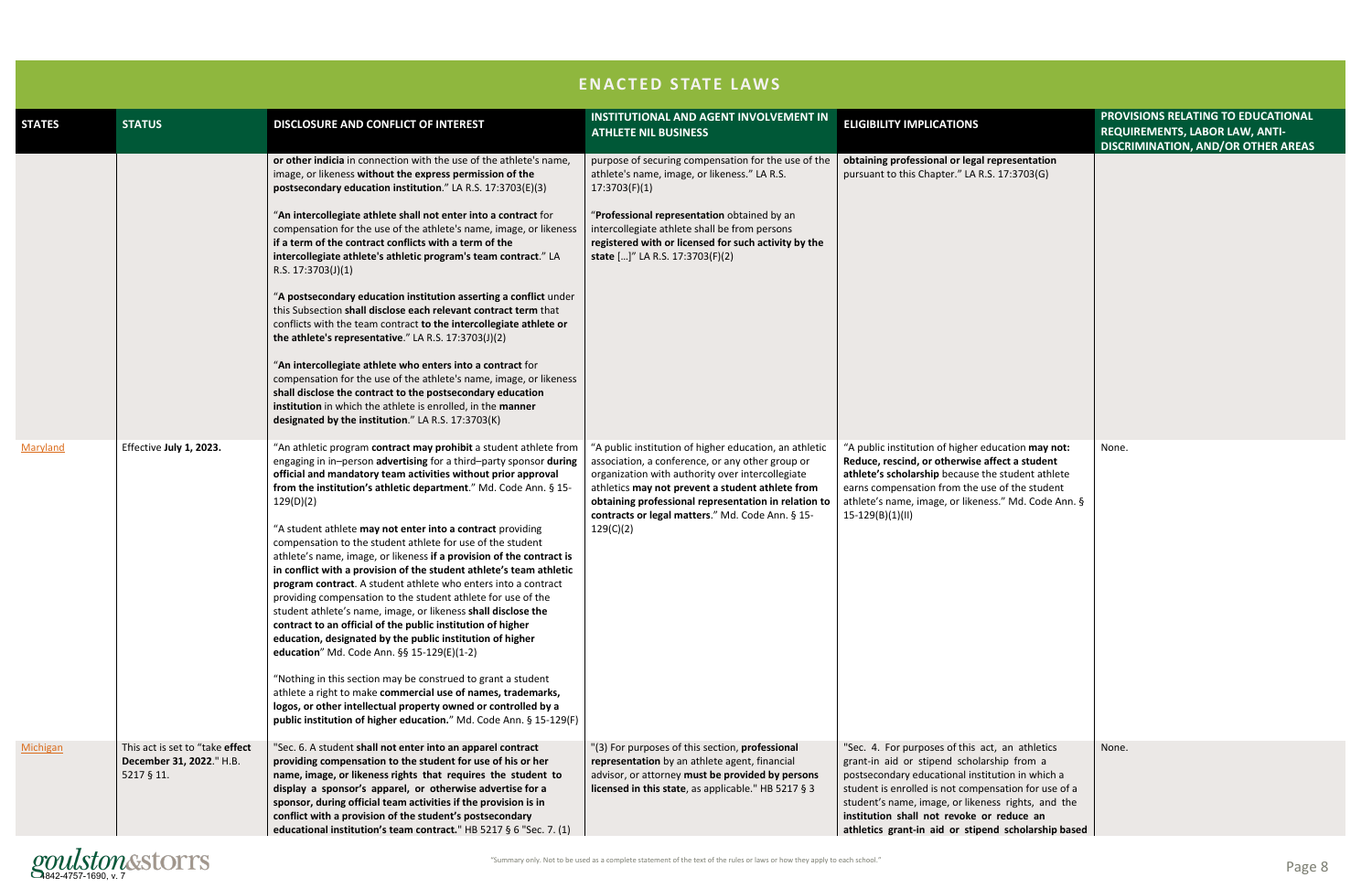

|                    | <b>ENACTED STATE LAWS</b>       |                                                                                                                                                                                                                                                                                                                                                                                                                                                                                                                                                                                                                                                                                                                                                                                                                                                                                                                                                                                                                                                                                                                                                                                                                                                                                                                                                                                                                                                                                                                                                                            |                                                                                                                                                                                                                                                                                                                                                                                                                                                                                                                                                                                                                                                                                                                                                                                                                                                                                                                                                                                                                                                                                                                                                                                                                                                                            |                                                                                                                                                                                                                                                                                                                                                                                                                                                                                                                                                                                                                                                                                                                                                                                                                                                                                                                    |                                                                                                                                                                                                                                                                                                                                                                   |
|--------------------|---------------------------------|----------------------------------------------------------------------------------------------------------------------------------------------------------------------------------------------------------------------------------------------------------------------------------------------------------------------------------------------------------------------------------------------------------------------------------------------------------------------------------------------------------------------------------------------------------------------------------------------------------------------------------------------------------------------------------------------------------------------------------------------------------------------------------------------------------------------------------------------------------------------------------------------------------------------------------------------------------------------------------------------------------------------------------------------------------------------------------------------------------------------------------------------------------------------------------------------------------------------------------------------------------------------------------------------------------------------------------------------------------------------------------------------------------------------------------------------------------------------------------------------------------------------------------------------------------------------------|----------------------------------------------------------------------------------------------------------------------------------------------------------------------------------------------------------------------------------------------------------------------------------------------------------------------------------------------------------------------------------------------------------------------------------------------------------------------------------------------------------------------------------------------------------------------------------------------------------------------------------------------------------------------------------------------------------------------------------------------------------------------------------------------------------------------------------------------------------------------------------------------------------------------------------------------------------------------------------------------------------------------------------------------------------------------------------------------------------------------------------------------------------------------------------------------------------------------------------------------------------------------------|--------------------------------------------------------------------------------------------------------------------------------------------------------------------------------------------------------------------------------------------------------------------------------------------------------------------------------------------------------------------------------------------------------------------------------------------------------------------------------------------------------------------------------------------------------------------------------------------------------------------------------------------------------------------------------------------------------------------------------------------------------------------------------------------------------------------------------------------------------------------------------------------------------------------|-------------------------------------------------------------------------------------------------------------------------------------------------------------------------------------------------------------------------------------------------------------------------------------------------------------------------------------------------------------------|
| <b>STATES</b>      | <b>STATUS</b>                   | DISCLOSURE AND CONFLICT OF INTEREST                                                                                                                                                                                                                                                                                                                                                                                                                                                                                                                                                                                                                                                                                                                                                                                                                                                                                                                                                                                                                                                                                                                                                                                                                                                                                                                                                                                                                                                                                                                                        | <b>INSTITUTIONAL AND AGENT INVOLVEMENT IN</b><br><b>ATHLETE NIL BUSINESS</b>                                                                                                                                                                                                                                                                                                                                                                                                                                                                                                                                                                                                                                                                                                                                                                                                                                                                                                                                                                                                                                                                                                                                                                                               | <b>ELIGIBILITY IMPLICATIONS</b>                                                                                                                                                                                                                                                                                                                                                                                                                                                                                                                                                                                                                                                                                                                                                                                                                                                                                    | PROVISIONS RELATING TO EDUCATIONAL<br><b>REQUIREMENTS, LABOR LAW, ANTI-</b><br><b>DISCRIMINATION, AND/OR OTHER AREAS</b>                                                                                                                                                                                                                                          |
|                    |                                 | A student who intends to enter into a verbal or written<br>opportunity or contract that would provide compensation to the<br>student for use of his or her name, image, or likeness rights<br>shall disclose the proposed opportunity or contract to a<br>designated official of the postsecondary educational<br>institution that the student attends, as designated by that<br>institution, at least 7 days prior to committing to the opportunity<br>or contract, for review by that institution. (2) If the<br>postsecondary educational institution described in subsection<br>(1) identifies a conflict between the student's proposed<br>opportunity or contract and any existing agreements of the<br>postsecondary educational institution, the postsecondary<br>educational institution shall communicate that conflict to the<br>student so that the student may negotiate a revision of the<br>opportunity or contract to avoid the conflict and that revision is<br>subject to additional review and approval by the postsecondary<br>educational institution in accordance with this section. (3) A team<br>contract of a postsecondary educational institution's athletic<br>program shall not prevent a student from receiving compensation<br>for using his or her name, image, or likeness rights for a<br>commercial purpose when the student is not engaged in official<br>team activities. (4) This section does not apply to a contract<br>entered into, modified, or renewed on or before the effective date<br>of this act." HB 5217 § 7           |                                                                                                                                                                                                                                                                                                                                                                                                                                                                                                                                                                                                                                                                                                                                                                                                                                                                                                                                                                                                                                                                                                                                                                                                                                                                            | upon a student earning compensation in accordance<br>with this act." HB 5217 $§$ 4                                                                                                                                                                                                                                                                                                                                                                                                                                                                                                                                                                                                                                                                                                                                                                                                                                 |                                                                                                                                                                                                                                                                                                                                                                   |
| <b>Mississippi</b> | Effective July 1, 2021. Section | "To protect the integrity of its educational mission and<br>intercollegiate athletics program, a postsecondary educational<br>institution may impose reasonable limitations on the dates and<br>time that a student-athlete may participate in endorsement,<br>promotional, social media or other activities related to the license<br>or use of the student-athlete's name, image and likeness. Nothing<br>in this act shall restrict a postsecondary educational institution<br>from exercising its sole discretion to control the authorized use<br>of its marks or logos or to determine a student-athlete's apparel,<br>gear or other wearables during an intercollegiate athletics<br>competition or institution-sponsored event. A student-athlete<br>may not receive or enter into a contract for compensation for the<br>use of his or her name, image or likeness in a way that also uses<br>any registered or licensed marks, logos, verbiage or designs of a<br>postsecondary institution, unless the institution has provided the<br>student-athlete with written permission to do so prior to<br>execution of the contract or receipt of compensation. If<br>permission is granted, the postsecondary educational institution,<br>by agreement of all parties, may be compensated for the use in a<br>manner consistent with market rates. A postsecondary<br>educational institution may also prohibit a student-athlete from<br>wearing any item of clothing, shoes, or other gear or wearables<br>with the name, logo or insignia of any entity during an | "A student-athlete may obtain and retain a certified<br>agent for any matter or activity relating to such<br>compensation." Section 3(1)(b)<br>"A postsecondary educational institution, athletic<br>association, conference or other group or<br>organization with authority over intercollegiate<br>athletics programs, including, but not limited to, the<br>National Collegiate Athletic Association and the<br>National Junior College Athletic Association shall<br>not prevent a student-athlete from obtaining<br>professional representation in relation to name,<br>image or likeness, or to secure a name, image and<br>likeness agreement, including, but not limited to,<br>representation provided by athlete agents or legal<br>representation provided by attorneys. A student-<br>athlete shall provide the postsecondary educational<br>institution with written notice at least seven (7)<br>days prior to entering into a representation<br>agreement with any individual for the purpose of<br>exploring or securing compensation for use of the<br>student-athlete's name, image or likeness.<br>Professional representation obtained by student-<br>athletes must be from persons registered as<br>athlete agents as provided in Section 73-42-1 et | "Compensation from the use of a student-athlete's<br>name, image, or likeness may not affect the student-<br>athlete's scholarship eligibility, grant-in-aid or other<br>financial aid, awards or benefits, or the student-<br>athlete's intercollegiate athletic eligibility. Nothing<br>in this act is intended to alter any state and federal<br>laws or regulations regarding the award of financial<br>aid at postsecondary educational institutions."<br>Section 4(1)<br>"A grant-in-aid, including cost of attendance, and<br>other permissible financial aid, awards or benefits<br>from the postsecondary educational institution in<br>which a student-athlete is enrolled shall not be<br>revoked, reduced, nor the terms and conditions<br>altered, as a result of a student-athlete earning<br>compenssation or obtaining professional or legal<br>representation pursuant to this act." Section 4(9) | "Notwithstanding any other provision of applicable<br>law or agreement to the contrary, a student-athlete<br>shall not be deemed an employee or independent<br>contractor of an association, a conference, or a<br>postsecondary educational institution based on the<br>student-athlete's participation in an intercollegiate<br>athletics program" Section 3(3) |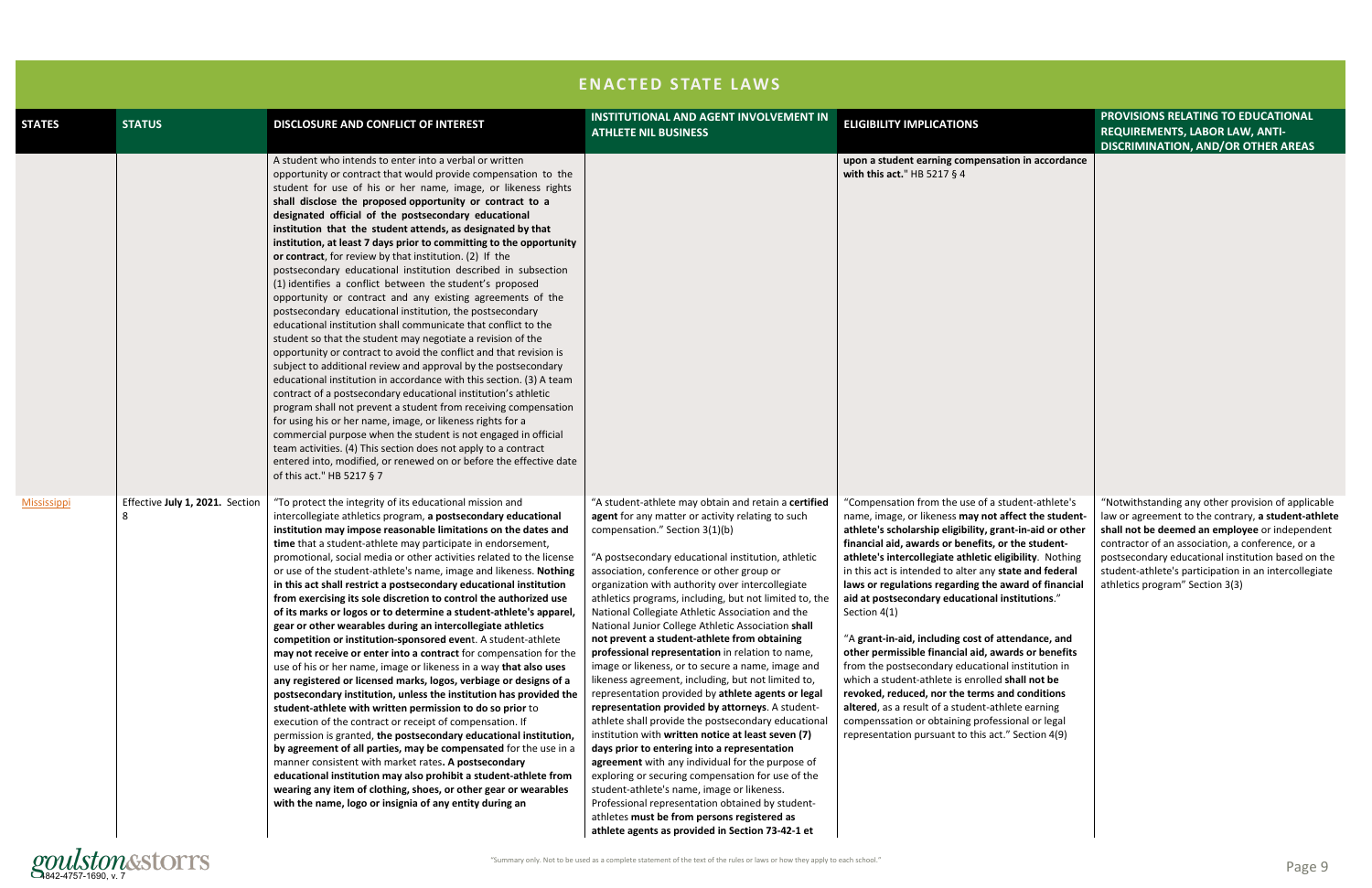|                 |                                                 | <b>ENACTED STATE LAWS</b>                                                                                                                                                                                                                                                                                                                                                                                                                                                                                                                                                                                                                                                                                                                                                                                                                                                                                                                                                                                                                                                                                                                                                                                                                                                                                                                                                                                                                                                                                                                                 |                                                                                                                                                                                                                                                                                                                                                                                                                                                                                                                                                                                                                                                                                                                                                                                                                                                                                                                                                                                                                                 |                                                                                                                                                                                                                                                                                                                                                                                                                              |
|-----------------|-------------------------------------------------|-----------------------------------------------------------------------------------------------------------------------------------------------------------------------------------------------------------------------------------------------------------------------------------------------------------------------------------------------------------------------------------------------------------------------------------------------------------------------------------------------------------------------------------------------------------------------------------------------------------------------------------------------------------------------------------------------------------------------------------------------------------------------------------------------------------------------------------------------------------------------------------------------------------------------------------------------------------------------------------------------------------------------------------------------------------------------------------------------------------------------------------------------------------------------------------------------------------------------------------------------------------------------------------------------------------------------------------------------------------------------------------------------------------------------------------------------------------------------------------------------------------------------------------------------------------|---------------------------------------------------------------------------------------------------------------------------------------------------------------------------------------------------------------------------------------------------------------------------------------------------------------------------------------------------------------------------------------------------------------------------------------------------------------------------------------------------------------------------------------------------------------------------------------------------------------------------------------------------------------------------------------------------------------------------------------------------------------------------------------------------------------------------------------------------------------------------------------------------------------------------------------------------------------------------------------------------------------------------------|------------------------------------------------------------------------------------------------------------------------------------------------------------------------------------------------------------------------------------------------------------------------------------------------------------------------------------------------------------------------------------------------------------------------------|
| <b>STATES</b>   | <b>STATUS</b>                                   | DISCLOSURE AND CONFLICT OF INTEREST                                                                                                                                                                                                                                                                                                                                                                                                                                                                                                                                                                                                                                                                                                                                                                                                                                                                                                                                                                                                                                                                                                                                                                                                                                                                                                                                                                                                                                                                                                                       | <b>INSTITUTIONAL AND AGENT INVOLVEMENT IN</b><br><b>ATHLETE NIL BUSINESS</b>                                                                                                                                                                                                                                                                                                                                                                                                                                                                                                                                                                                                                                                                                                                                                                                                                                                                                                                                                    | <b>ELIGIBILITY IMPLICATIONS</b>                                                                                                                                                                                                                                                                                                                                                                                              |
|                 |                                                 | intercollegiate athletics competition or institution-sponsored<br>event." Section 4(3)<br>"A student-athlete shall provide the postsecondary educational<br>institution with written notice at least seven (7) days prior to<br>entering into a representation agreement with any individual for<br>the purpose of exploring or securing compensation for use of the<br>student-athlete's name, image or likeness." Section 4(6)<br>"Before any contract for compensation for the use of a student-<br>athlete's name, image or likeness is executed, and before any<br>compensation is provided to the student-athlete in advance of a<br>contract, the student-athlete shall disclose the contract to a<br>designated official of the postsecondary educational institution<br>in which the student is enrolled in a manner prescribed by the<br>institution." Section 4(10)<br>"A third-party licensee may not enter into, or offer to enter into,<br>a name, image and likeness agreement with a student-athlete or<br>otherwise compensate a student-athlete for the use of the<br>student-athlete's name, image and likeness rights if a provision of<br>the name, image and likeness agreement or the use of the<br>student-athlete's name, image and likeness rights conflicts with a<br>provision of a contract, rule, regulation, standard or other<br>requirement of the postsecondary educational institution unless<br>such contract or use is expressly approved in writing by the<br>postsecondary educational institution." Section 4(11) | seq. of the Uniform Athlete Agent Act. Attorneys<br>who provide legal representation to student-<br>athletes must be licensed to practice law in the<br>State of Mississippi and in good standing with The<br>Mississippi Bar. Athlete agents representing<br>student-athletes shall comply with the Uniform<br>Athlete Agents Act, Section 73-42-1 et seq.,<br>Mississippi Code of 1972, and the federal Sports<br>Agent Responsibility and Trust Act in 15 USC<br>Sections 7801-7807 in their relationships with<br>student-athletes " Section 4(6-8)                                                                                                                                                                                                                                                                                                                                                                                                                                                                         |                                                                                                                                                                                                                                                                                                                                                                                                                              |
| <b>Missouri</b> | Effective August 28, 2021.<br>MO ST 173.280(10) | "No student athlete shall enter into an apparel, equipment, or<br>beverage contract providing compensation to the athlete for use<br>of the athlete's name, image, likeness rights, or athletic reputation<br>if the contract requires the athlete to display a sponsor's apparel,<br>equipment, or beverage or otherwise advertise for the sponsor<br>during official team activities if such provisions are in conflict<br>with a provision of the postsecondary institution's current<br>licenses or contracts." MO ST 173.280(4)(1)<br>"Except with the prior written consent of the student athlete's<br>postsecondary educational institution, a student athlete shall not<br>enter into a contract for compensation for the use of such student<br>athlete's name, image, likeness rights, or athletic reputation, if<br>such institution determines that a term of the contract conflicts<br>with a term of a contract to which such institution is a party." MO<br>ST 173.280(4)(2)<br>"Before any contract for compensation for the use of a student<br>athlete's name, image, likeness rights, or athletic reputation, is<br>executed, and before any compensation is provided to the student<br>athlete in advance of a contract, the student athlete shall disclose                                                                                                                                                                                                                                                                          | "No postsecondary educational institution shall<br>uphold any rule, requirement, standard, or other<br>limitation that prevents a student of that<br>institution from fully participating in<br>intercollegiate athletics without penalty and<br>earning compensation as a result of the use of the<br>student's name, image, likeness rights, or athletic<br>reputation." MO ST 173.280(2)(1)<br>"No postsecondary educational institution shall<br>interfere with or prevent a student from fully<br>participating in intercollegiate athletics or<br>obtaining professional representation in relation to<br>contracts or legal matters, including, but not limited<br>to, representation provided by athlete agents,<br>financial advisors, or legal representation provided<br>by attorneys." MO ST 173.280(2)(2)<br>"No contract of a postsecondary educational<br>institution's athletic program shall prevent a<br>student athlete from receiving compensation for<br>using the student athlete's name, image, likeness | "A student athlete earning compensation from the<br>use of a student's name, image, likeness rights, or<br>athletic reputation shall not affect such student<br>athlete's grant-in-aid or stipend eligibility, amount,<br>duration, or renewal." MO ST 173.280(2)(1)<br>"[] no grant-in-aid or stipend shall be revoked or<br>reduced as a result of a student earning<br>compensation under this section." MO ST 173.280(3) |

# gonulstones as a complete statement of the text of the rules or laws or how they apply to each school." Page 10

|                                                                                                                                         | PROVISIONS RELATING TO EDUCATIONAL<br>REQUIREMENTS, LABOR LAW, ANTI-<br>DISCRIMINATION, AND/OR OTHER AREAS |
|-----------------------------------------------------------------------------------------------------------------------------------------|------------------------------------------------------------------------------------------------------------|
|                                                                                                                                         |                                                                                                            |
| sation from the<br>ness rights, or<br>uch student<br><b>zibility</b> , amount,<br>30(2)(1)<br>be revoked or<br>hing<br>10 ST 173.280(3) | Yes. Institutions must conduct a financial<br>development program once per year for athletes.              |
|                                                                                                                                         |                                                                                                            |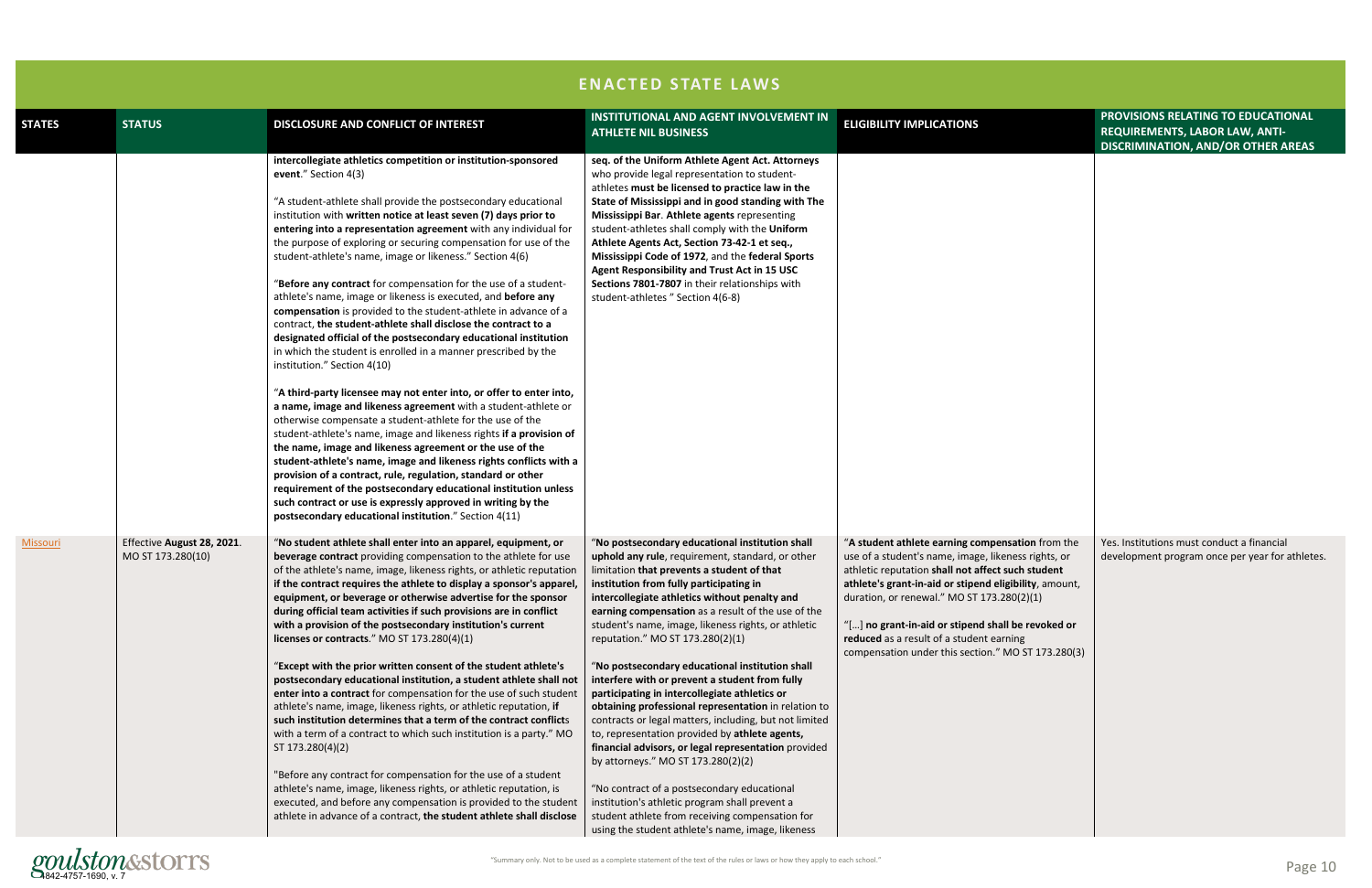

|                                                                                                                                                                                   | PROVISIONS RELATING TO EDUCATIONAL<br>REQUIREMENTS, LABOR LAW, ANTI-<br><b>DISCRIMINATION, AND/OR OTHER AREAS</b> |
|-----------------------------------------------------------------------------------------------------------------------------------------------------------------------------------|-------------------------------------------------------------------------------------------------------------------|
|                                                                                                                                                                                   |                                                                                                                   |
| through (6), a<br>letic association,<br>uthority over<br>subject to<br>ity requirement<br>res a student-<br>e student-                                                            | None.                                                                                                             |
| de provisions in<br>e postsecondary<br>age, and                                                                                                                                   |                                                                                                                   |
|                                                                                                                                                                                   |                                                                                                                   |
| <b>l</b> allow<br>athlete for the<br>image, or<br>to affect the<br>or renewal of any<br><b>itional</b><br>ion earned by a<br>student-athlete's<br>thletic reputation<br>ncome for |                                                                                                                   |

|                 |                                                                                                                                                                                                                                                                                                                                 |                                                                                                                                                                                                                                                                                                                                                                                                                                                                                                                                                                                                                                                                                                                                                                                                                                                                                                                                                                                                                                                                                                                                                                                                                                                                                                                                                                                                                                                                                                                                                                                                                                                                                                                                                                                                                                                                     | <b>ENACTED STATE LAWS</b>                                                                                                                                                                                                                                                                                                                                                                                                                                                                                                                                                           |                                                                                                                                                                                                                                                                                                                                                                                                                                                                                                                                                                                                               |
|-----------------|---------------------------------------------------------------------------------------------------------------------------------------------------------------------------------------------------------------------------------------------------------------------------------------------------------------------------------|---------------------------------------------------------------------------------------------------------------------------------------------------------------------------------------------------------------------------------------------------------------------------------------------------------------------------------------------------------------------------------------------------------------------------------------------------------------------------------------------------------------------------------------------------------------------------------------------------------------------------------------------------------------------------------------------------------------------------------------------------------------------------------------------------------------------------------------------------------------------------------------------------------------------------------------------------------------------------------------------------------------------------------------------------------------------------------------------------------------------------------------------------------------------------------------------------------------------------------------------------------------------------------------------------------------------------------------------------------------------------------------------------------------------------------------------------------------------------------------------------------------------------------------------------------------------------------------------------------------------------------------------------------------------------------------------------------------------------------------------------------------------------------------------------------------------------------------------------------------------|-------------------------------------------------------------------------------------------------------------------------------------------------------------------------------------------------------------------------------------------------------------------------------------------------------------------------------------------------------------------------------------------------------------------------------------------------------------------------------------------------------------------------------------------------------------------------------------|---------------------------------------------------------------------------------------------------------------------------------------------------------------------------------------------------------------------------------------------------------------------------------------------------------------------------------------------------------------------------------------------------------------------------------------------------------------------------------------------------------------------------------------------------------------------------------------------------------------|
| <b>STATES</b>   | <b>STATUS</b>                                                                                                                                                                                                                                                                                                                   | DISCLOSURE AND CONFLICT OF INTEREST                                                                                                                                                                                                                                                                                                                                                                                                                                                                                                                                                                                                                                                                                                                                                                                                                                                                                                                                                                                                                                                                                                                                                                                                                                                                                                                                                                                                                                                                                                                                                                                                                                                                                                                                                                                                                                 | <b>INSTITUTIONAL AND AGENT INVOLVEMENT IN</b><br><b>ATHLETE NIL BUSINESS</b>                                                                                                                                                                                                                                                                                                                                                                                                                                                                                                        | <b>ELIGIBILITY IMPLICATIONS</b>                                                                                                                                                                                                                                                                                                                                                                                                                                                                                                                                                                               |
|                 |                                                                                                                                                                                                                                                                                                                                 | that contract to his or her postsecondary educational institution<br>in a manner prescribed by such institution." MO ST 173.280(4)(3)                                                                                                                                                                                                                                                                                                                                                                                                                                                                                                                                                                                                                                                                                                                                                                                                                                                                                                                                                                                                                                                                                                                                                                                                                                                                                                                                                                                                                                                                                                                                                                                                                                                                                                                               | rights, or athletic reputation for a commercial<br>purpose when the athlete is not engaged in official<br>mandatory team activities that are recorded in<br>writing and can be made publicly available upon<br>request." MO ST 173.280(2)(2)                                                                                                                                                                                                                                                                                                                                        |                                                                                                                                                                                                                                                                                                                                                                                                                                                                                                                                                                                                               |
| <b>Montana</b>  | Effective June 1, 2023.<br>Section 3                                                                                                                                                                                                                                                                                            | "A student-athlete may not enter into a contract that provides<br>compensation to the student-athlete for the use of the student-<br>athlete's name, image, or likeness if terms of the contract conflict<br>with the student-athlete's team rules or with terms of a contract<br>entered into between the student-athlete's postsecondary<br>institution and a third party, except the team rules or a contract<br>entered into between the postsecondary institution and a third<br>party may not prevent a student-athlete from earning<br>compensation for the use of the student-athlete's name, image, or<br>likeness when not engaged in official team activities." Section<br>1(3)(a)<br>"A student-athlete who enters into a contract that provides<br>compensation to the student-athlete for the use of the student-<br>athlete's name, image, or likeness shall disclose the contract to an<br>official of the postsecondary institution if the student-athlete is a<br>team member or, if the student-athlete is not a team member, at<br>the time the student-athlete seeks to become a team member."<br>Section $1(3)(b)$<br>"If a postsecondary institution asserts that the terms of the<br>contract conflict with the team rules or with terms of a contract<br>entered into between the student-athlete's postsecondary<br>institution and a third party, the unit shall disclose the specific<br>rules or terms asserted to be in conflict to the student-athlete or<br>to the student-athlete's professional representative or athlete<br>agent if the student-athlete is represented." Section 1(3)(c)<br>"A postsecondary school may: prohibit the use of an athlete's<br>name, image, and likeness on school property, at school<br>functions, or in any advertising material distributed or placed on<br>school property." Section 1(5)(b) | "A postsecondary school may: serve as an agent for<br>the athlete to manage any contract using an<br>athlete's name, image, and likeness." Section 1(5)(c)                                                                                                                                                                                                                                                                                                                                                                                                                          | "Except as provided subsections (3) through (6), a<br>postsecondary institution or an athletic association,<br>conference, or organization with authority over<br>intercollegiate sports may not: (d) subject to<br>subsection (5)(a), impose an eligibility requirement<br>on a scholarship or grant that requires a student-<br>athlete to refrain from exercising the student-<br>athlete's rights." Section 1(2)<br>"A postsecondary school may: include provisions in<br>scholarship agreements allowing the postsecondary<br>school to use the athlete's name, image, and<br>likeness." Section 1(5)(a) |
| <u>Nebraska</u> | "Each postsecondary<br>institution shall determine a<br>date on or before July 1,<br>2023, upon which the<br>Nebraska Fair Pay to Play Act<br>shall begin to apply to such<br>postsecondary institution and<br>the student-athletes who<br>participate in an<br>intercollegiate sport for such<br>postsecondary institution and | "Any student-athlete who enters into a contract that provides<br>compensation for the use of such student-athlete's name, image,<br>or likeness rights or athletic reputation shall disclose such<br>contract to an official of the postsecondary institution for which<br>such student-athlete participates in an intercollegiate sport. The<br>official to which such contract shall be disclosed shall be<br>designated by each postsecondary institution, and the designation<br>shall be communicated in writing to each student-athlete<br>participating in an intercollegiate sport for such postsecondary<br>institution. Unless otherwise required by law, each postsecondary<br>institution shall be prohibited from disclosing any terms of such                                                                                                                                                                                                                                                                                                                                                                                                                                                                                                                                                                                                                                                                                                                                                                                                                                                                                                                                                                                                                                                                                                         | "An agency contract must be in a record, signed or<br>otherwise authenticated by the parties. (2) An<br>agency contract must state or contain: (a) The<br>amount and method of calculating the<br>consideration to be paid by the student-athlete for<br>services to be provided by the athlete agent under<br>the contract and any other consideration the<br>athlete agent has received or will receive from any<br>other source for entering into the contract or for<br>providing the services; (b) The name of any person<br>not listed in the application for registration or | "No postsecondary institution shall allow<br>compensation earned by a student-athlete for the<br>use of such student-athlete's name, image, or<br>likeness rights or athletic reputation to affect the<br>duration, amount, or eligibility for or renewal of any<br>athletic grant-in-aid or other institutional<br>scholarship, except that compensation earned by a<br>student-athlete for the use of such student-athlete's<br>name, image, or likeness rights or athletic reputation<br>may be used for the calculation of income for                                                                     |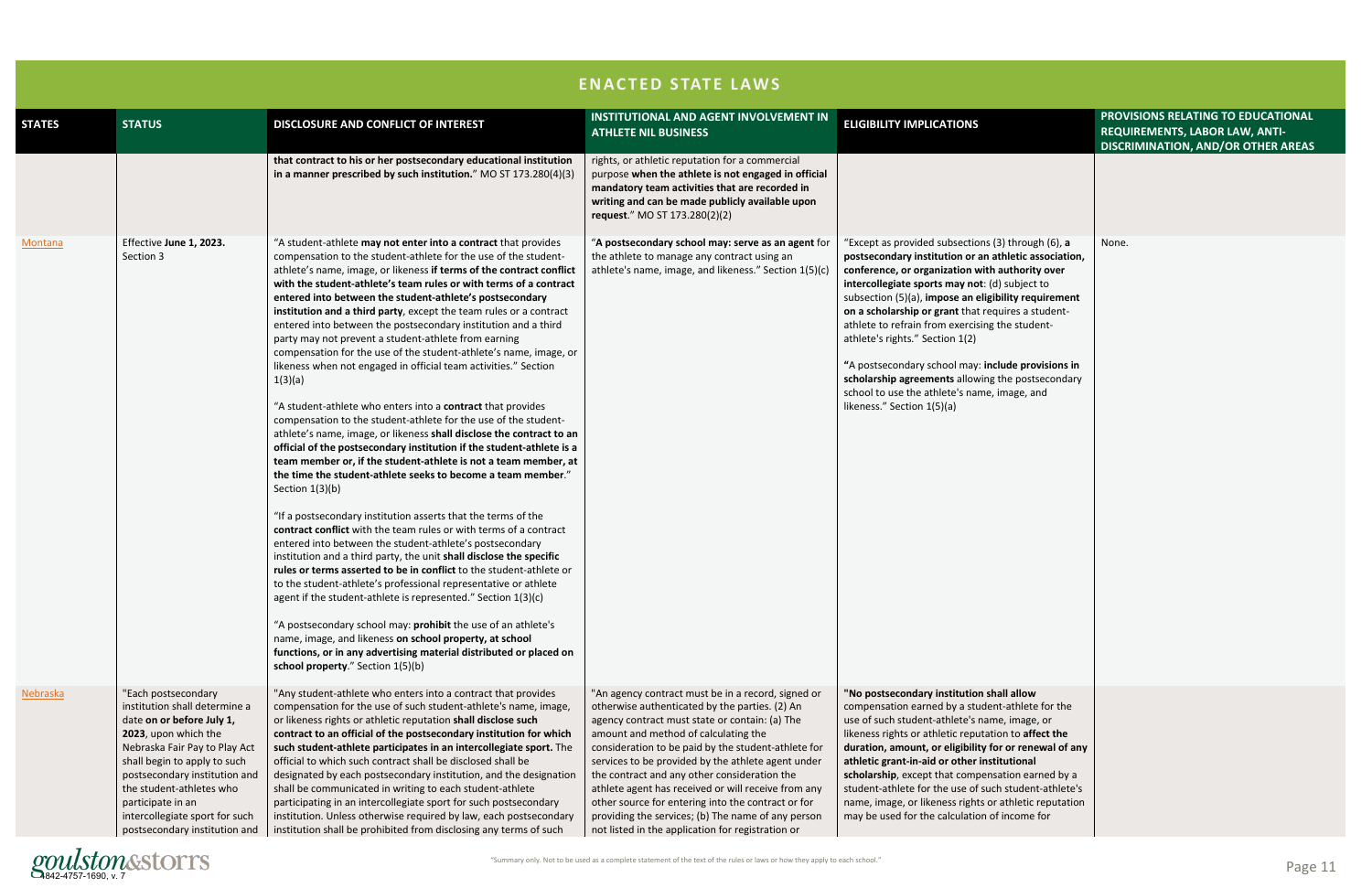

|                   | PROVISIONS RELATING TO EDUCATIONAL<br>REQUIREMENTS, LABOR LAW, ANTI-<br><b>DISCRIMINATION, AND/OR OTHER AREAS</b> |
|-------------------|-------------------------------------------------------------------------------------------------------------------|
| d financial aid." |                                                                                                                   |
|                   |                                                                                                                   |
|                   |                                                                                                                   |
|                   |                                                                                                                   |
|                   |                                                                                                                   |
|                   |                                                                                                                   |
|                   |                                                                                                                   |
|                   |                                                                                                                   |
|                   |                                                                                                                   |
|                   |                                                                                                                   |
|                   |                                                                                                                   |
|                   |                                                                                                                   |
|                   |                                                                                                                   |
|                   |                                                                                                                   |
|                   |                                                                                                                   |
|                   |                                                                                                                   |
|                   |                                                                                                                   |
|                   |                                                                                                                   |
|                   |                                                                                                                   |
|                   |                                                                                                                   |
|                   |                                                                                                                   |
|                   |                                                                                                                   |
|                   |                                                                                                                   |
|                   |                                                                                                                   |
|                   |                                                                                                                   |

|               |                                                                                                                                                                                              |                                                                                                                                                                                                                                                                                                                                                                                                                                                                                                                                                                                                                                                                                                                                                                                                                                                                                                                                                                                                                                                                                                                                                                                                                                                                                                                                                                                                                                                                                                               | <b>ENACTED STATE LAWS</b>                                                                                                                                                                                                                                                                                                                                                                                                                                                                                                                                                                                                                                                                                                                                                                                                                                                                                                                                                                                                                                                                                                                                                                                                                                                                                                                                                                                                                                                                                                                                                                                                                                                                                                                                                                                                                                                                                                                                                                                                                                                                                                                                                                                                                                                                                                                                                                                                                                                                                                     |                                                                                        |
|---------------|----------------------------------------------------------------------------------------------------------------------------------------------------------------------------------------------|---------------------------------------------------------------------------------------------------------------------------------------------------------------------------------------------------------------------------------------------------------------------------------------------------------------------------------------------------------------------------------------------------------------------------------------------------------------------------------------------------------------------------------------------------------------------------------------------------------------------------------------------------------------------------------------------------------------------------------------------------------------------------------------------------------------------------------------------------------------------------------------------------------------------------------------------------------------------------------------------------------------------------------------------------------------------------------------------------------------------------------------------------------------------------------------------------------------------------------------------------------------------------------------------------------------------------------------------------------------------------------------------------------------------------------------------------------------------------------------------------------------|-------------------------------------------------------------------------------------------------------------------------------------------------------------------------------------------------------------------------------------------------------------------------------------------------------------------------------------------------------------------------------------------------------------------------------------------------------------------------------------------------------------------------------------------------------------------------------------------------------------------------------------------------------------------------------------------------------------------------------------------------------------------------------------------------------------------------------------------------------------------------------------------------------------------------------------------------------------------------------------------------------------------------------------------------------------------------------------------------------------------------------------------------------------------------------------------------------------------------------------------------------------------------------------------------------------------------------------------------------------------------------------------------------------------------------------------------------------------------------------------------------------------------------------------------------------------------------------------------------------------------------------------------------------------------------------------------------------------------------------------------------------------------------------------------------------------------------------------------------------------------------------------------------------------------------------------------------------------------------------------------------------------------------------------------------------------------------------------------------------------------------------------------------------------------------------------------------------------------------------------------------------------------------------------------------------------------------------------------------------------------------------------------------------------------------------------------------------------------------------------------------------------------------|----------------------------------------------------------------------------------------|
| <b>STATES</b> | <b>STATUS</b>                                                                                                                                                                                | DISCLOSURE AND CONFLICT OF INTEREST                                                                                                                                                                                                                                                                                                                                                                                                                                                                                                                                                                                                                                                                                                                                                                                                                                                                                                                                                                                                                                                                                                                                                                                                                                                                                                                                                                                                                                                                           | INSTITUTIONAL AND AGENT INVOLVEMENT IN<br><b>ATHLETE NIL BUSINESS</b>                                                                                                                                                                                                                                                                                                                                                                                                                                                                                                                                                                                                                                                                                                                                                                                                                                                                                                                                                                                                                                                                                                                                                                                                                                                                                                                                                                                                                                                                                                                                                                                                                                                                                                                                                                                                                                                                                                                                                                                                                                                                                                                                                                                                                                                                                                                                                                                                                                                         | <b>ELIGIBILITY IMPLICATIONS</b>                                                        |
|               | to any collegiate athletic<br>association or professional<br>representation in interactions<br>with such postsecondary<br>institution or student-<br>athletes." Neb. Rev. Stat. §<br>48-3609 | contract that the student-athlete or the student-athlete's<br>professional representation deems to be a trade secret or<br>otherwise nondisclosable." Neb. Rev. Stat. § 48-3604<br>"No student-athlete shall enter into a contract with a sponsor<br>that provides compensation to the student-athlete for use of the<br>student- athlete's name, image, and likeness rights or athletic<br>reputation if (a) such contract requires such student-athlete to<br>display such sponsor's apparel or to otherwise advertise for the<br>sponsor during official team activities and (b) compliance with<br>such contract requirement would conflict with a team contract.<br>Any postsecondary institution asserting such conflict shall disclose<br>to the student-athlete and the student-athlete's professional<br>representation, if applicable, the full team contract that is asserted<br>to be in conflict. The student-athlete and the student-athlete's<br>professional representation, if applicable, shall be prohibited from<br>disclosing any terms of a team contract that the postsecondary<br>institution deems to be a trade secret or otherwise<br>nondisclosable." Neb. Rev. Stat. § 48-3605(1)<br>"No team contract shall prevent a student-athlete from receiving<br>compensation for the use of such student-athlete's name, image,<br>and likeness rights or athletic reputation when the student-athlete<br>is not engaged in official team activities." Neb. Rev. Stat. § 48-<br>3605(2) | renewal of registration who will be compensated<br>because the student-athlete signed the agency<br>contract; (c) A description of any expenses that the<br>student-athlete agrees to reimburse; (d) A<br>description of the services to be provided to the<br>student-athlete; (e) The duration of the contract;<br>and (f) The date of execution. (3) An agency<br>contract must contain, in close proximity to the<br>signature of the student-athlete, a conspicuous<br>notice in boldface type in capital letters stating:<br>WARNING TO STUDENT-ATHLETE IF YOU SIGN THIS<br>CONTRACT: (1) IF YOU ENTER INTO NEGOTIATIONS<br>FOR, OR SIGN, A PROFESSIONAL-SPORTS- SERVICES<br>CONTRACT, YOU MAY LOSE YOUR ELIGIBILITY TO<br>COMPETE AS A STUDENT- ATHLETE IN YOUR SPORT;<br>(2) IF YOU HAVE AN ATHLETIC DIRECTOR, WITHIN 72<br>HOURS AFTER ENTERING INTO THIS CONTRACT,<br>BOTH YOU AND YOUR ATHLETE AGENT MUST<br>NOTIFY YOUR ATHLETIC DIRECTOR; AND (3) YOU<br>MAY CANCEL THIS CONTRACT WITHIN 14 DAYS<br>AFTER SIGNING IT. CANCELLATION OF THIS<br>CONTRACT MAY NOT REINSTATE YOUR ELIGIBILITY.<br>(4) An agency contract that does not conform to this<br>section is voidable by the student-athlete. If a<br>student-athlete voids an agency contract, the<br>student-athlete is not required to pay any<br>consideration under the contract or to return any<br>consideration received from the athlete agent to<br>induce the student-athlete to enter into the<br>contract. (5) The athlete agent shall give a record of<br>the signed or otherwise authenticated agency<br>contract to the student-athlete at the time of<br>execution." Neb. Rev. Stat. § 48-2610"An athlete<br>agent, with the intent to induce a student-athlete to<br>enter into an agency contract, may not: (a) Give any<br>materially false or misleading information or make a<br>materially false promise or representation; (b)<br>Furnish anything of value to a student-athlete<br>before the student- athlete enters into the agency<br>contract; or (c) Furnish anything of value to any<br>individual other than the student- athlete or<br>another registered athlete agent. (2) An athlete<br>agent may not intentionally: (a) Initiate contact with<br>a student-athlete unless registered under the<br>Nebraska Uniform Athlete Agents Act; (b) Refuse or<br>fail to retain or permit inspection of the records<br>required to be retained by section 48-2613; (c) Fail<br>to register when required by section 48-2604; (d) | determining eligibility for need-based financial aid."<br>Neb. Rev. Stat. § 48-3603(4) |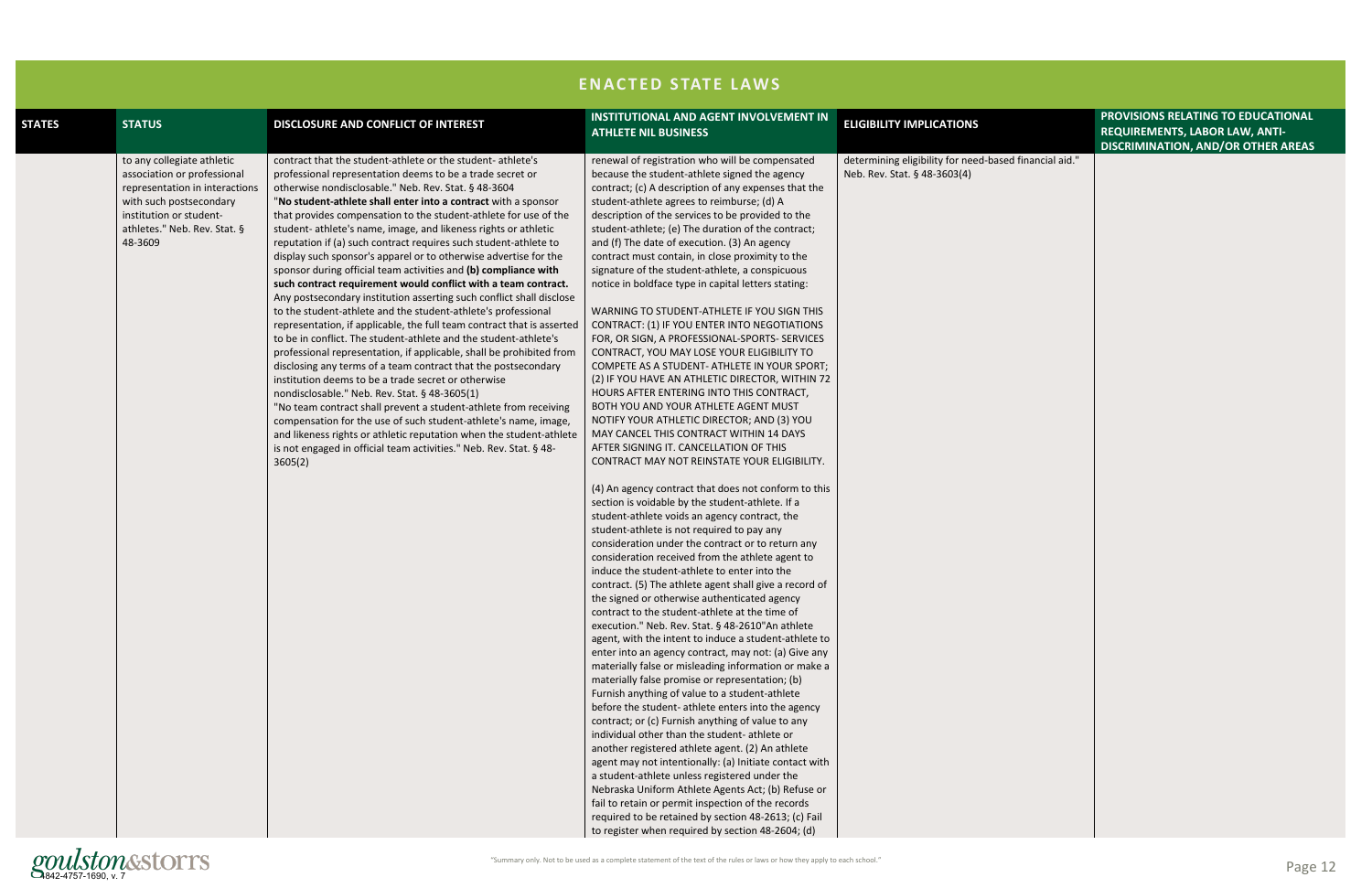|                                                                                                                                                                                                                                                                                                           | PROVISIONS RELATING TO EDUCATIONAL<br>REQUIREMENTS, LABOR LAW, ANTI-<br><b>DISCRIMINATION, AND/OR OTHER AREAS</b>                                                                                                                                                             |
|-----------------------------------------------------------------------------------------------------------------------------------------------------------------------------------------------------------------------------------------------------------------------------------------------------------|-------------------------------------------------------------------------------------------------------------------------------------------------------------------------------------------------------------------------------------------------------------------------------|
|                                                                                                                                                                                                                                                                                                           |                                                                                                                                                                                                                                                                               |
| hhold or otherwise<br>p awarded to a<br>udent athlete is<br>me, image or<br>n organization<br>onal collegiate<br>student athlete<br>8.S. § 398.005(1)(e)<br>ociation shall not:<br>at an institution<br>e sports solely<br>pensated for the<br>of the student<br>an the institution<br>ssociation" N.R.S. | "An institution may require a student athlete to<br>take courses or receive education or training in<br>contracts, financial literacy or any other subject<br>the institution deems necessary to prepare a<br>student athlete to enter into contracts." N.R.S. §<br>398.006.3 |
|                                                                                                                                                                                                                                                                                                           |                                                                                                                                                                                                                                                                               |

|               |                                              |                                                                                                                                                                                                                                                                                                                                                                                                                                                                                                                                                                                                                                                                                                                                                                                                                                                                                                                                                                                                                                                                                                                                                                                                                                                                                                                                                                                                                                                                                                                                                                                                                                                                                                                                                                                                                                                                                                                                                                                                                              | <b>ENACTED STATE LAWS</b>                                                                                                                                                                                                                                                                                                                                                                                                                                                                                                                                                              |                                                                                                                                                                                                                                                                                                                                                                                                                                                                                                                                                                                                                                                                                                                                                                                                                                                                               |
|---------------|----------------------------------------------|------------------------------------------------------------------------------------------------------------------------------------------------------------------------------------------------------------------------------------------------------------------------------------------------------------------------------------------------------------------------------------------------------------------------------------------------------------------------------------------------------------------------------------------------------------------------------------------------------------------------------------------------------------------------------------------------------------------------------------------------------------------------------------------------------------------------------------------------------------------------------------------------------------------------------------------------------------------------------------------------------------------------------------------------------------------------------------------------------------------------------------------------------------------------------------------------------------------------------------------------------------------------------------------------------------------------------------------------------------------------------------------------------------------------------------------------------------------------------------------------------------------------------------------------------------------------------------------------------------------------------------------------------------------------------------------------------------------------------------------------------------------------------------------------------------------------------------------------------------------------------------------------------------------------------------------------------------------------------------------------------------------------------|----------------------------------------------------------------------------------------------------------------------------------------------------------------------------------------------------------------------------------------------------------------------------------------------------------------------------------------------------------------------------------------------------------------------------------------------------------------------------------------------------------------------------------------------------------------------------------------|-------------------------------------------------------------------------------------------------------------------------------------------------------------------------------------------------------------------------------------------------------------------------------------------------------------------------------------------------------------------------------------------------------------------------------------------------------------------------------------------------------------------------------------------------------------------------------------------------------------------------------------------------------------------------------------------------------------------------------------------------------------------------------------------------------------------------------------------------------------------------------|
| <b>STATES</b> | <b>STATUS</b>                                | DISCLOSURE AND CONFLICT OF INTEREST                                                                                                                                                                                                                                                                                                                                                                                                                                                                                                                                                                                                                                                                                                                                                                                                                                                                                                                                                                                                                                                                                                                                                                                                                                                                                                                                                                                                                                                                                                                                                                                                                                                                                                                                                                                                                                                                                                                                                                                          | <b>INSTITUTIONAL AND AGENT INVOLVEMENT IN</b><br><b>ATHLETE NIL BUSINESS</b>                                                                                                                                                                                                                                                                                                                                                                                                                                                                                                           | <b>ELIGIBILITY IMPLICATIONS</b>                                                                                                                                                                                                                                                                                                                                                                                                                                                                                                                                                                                                                                                                                                                                                                                                                                               |
|               |                                              |                                                                                                                                                                                                                                                                                                                                                                                                                                                                                                                                                                                                                                                                                                                                                                                                                                                                                                                                                                                                                                                                                                                                                                                                                                                                                                                                                                                                                                                                                                                                                                                                                                                                                                                                                                                                                                                                                                                                                                                                                              | Provide materially false or misleading information in<br>an application for registration or renewal of<br>registration; (e) Predate or postdate an agency<br>contract; or (f) Fail to notify a student-athlete<br>before the student-athlete signs or otherwise<br>authenticates an agency contract for a particular<br>sport that entering into negotiations for, or signing,<br>a professional-sports-services contract the signing<br>or authentication may make the student-athlete<br>ineligible to participate as a student-athlete in that<br>sport." Neb. Rev. Stat. § 48-2614 |                                                                                                                                                                                                                                                                                                                                                                                                                                                                                                                                                                                                                                                                                                                                                                                                                                                                               |
| <b>Nevada</b> | Effective January 1, 2022.<br>Section 9.2(b) | "An institution may: Adopt a policy that imposes reasonable<br>restrictions on a student athlete entering into a contract pursuant<br>to section 6 of this act that provides for the student athlete to be<br>compensated for the use of the name, image or likeness of the<br>student athlete with an organization or person whose goods,<br>services or mission are contrary to the mission of the institution"<br>N.R.S. $§$ 398.005(2)(a)<br>"An institution may: Prohibit a student athlete from being<br>compensated for the use of the name, image or likeness of the<br>student athlete if the use of the name, image or likeness is related<br>to official activities of the institution or intercollegiate sports at<br>the institution" N.R.S. § 398.005(2)(b)<br>"A contract entered into pursuant to this subsection may not<br>conflict with any provision of a contract between the student<br>athlete and the institution in which the student athlete is<br>enrolled." N.R.S. § 398.006(1)<br>"A student athlete who enters into a contract pursuant to<br>subsection 1 must disclose the contract to the institution in which<br>the student athlete is enrolled." N.R.S. § 398.006(2)<br>"If the institution in which the student athlete is enrolled alleges<br>that a provision of a contract entered into pursuant to subsection<br>1 conflicts with a provision of a contract between the student<br>athlete and the institution, the institution shall inform the<br>student athlete and, if the student athlete has legal<br>representation, the attorney of the student athlete of the alleged<br>conflict." N.R.S. § 398.006(3)<br>"A prospective student athlete shall disclose any previous or<br>existing contract held by the student athlete that provided or<br>provides for the student athlete to be compensated for the use of<br>the name, image or likeness of the student athlete to an<br>institution before signing a letter of intent with the institution."<br>N.R.S. § 398.006.7 | "An institution shall not: Prevent a student athlete<br>from obtaining professional services" N.R.S. §<br>398.005(1)(d)<br>"A national collegiate athletic association shall not:<br>Prevent a student athlete from obtaining<br>professional services." N.R.S. § 398.005(3)(d)                                                                                                                                                                                                                                                                                                        | "An institution shall not: Alter, withhold or otherwise<br>reduce the amount of a scholarship awarded to a<br>student athlete solely because a student athlete is<br>compensated for the use of the name, image or<br>likeness of the student athlete by an organization<br>other than the institution or a national collegiate<br>athletic association or because the student athlete<br>obtains professional services." N.R.S. § 398.005(1)(e)<br>"A national collegiate athletic association shall not:<br>Prevent a student athlete enrolled at an institution<br>from participating in intercollegiate sports solely<br>because the student athlete is compensated for the<br>use of the name, image or likeness of the student<br>athlete by an organization other than the institution<br>or the national collegiate athletic association" N.R.S.<br>$§$ 398.005(3)(a) |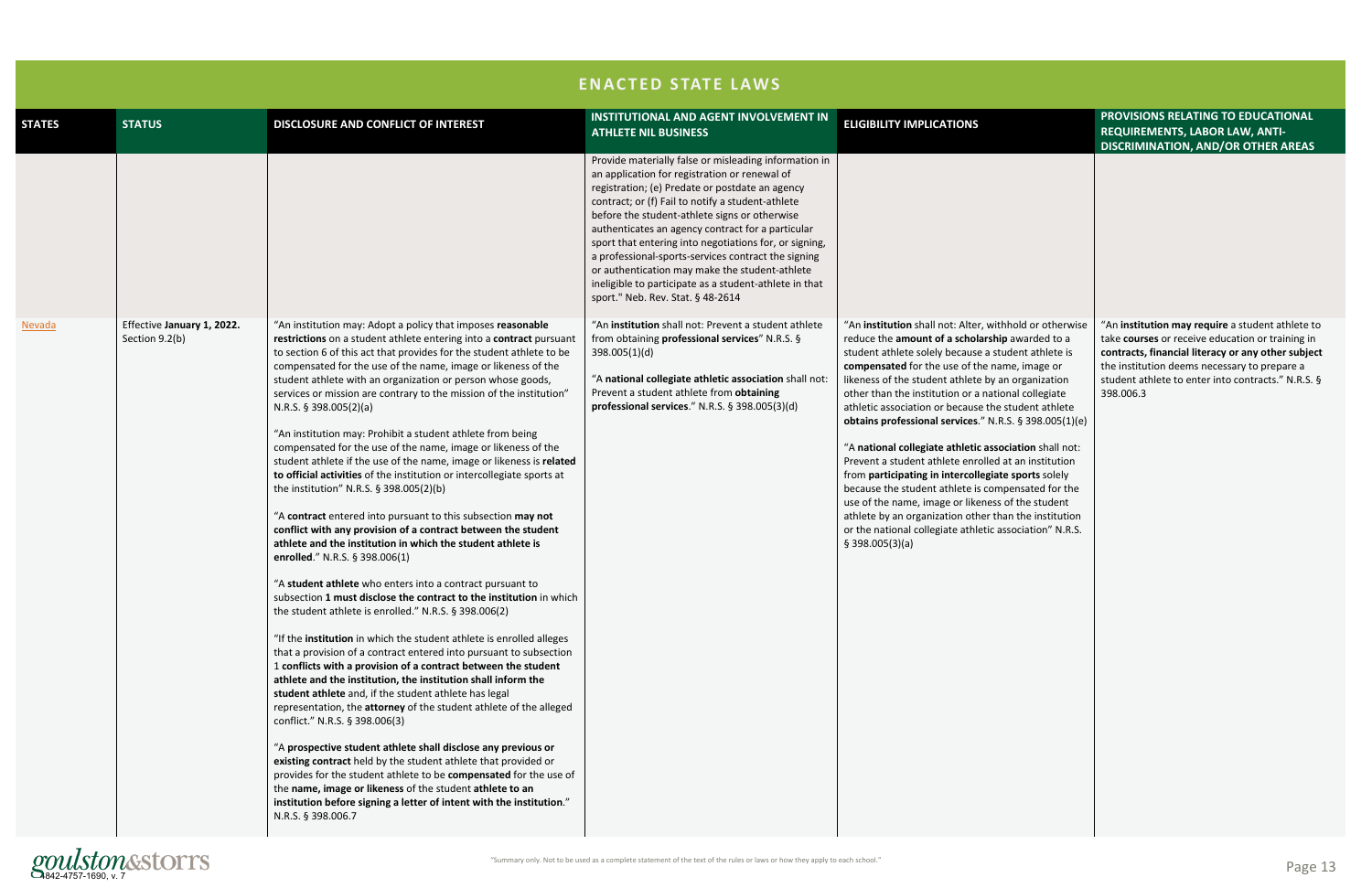

|                   |                                                                                                                    |                                                                                                                                                                                                                                                                                                                                                                                                                                                                                                                                                                                                                                                                                            | <b>ENACTED STATE LAWS</b>                                                                                                                                                                                                                                                                                                                                                                                                                                                                                                                                                                                                                     |                                                                                                                                                                                                                                                                                                                                                                                                                                                                                                                                                                                                                                                                                                                                                                                                                                                                                                                                                                                                                                                                                                                                                                                                                                                                                                                                                                                                                                                                                                                                                                                                                                                              |                                                                                                                          |
|-------------------|--------------------------------------------------------------------------------------------------------------------|--------------------------------------------------------------------------------------------------------------------------------------------------------------------------------------------------------------------------------------------------------------------------------------------------------------------------------------------------------------------------------------------------------------------------------------------------------------------------------------------------------------------------------------------------------------------------------------------------------------------------------------------------------------------------------------------|-----------------------------------------------------------------------------------------------------------------------------------------------------------------------------------------------------------------------------------------------------------------------------------------------------------------------------------------------------------------------------------------------------------------------------------------------------------------------------------------------------------------------------------------------------------------------------------------------------------------------------------------------|--------------------------------------------------------------------------------------------------------------------------------------------------------------------------------------------------------------------------------------------------------------------------------------------------------------------------------------------------------------------------------------------------------------------------------------------------------------------------------------------------------------------------------------------------------------------------------------------------------------------------------------------------------------------------------------------------------------------------------------------------------------------------------------------------------------------------------------------------------------------------------------------------------------------------------------------------------------------------------------------------------------------------------------------------------------------------------------------------------------------------------------------------------------------------------------------------------------------------------------------------------------------------------------------------------------------------------------------------------------------------------------------------------------------------------------------------------------------------------------------------------------------------------------------------------------------------------------------------------------------------------------------------------------|--------------------------------------------------------------------------------------------------------------------------|
| <b>STATES</b>     | <b>STATUS</b>                                                                                                      | DISCLOSURE AND CONFLICT OF INTEREST                                                                                                                                                                                                                                                                                                                                                                                                                                                                                                                                                                                                                                                        | INSTITUTIONAL AND AGENT INVOLVEMENT IN<br><b>ATHLETE NIL BUSINESS</b>                                                                                                                                                                                                                                                                                                                                                                                                                                                                                                                                                                         | <b>ELIGIBILITY IMPLICATIONS</b>                                                                                                                                                                                                                                                                                                                                                                                                                                                                                                                                                                                                                                                                                                                                                                                                                                                                                                                                                                                                                                                                                                                                                                                                                                                                                                                                                                                                                                                                                                                                                                                                                              | PROVISIONS RELATING TO EDUCATIONAL<br><b>REQUIREMENTS, LABOR LAW, ANTI-</b><br><b>DISCRIMINATION, AND/OR OTHER AREAS</b> |
| New Jersey        | This act shall take effect at<br>the start of the institution/s<br>2025-2026 academic year.<br>N.J. PL 2020, c. 83 | "A student-athlete who enters into a contract providing<br>compensation to the student-athlete for use of his name, image,<br>or likeness shall disclose the contract to an official of the four-<br>year institution of higher education, to be designated by the<br>institution." N.J. Stat. § 18A:3B-89(a)<br>"A student-athlete shall not enter into a contract providing<br>compensation to the student-athlete for use of his name, image,<br>or likeness if a provision of the contract:<br>(1) conflicts with a provision of the student-athlete's team<br>contract; or (2) conflicts with the provisions of subsection b. of<br>section 2 of this act." N.J. Stat. § 18A:3B-89(b) | "Legal representation obtained by student-athletes<br>shall be from attorneys licensed by the State.<br>Athlete agents representing student-athletes shall<br>comply with the federal "Sports Agent<br>Responsibility and Trust Act" (15 U.S.C. s.7801 et<br>seq.) in their relationship with student-athletes."<br>N.J. Stat. § 18A:3B-87(a)(3)                                                                                                                                                                                                                                                                                              | "Except as otherwise provided pursuant to<br>subsection b. of this section, earning compensation<br>from the use of a student's name, image, or likeness<br>shall not affect the student's institutional scholarship<br>eligibility. An institutional scholarship shall not be<br>considered compensation for the purposes of this act<br>and a scholarship shall not be revoked as a result of a<br>student earning compensation or obtaining<br>professional representation." N.J. Stat. § 18A:3B-<br>87(a)<br>"Notwithstanding the provisions of subsection a. of<br>this section to the contrary, a student participating in<br>intercollegiate athletics shall be prohibited from<br>earning compensation as a result of the use of the<br>student's name, image, or likeness in connection with<br>any person, company, or organization related to or<br>associated with the development, production,<br>distribution, wholesaling, or retailing of: adult<br>entertainment products and services; alcohol<br>products; casinos and gambling, including sports<br>betting, the lottery, and betting in connection with<br>video games, on-line games, and mobile devices;<br>tobacco and electronic smoking products and<br>devices; 1prescription1 pharmaceuticals; a controlled<br>dangerous substance; and weapons, including<br>firearms and ammunition. Earning compensation<br>from the use of a student's name, image, or likeness<br>in connection with products and services listed<br>pursuant to this subsection shall result in the<br>revocation of the student's institutional scholarship<br>eligibility." N.J. Stat. $\S$ 18A:3B-87(b) |                                                                                                                          |
| <b>New Mexico</b> | Effective July 1, 2021                                                                                             | "A third party shall not offer a student athlete a contract to<br>provide compensation to the student athlete for use of the<br>student athlete's name, image, likeness or athletic reputation that<br>requires a student athlete to advertise for the sponsor in person<br>during official, mandatory team activities without the approval<br>of the student athlete's post-secondary educational institution."<br>Section 3(C)                                                                                                                                                                                                                                                           | "A post-secondary educational institution shall not<br>interfere with or prevent a student athlete from<br>fully participating in athletics for obtaining<br>representation unaffiliated with a post-secondary<br>educational institution or its partners in relation to<br>contracts or legal matters. An entity or individual<br>that represents a post-secondary educational<br>institution or has represented that post-secondary<br>educational institution in the previous four years<br>shall not represent a student athlete who is<br>attending that post-secondary educational<br>institution in any business agreement." Section 4 | "Earning compensation from the use of a student<br>athlete's name, image, likeness or athletic reputation<br>shall not affect a student athlete's grant-in-aid or<br>stipend eligibility, amount, duration or renewal. For<br>the purposes of this section, a grant-in-aid or stipend<br>shall not be revoked or reduced as a result of a<br>student athlete earning compensation pursuant to<br>this section." Section 3(B)                                                                                                                                                                                                                                                                                                                                                                                                                                                                                                                                                                                                                                                                                                                                                                                                                                                                                                                                                                                                                                                                                                                                                                                                                                 | None.                                                                                                                    |
| Ohio              | Effective July 1, 2021. Ohio<br>Exec. Order No. 2021-10D                                                           | "A student-athlete shall not enter into a contract providing<br>compensation to the student-athlete for use of the student-<br>athlete's name, image, or likeness that requires the student-<br>athlete to display a sponsor's product, or otherwise advertise for<br>a sponsor, during official team activities or any other time if that                                                                                                                                                                                                                                                                                                                                                 | "No state institution of higher education or private<br>college, shall do any of the following: []<br>B. Prevent a student-athlete who resides in this<br>state and participates in intercollegiate athletics                                                                                                                                                                                                                                                                                                                                                                                                                                 | "No state institution of higher education or private<br>college shall uphold any rule, requirement, standard,<br>or other limitation that prevents a student-athlete<br>of that institution or college from fully participating<br>in intercollegiate athletics because the student-                                                                                                                                                                                                                                                                                                                                                                                                                                                                                                                                                                                                                                                                                                                                                                                                                                                                                                                                                                                                                                                                                                                                                                                                                                                                                                                                                                         | None.                                                                                                                    |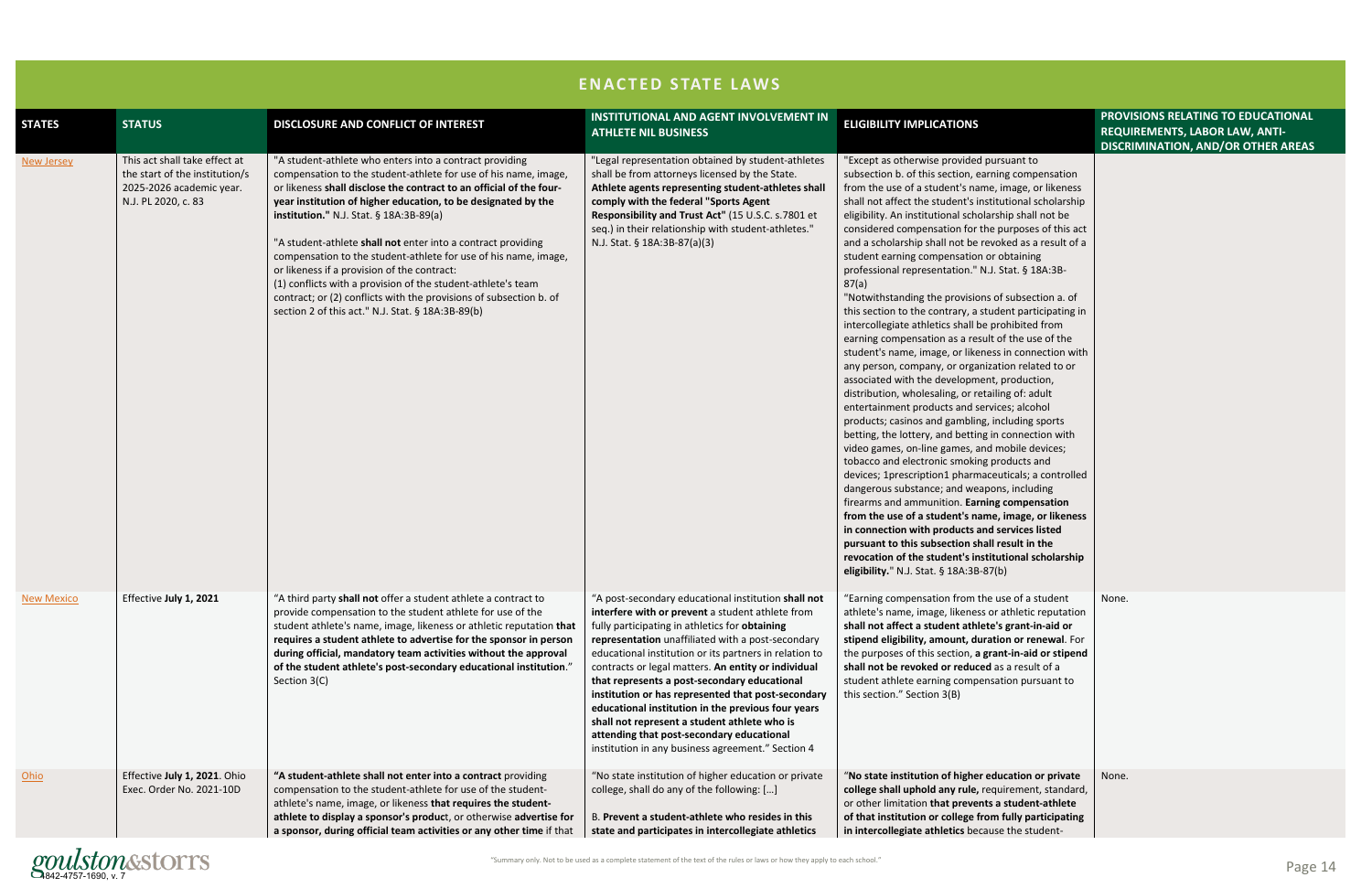| <b>STATES</b> | <b>STATUS</b>                                                                                           | DISCLOSURE AND CONFLICT OF INTEREST                                                                                                                                                                                                                                                                                                                                                                                                                                                                                                                                                                                                                                                                                                                                                                                                                                                                                                                                                                                                                                                                                                                                                                                                                                                                                                                                                                                                                                                                                                                                                                                                                                                                                                                                                                       | <b>INSTITUTIONAL AND AGENT INVOLVEMENT IN</b><br><b>ATHLETE NIL BUSINESS</b>                                                                                                                                                                                                                                                                                                                                                                                                                                                                                                                                                                                                                                                                                                                                                                                                                                                            | <b>ELIGIBILITY IMPLICATIONS</b>                                                                                                                                                                                                                                                                                                                                                                                                                                                                                                                                                                                                                                                                                                                                                                                                                                                                                                                    | PROVISIONS RELATING TO EDUCATIONAL<br>REQUIREMENTS, LABOR LAW, ANTI-<br><b>DISCRIMINATION, AND/OR OTHER AREAS</b> |
|---------------|---------------------------------------------------------------------------------------------------------|-----------------------------------------------------------------------------------------------------------------------------------------------------------------------------------------------------------------------------------------------------------------------------------------------------------------------------------------------------------------------------------------------------------------------------------------------------------------------------------------------------------------------------------------------------------------------------------------------------------------------------------------------------------------------------------------------------------------------------------------------------------------------------------------------------------------------------------------------------------------------------------------------------------------------------------------------------------------------------------------------------------------------------------------------------------------------------------------------------------------------------------------------------------------------------------------------------------------------------------------------------------------------------------------------------------------------------------------------------------------------------------------------------------------------------------------------------------------------------------------------------------------------------------------------------------------------------------------------------------------------------------------------------------------------------------------------------------------------------------------------------------------------------------------------------------|-----------------------------------------------------------------------------------------------------------------------------------------------------------------------------------------------------------------------------------------------------------------------------------------------------------------------------------------------------------------------------------------------------------------------------------------------------------------------------------------------------------------------------------------------------------------------------------------------------------------------------------------------------------------------------------------------------------------------------------------------------------------------------------------------------------------------------------------------------------------------------------------------------------------------------------------|----------------------------------------------------------------------------------------------------------------------------------------------------------------------------------------------------------------------------------------------------------------------------------------------------------------------------------------------------------------------------------------------------------------------------------------------------------------------------------------------------------------------------------------------------------------------------------------------------------------------------------------------------------------------------------------------------------------------------------------------------------------------------------------------------------------------------------------------------------------------------------------------------------------------------------------------------|-------------------------------------------------------------------------------------------------------------------|
|               |                                                                                                         | requirement is in conflict with a provision of a contract to which<br>a state institution of higher education or private college is a<br>party." Ohio Exec. Order No. 2021-10D (5)<br>"A student-athlete who intends to enter into a verbal or written<br>contract providing compensation to the student-athlete for use of<br>the student-athlete's name, image, or likeness shall disclose the<br>proposed contract to an official of the state institution of higher<br>education or private college for review by the institution or<br>college. The institution or college shall designate an official to<br>whom the student-athlete is to disclose the proposed contract."<br>Ohio Exec. Order No. 2021-10D (6)<br>"If a state institution of higher education or private college<br>identifies a conflict between the proposed verbal or written<br>contract and any existing provisions of a contract to which the<br>institution or college is a party, the institution or college shall<br>communicate to the student-athlete the relevant contract<br>provision that is in conflict. The student-athlete shall not enter<br>into the proposed contract, but the student-athlete may<br>negotiate a revision to the proposed contract to avoid the<br>conflict. The revised proposed contract is subject to review by<br>the institution or college to ensure compliance with this executive<br>order." Ohio Exec. Order No. 2021-10D (7)<br>"A state institution of higher education or private college may<br>establish reasonable policies or standards to address a student-<br>athlete's failure to provide the disclosure required under this<br>executive order or any other failure to comply with the<br>requirements of this executive order." Ohio Exec. Order No. 2021-<br>10D (8) | from obtaining professional representation in<br>relation to contracts or legal matters regarding<br>opportunities to be compensated for use of the<br>student-athlete's name, image, or likeness.<br>C. Interfere with or prevent a student-athlete from<br>fully participating in intercollegiate athletics<br>because the student-athlete obtains professional<br>representation in relation to contracts or legal<br>matters regarding opportunities to earn<br>compensation for use of the student-athlete's<br>name, image, or likeness." Exec. Order No. 2021-<br>10D(2)<br>"A contract between a student-athlete and a state<br>institution of higher education's or private college<br>shall not prevent the student-athlete from using<br>the student-athlete's name, image, or likeness for<br>a commercial purpose when the student-athlete is<br>not engaged in official team activities." Exec. Order<br>No. 2021-10D (4) | athlete earns compensation as a result of the use of<br>the student-athlete's name, image, or likeness.<br>Earning compensation from the use of a student-<br>athlete's name, image, or likeness shall not affect<br>the student-athlete's scholarship eligibility or<br>renewal." Ohio Exec. Order No. 2021-10D (1)<br>"No state institution of higher education or private<br>college shall revoke or reduce a scholarship as a<br>result of a student-athlete earning compensation for<br>use of the student-athlete's name, image, or likeness<br>if the student-athlete earns that compensation in<br>accordance with this executive order." Ohio Exec.<br>Order No. 2021-10D (3)                                                                                                                                                                                                                                                             |                                                                                                                   |
| Oklahoma      | Effective date decided by<br>each school on or before July<br>1, 2023. Okla. Stat. tit. 70, §<br>820.26 | "A student athlete who enters into a contract providing<br>compensation to the student athlete for use of his or her name,<br>image or likeness shall disclose the contract in a manner<br>designated by the postsecondary institution, but in any event<br>within seventy-two (72) hours after entering into the contract or<br><b>before the next athletic event</b> in which the student athlete is<br>eligible to participate, whichever occurs first." Okla. Stat. tit. 70, §<br>820.24(C)<br>"A student athlete shall not enter into a contract that provides<br>compensation to the student athlete for use of his or her name,<br>image or likeness if a provision of the contract is in conflict with a<br>provision of the postsecondary institution's team contract." Okla.<br>Stat. tit. 70, § 820.25(A)<br>"A student athlete shall not enter into a contract with a third<br>party that provides compensation to the student athlete for use of<br>his or her name, image or likeness or athletic reputation if: 1. The                                                                                                                                                                                                                                                                                                                                                                                                                                                                                                                                                                                                                                                                                                                                                                     |                                                                                                                                                                                                                                                                                                                                                                                                                                                                                                                                                                                                                                                                                                                                                                                                                                                                                                                                         | "A collegiate athletic association shall not, and shall<br>not authorize its member institutions to: Allow<br>compensation earned by a student athlete for the<br>use of his or her name, image or likeness or athletic<br>reputation to affect the amount, duration or<br>renewal of or eligibility for any athletic grant-in-aid<br>or other institutional scholarship; provided,<br>however, compensation earned by a student athlete<br>for the use of his or her name, image or likeness or<br>athletic reputation may be used for the calculation of<br>income for determining eligibility for need-based<br>financial aid." Okla. Stat. tit. 70, § 820.23(D)(5)<br>"A student athlete may obtain professional<br>representation by an athlete agent or attorney for<br>the purpose of securing compensation for the use of<br>his or her name, image or likeness without penalty,<br>resulting limitation on participation or effect on the | None.                                                                                                             |

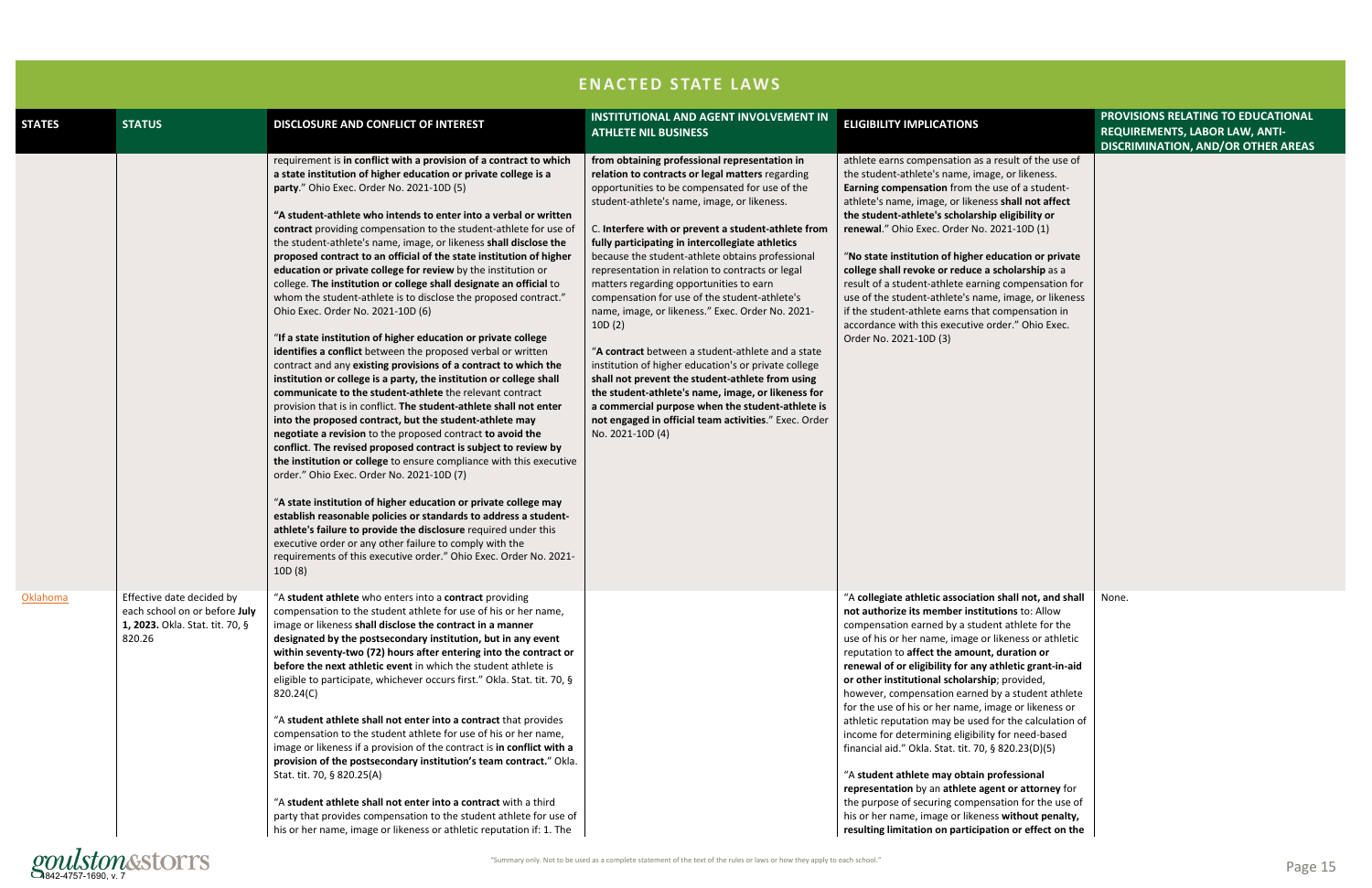|                                                                                                                                                | PROVISIONS RELATING TO EDUCATIONAL<br>REQUIREMENTS, LABOR LAW, ANTI-<br>DISCRIMINATION, AND/OR OTHER AREAS |
|------------------------------------------------------------------------------------------------------------------------------------------------|------------------------------------------------------------------------------------------------------------|
| id eligibility."                                                                                                                               |                                                                                                            |
| post-secondary<br>ic association,<br>hority over:<br>c) Prohibit a<br>n an<br>he student's<br>irement on a<br>student athlete<br>it's rights." |                                                                                                            |

| contract requires the student athlete to display the third party's<br>apparel or to otherwise advertise for the third-party during team<br>Okla. Stat. tit. 70, § 820.24(A)<br>activities; 2. Compliance with the third-party contract would<br>conflict with a team contract; or 3. The contract allows for the use<br>or consents to the use of any institutional marks during the<br>student athlete's third-party contract activities." Okla. Stat. tit.<br>70, § 820.25(B)<br>"A student athlete shall not enter into a name, image and likeness<br>agreement involving a commercial product or service that<br>conflicts with a written policy of the postsecondary institution<br>which is in compliance with the bylaws and legislation of the<br>applicable collegiate athletic association including, but not limited<br>to, sports wagering or banned substances or that negatively<br>impacts or reflects adversely on the postsecondary institution or<br>its athletic programs including, but not limited to, generating<br>public disrepute, embarrassment, scandal, ridicule or otherwise<br>negatively impacting the reputation or the moral or ethical<br>standards of the postsecondary institution." Okla. Stat. tit. 70, §<br>820.25(D)<br>Effective July 1, 2021. Section<br>"'Student's rights' means the rights of a student<br>"A student athlete may not enter into a contract that provides<br>Oregon<br>compensation to the student athlete for use of the student<br>enrolled in a post-secondary institution of education<br>-5.<br>athlete's name, image or likeness if terms of the contract conflict<br>to earn compensation for use of the student's<br>with the student athlete's team rules or with terms of a contract<br>name, image or likeness and to contract with and<br>entered into between the student athlete's post-secondary<br>retain professional representation or an athlete<br>institution of education and a third party, except neither the<br>agent." Section $1(1)(c)(A)$<br>team rules nor a contract entered into between the post-<br>"Except as provided in this section, a post-<br>secondary institution of education and a third party may prevent a<br>student athlete from earning compensation for use of the student<br>secondary institution of education or an athletic<br>association, conference or organization with<br>athlete's name, image or likeness when not engaged in official<br>Section 1(2)<br>team activities, including participating in or being part of an<br>authority over intercollegiate sports may not: (a)<br>advertisement that was created while not engaged in official team<br>Prohibit, prevent or restrict a student athlete from<br>exercising the student's rights. (b) Penalize or<br>activities but that may otherwise be broadcasted, displayed or<br>disseminated at any time." Section 1(3)(a)<br>retaliate against a student athlete for exercising | student-athlete's athletic grant-in-aid eligibility."                                                                                                                                                                                                                                                                                                                                                                                                                                     |  |
|-----------------------------------------------------------------------------------------------------------------------------------------------------------------------------------------------------------------------------------------------------------------------------------------------------------------------------------------------------------------------------------------------------------------------------------------------------------------------------------------------------------------------------------------------------------------------------------------------------------------------------------------------------------------------------------------------------------------------------------------------------------------------------------------------------------------------------------------------------------------------------------------------------------------------------------------------------------------------------------------------------------------------------------------------------------------------------------------------------------------------------------------------------------------------------------------------------------------------------------------------------------------------------------------------------------------------------------------------------------------------------------------------------------------------------------------------------------------------------------------------------------------------------------------------------------------------------------------------------------------------------------------------------------------------------------------------------------------------------------------------------------------------------------------------------------------------------------------------------------------------------------------------------------------------------------------------------------------------------------------------------------------------------------------------------------------------------------------------------------------------------------------------------------------------------------------------------------------------------------------------------------------------------------------------------------------------------------------------------------------------------------------------------------------------------------------------------------------------------------------------------------------------------------------------------------------------------------------------------------------------------------------------------------------------------------------------------------------------------------------------------------------------------------------------------------------------------------------------------------------------------------------------------------------------------------------------------------------|-------------------------------------------------------------------------------------------------------------------------------------------------------------------------------------------------------------------------------------------------------------------------------------------------------------------------------------------------------------------------------------------------------------------------------------------------------------------------------------------|--|
|                                                                                                                                                                                                                                                                                                                                                                                                                                                                                                                                                                                                                                                                                                                                                                                                                                                                                                                                                                                                                                                                                                                                                                                                                                                                                                                                                                                                                                                                                                                                                                                                                                                                                                                                                                                                                                                                                                                                                                                                                                                                                                                                                                                                                                                                                                                                                                                                                                                                                                                                                                                                                                                                                                                                                                                                                                                                                                                                                                 |                                                                                                                                                                                                                                                                                                                                                                                                                                                                                           |  |
| the student's rights. [] (e) Prohibit a student<br>"A student athlete who enters into a contract that provides<br>athlete from receiving food, drink, lodging or<br>compensation to the student athlete for use of the student<br>medical expenses or insurance coverage from a<br>athlete's name, image or likeness shall disclose the contract to an<br>third party as compensation for use of the student's<br>official of the post-secondary institution of education designated<br>name, image or likeness." Section 1(2)<br>by the institution if the student athlete is a team member or, if<br>the student athlete is not a team member, at the time the student<br>"A student athlete may not contract with or retain<br>athlete seeks to become a team member." Section 1(3)(b)<br>a person as the student athlete's professional<br>representative or athlete agent, if the person<br>represented a post-secondary institution of<br>"If the post-secondary institution of education asserts that the<br>terms of the contract conflict with the team rules or with terms<br>education at any time in the preceding four years."<br>of a contract entered into between the student athlete's post-<br>Section 1(5)<br>secondary institution of education and a third party, the<br>institution shall disclose the specific rules or terms asserted to be<br>in conflict to the student athlete or to the student athlete's                                                                                                                                                                                                                                                                                                                                                                                                                                                                                                                                                                                                                                                                                                                                                                                                                                                                                                                                                                                                                                                                                                                                                                                                                                                                                                                                                                                                                                                                                                                           | "Except as provided in this section, a post-secondary<br>institution of education or an athletic association,<br>conference or organization with authority over<br>intercollegiate sports may not: [] (c) Prohibit a<br>student athlete from participating in an<br>intercollegiate sport for exercising the student's<br>rights. (d) Impose an eligibility requirement on a<br>scholarship or grant that requires a student athlete<br>to refrain from exercising the student's rights." |  |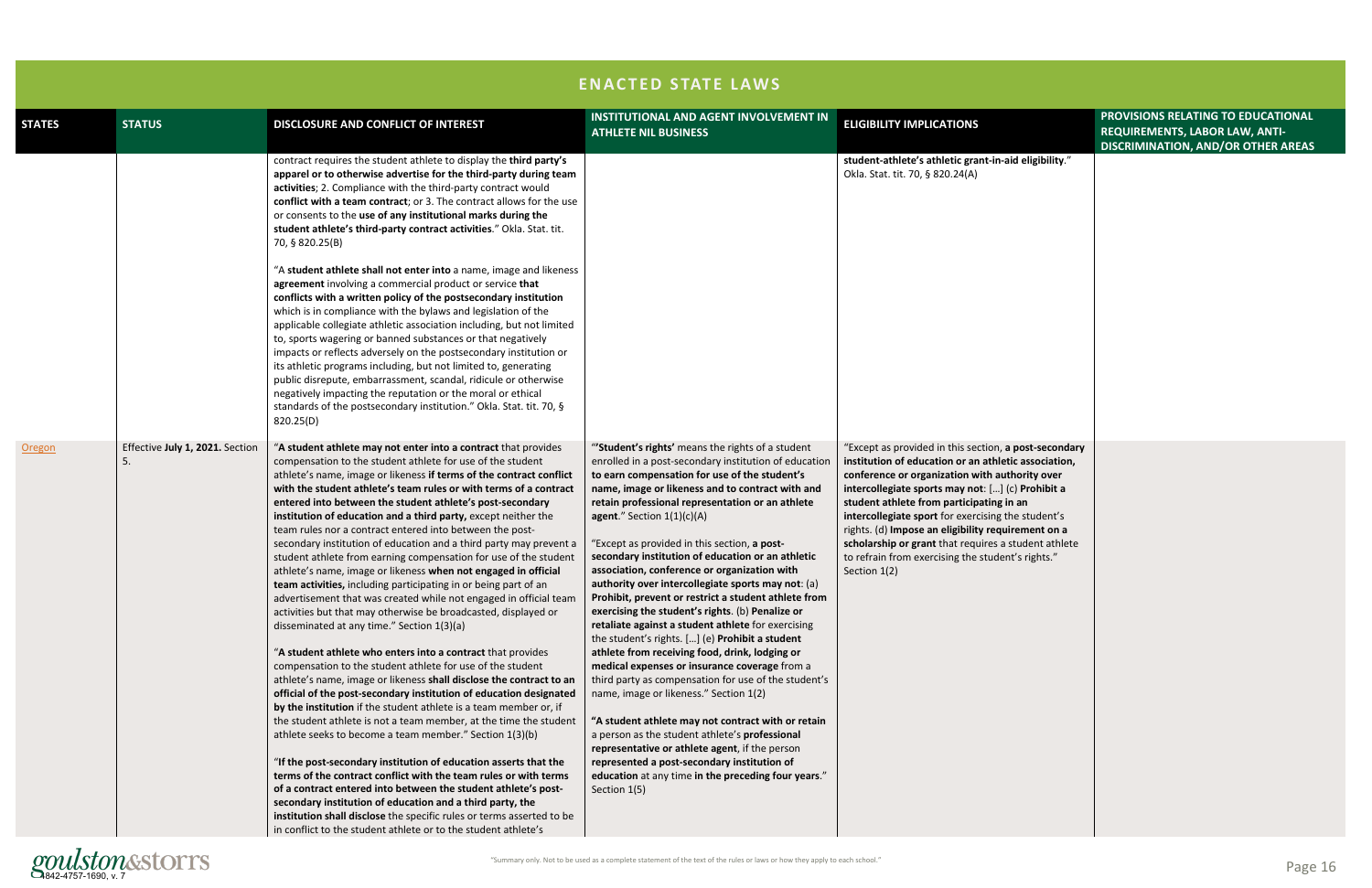|                       | <b>ENACTED STATE LAWS</b>             |                                                                                                                                                                                                                                                                                                                                                                                                                                                                                                                                                                                                                                                                                                                                                                                                                                                                                                                                                                                                                                                                                                                                                                                                                                                                                                                                                                                                                                                                                                                                                                                                                                                                                                                                                                                                                                                                 |                                                                                                                                                                                                                                                                                                                                                                                                                                                                                                                                                                                                                                                                                                                                                                                                                                                                                                                                                                                                                                                                                                                                                                                                                                                                                                                                                                                  |                                                                                                                                                                                                                                                                                                                                                                                                                                                                                                                                                                                                                                                                                                                                                                                                       |                                                                                                                                                                                                                                                                                                                                                             |  |
|-----------------------|---------------------------------------|-----------------------------------------------------------------------------------------------------------------------------------------------------------------------------------------------------------------------------------------------------------------------------------------------------------------------------------------------------------------------------------------------------------------------------------------------------------------------------------------------------------------------------------------------------------------------------------------------------------------------------------------------------------------------------------------------------------------------------------------------------------------------------------------------------------------------------------------------------------------------------------------------------------------------------------------------------------------------------------------------------------------------------------------------------------------------------------------------------------------------------------------------------------------------------------------------------------------------------------------------------------------------------------------------------------------------------------------------------------------------------------------------------------------------------------------------------------------------------------------------------------------------------------------------------------------------------------------------------------------------------------------------------------------------------------------------------------------------------------------------------------------------------------------------------------------------------------------------------------------|----------------------------------------------------------------------------------------------------------------------------------------------------------------------------------------------------------------------------------------------------------------------------------------------------------------------------------------------------------------------------------------------------------------------------------------------------------------------------------------------------------------------------------------------------------------------------------------------------------------------------------------------------------------------------------------------------------------------------------------------------------------------------------------------------------------------------------------------------------------------------------------------------------------------------------------------------------------------------------------------------------------------------------------------------------------------------------------------------------------------------------------------------------------------------------------------------------------------------------------------------------------------------------------------------------------------------------------------------------------------------------|-------------------------------------------------------------------------------------------------------------------------------------------------------------------------------------------------------------------------------------------------------------------------------------------------------------------------------------------------------------------------------------------------------------------------------------------------------------------------------------------------------------------------------------------------------------------------------------------------------------------------------------------------------------------------------------------------------------------------------------------------------------------------------------------------------|-------------------------------------------------------------------------------------------------------------------------------------------------------------------------------------------------------------------------------------------------------------------------------------------------------------------------------------------------------------|--|
| <b>STATES</b>         | <b>STATUS</b>                         | DISCLOSURE AND CONFLICT OF INTEREST                                                                                                                                                                                                                                                                                                                                                                                                                                                                                                                                                                                                                                                                                                                                                                                                                                                                                                                                                                                                                                                                                                                                                                                                                                                                                                                                                                                                                                                                                                                                                                                                                                                                                                                                                                                                                             | <b>INSTITUTIONAL AND AGENT INVOLVEMENT IN</b><br><b>ATHLETE NIL BUSINESS</b>                                                                                                                                                                                                                                                                                                                                                                                                                                                                                                                                                                                                                                                                                                                                                                                                                                                                                                                                                                                                                                                                                                                                                                                                                                                                                                     | <b>ELIGIBILITY IMPLICATIONS</b>                                                                                                                                                                                                                                                                                                                                                                                                                                                                                                                                                                                                                                                                                                                                                                       | PROVISIONS RELATING TO EDUCATIONAL<br><b>REQUIREMENTS, LABOR LAW, ANTI-</b><br><b>DISCRIMINATION, AND/OR OTHER AREAS</b>                                                                                                                                                                                                                                    |  |
| Pennsylvania          | Effective immediately.                | professional representative or athlete agent if the student athlete<br>is represented." Section 1(3)(c)<br>If student athlete has an athletic director, both student athlete<br>and athlete agent must notify athletic director within 72 hours<br>after entering into the contract, or before student athlete<br>participates in any interscholastic or intercollegiate sports event,<br>whichever occurs first, that student athlete has entered into the<br>contract and provide the name and contact information of the<br>athlete agent. Section 4(3)<br>"This article shall not establish or grant a right to a college student                                                                                                                                                                                                                                                                                                                                                                                                                                                                                                                                                                                                                                                                                                                                                                                                                                                                                                                                                                                                                                                                                                                                                                                                                           | "An institution of higher education may not: $(1)$                                                                                                                                                                                                                                                                                                                                                                                                                                                                                                                                                                                                                                                                                                                                                                                                                                                                                                                                                                                                                                                                                                                                                                                                                                                                                                                               | "Earning compensation from the use of a college                                                                                                                                                                                                                                                                                                                                                                                                                                                                                                                                                                                                                                                                                                                                                       | None.                                                                                                                                                                                                                                                                                                                                                       |  |
|                       |                                       | athlete to use the name, trademarks, services marks, logos,<br>symbols or any other intellectual property, registered or<br>unregistered, of an institution of higher education, athletic<br>association, conference or other group or organization with<br>authority over intercollegiate athletics, in furtherance of the<br>college student athlete's opportunities to earn compensation for<br>the college student athlete's use of the college student athlete's<br>name, image or likeness rights." Section 2006-K(B)<br>"An institution of higher education may prohibit a college<br>student athlete's involvement in name, image or likeness<br>activities that conflict with existing institutional sponsorship<br>arrangements at the time the college student athlete discloses a<br>contract to the institution of higher education as required under<br>subsection (F). An institution of higher education, at the<br>institution of higher education's discretion, may prohibit a college<br>student athlete's involvement in name, image or likeness<br>activities based on other considerations, such as conflict with<br>institutional values, as defined by the institution of higher<br>education. An institution of higher education shall have policies<br>that specify the name, image or likeness activities in which college<br>student athletes may or may not engage." Section 2006-K(E)<br>"A college student athlete who proposes to enter into a contract<br>providing compensation to the college student athlete for use of<br>the college student athlete's name, image or likeness rights shall<br>disclose the contract at least seven days prior to execution of the<br>contract to an official of the institution of higher education, who<br>is designated by the institution of higher education." Section 2006-<br>K(F) | Uphold a rule, requirement, standard or other<br>limitation that prevents a college student athlete of<br>the institution of higher education from earning<br>compensation through the use of the college<br>student athlete's name, image or likeness rights."<br>Section 2003-K(B)<br>"An institution of higher education, athletic<br>association, conference or other group or<br>organization with authority over intercollegiate<br>athletics, including the NCAA, may not interfere<br>with or prevent a college student athlete from fully<br>participating in intercollegiate athletics for<br>obtaining professional representation in relation to<br>contracts or legal matters, including representation<br>provided by athlete agents, financial advisors or<br>legal representation provided by attorneys, in<br>relation to a college student athlete's use of the<br>college student athlete's name, image or likeness<br>rights." Section 2004-K(A)(1)<br>"Professional representation obtained by a college<br>student athlete shall be from a person: (1) Acting as<br>an athlete agent in accordance with 5 PA.C.S. Ch. 33<br>(relating to registration); (2) Acting as a financial<br>advisor in accordance with the laws of this<br>commonwealth; or (3) Admitted to practice law by a<br>court of record of this commonwealth." Section<br>$2004-K(A)(B)$ | student athlete's name, image or likeness rights may<br>not affect the college student athlete's scholarship<br>eligibility, duration or renewal." Section 2005-K(A)<br>"[] an athletics grant-in-aid or stipend scholarship<br>from an institution of higher education in which a<br>college student athlete is enrolled may not be<br>considered to limit a college student athlete's right<br>to use the college student athlete's name, image or<br>likeness rights, except as expressly provided in this<br>section. An athletics grant-in-aid or stipend<br>scholarship may not be revoked or reduced as a<br>result of a college student athlete earning<br>compensation under this article, except if otherwise<br>mandated by federal or state student aid guidelines."<br>Section 2005-K(B) |                                                                                                                                                                                                                                                                                                                                                             |  |
| <b>South Carolina</b> | Effective July 1, 2022. Section<br>7. | "An intercollegiate athlete may receive compensation only for the<br>use of his name, image, or likeness for third-party endorsements,<br>the intercollegiate athlete's non-athletic work product, or<br>activities related to a business that the intercollegiate athlete<br>owns." S.C. Code Ann. § 59-158-20(B)                                                                                                                                                                                                                                                                                                                                                                                                                                                                                                                                                                                                                                                                                                                                                                                                                                                                                                                                                                                                                                                                                                                                                                                                                                                                                                                                                                                                                                                                                                                                              |                                                                                                                                                                                                                                                                                                                                                                                                                                                                                                                                                                                                                                                                                                                                                                                                                                                                                                                                                                                                                                                                                                                                                                                                                                                                                                                                                                                  | "A grant in aid, including the cost of attendance,<br>awarded to an intercollegiate athlete by an<br>institution of higher learning is not compensation for<br>the purposes of this chapter and may not be revoked<br>or reduced as a result of an intercollegiate athlete<br>earning compensation or obtaining professional<br>representation under this chapter. Name, image, or                                                                                                                                                                                                                                                                                                                                                                                                                    | "An intercollegiate athlete participating in name,<br>image, or likeness activities must abide by his<br>institution of higher learning and its athletics<br>department's policies with respect to missed class<br>time and good academic standing. Good academic<br>standing includes meeting both grade point<br>average and course hour requirements. An |  |

"Summary only. Not to be used as a complete statement of the text of the rules or laws or how they apply to each school." gonnary only. Not to be used as a complete statement of the text of the rules or laws or how they apply to each school."<br>4842-4757-1690, v. 7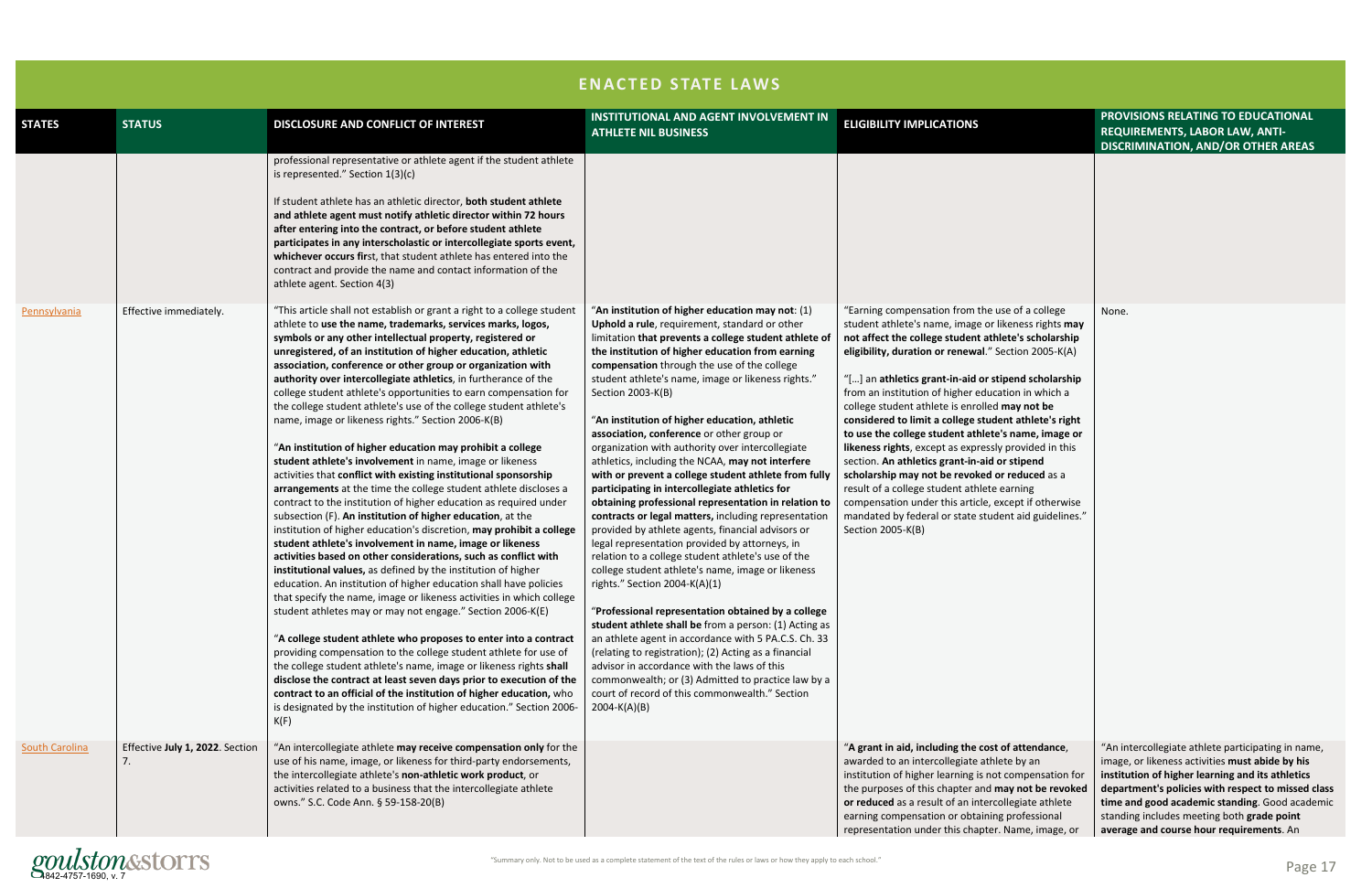"Summary only. Not to be used as a complete statement of the text of the rules or laws or how they apply to each school."

#### used to limit **ed in the calculation** is **the General Stude Ann. §**

 $ce$  with the **158-40 does not rant in aid or 59-158-30** 

### **PROVISIONS RELATING TO EDUCATIONAL REQUIREMENTS, LABOR LAW, ANTI-DISCRIMINATION, AND/OR OTHER AREAS**

|               |               |                                                                                                                                                                                                                                                                                                                                                                                                                                                                                                                                                                                                                                                                                                                                                                                                                                                                                                                                                                                                                                                                                                                                                                                                                                                                                                                                                                                                                                                                                                                                                                                                                                                                                                                                                                                                                                                                                                                                                                                                                                                                                                                                                                                                                                                                                                                                                                                                                                                                                                                                                                                                                                                                                                                                                                                                                                                                                                                            | <b>ENACTED STATE LAWS</b>                                                    |                                                                                                                                                                                                                                                                                                                                                    |
|---------------|---------------|----------------------------------------------------------------------------------------------------------------------------------------------------------------------------------------------------------------------------------------------------------------------------------------------------------------------------------------------------------------------------------------------------------------------------------------------------------------------------------------------------------------------------------------------------------------------------------------------------------------------------------------------------------------------------------------------------------------------------------------------------------------------------------------------------------------------------------------------------------------------------------------------------------------------------------------------------------------------------------------------------------------------------------------------------------------------------------------------------------------------------------------------------------------------------------------------------------------------------------------------------------------------------------------------------------------------------------------------------------------------------------------------------------------------------------------------------------------------------------------------------------------------------------------------------------------------------------------------------------------------------------------------------------------------------------------------------------------------------------------------------------------------------------------------------------------------------------------------------------------------------------------------------------------------------------------------------------------------------------------------------------------------------------------------------------------------------------------------------------------------------------------------------------------------------------------------------------------------------------------------------------------------------------------------------------------------------------------------------------------------------------------------------------------------------------------------------------------------------------------------------------------------------------------------------------------------------------------------------------------------------------------------------------------------------------------------------------------------------------------------------------------------------------------------------------------------------------------------------------------------------------------------------------------------------|------------------------------------------------------------------------------|----------------------------------------------------------------------------------------------------------------------------------------------------------------------------------------------------------------------------------------------------------------------------------------------------------------------------------------------------|
| <b>STATES</b> | <b>STATUS</b> | DISCLOSURE AND CONFLICT OF INTEREST                                                                                                                                                                                                                                                                                                                                                                                                                                                                                                                                                                                                                                                                                                                                                                                                                                                                                                                                                                                                                                                                                                                                                                                                                                                                                                                                                                                                                                                                                                                                                                                                                                                                                                                                                                                                                                                                                                                                                                                                                                                                                                                                                                                                                                                                                                                                                                                                                                                                                                                                                                                                                                                                                                                                                                                                                                                                                        | <b>INSTITUTIONAL AND AGENT INVOLVEMENT IN</b><br><b>ATHLETE NIL BUSINESS</b> | <b>ELIGIBILITY IMPLICATIONS</b>                                                                                                                                                                                                                                                                                                                    |
|               |               | "An intercollegiate athlete at an institution of higher learning may<br>not use the institution of higher learning's facilities, uniforms<br>provided by the institution of higher learning, or the institution of<br>higher learning's intellectual property, including, but not limited<br>to, the unauthorized use of a registered trademark or product<br>protected by copyright, in connection with the use of the<br>intercollegiate athlete's name, image, or likeness activities." S.C.<br>Code Ann. § 59-158-20(E)<br>"Activities related to an intercollegiate athlete's use of his name,<br>image, or likeness for compensation are prohibited from taking<br>place during the intercollegiate athlete's participation in<br>academic, athletic, or team-mandated activities as defined by the<br>institution of higher learning." S.C. Code Ann. § 59-158-20(F)<br>"An institution of higher learning may prohibit an intercollegiate<br>athlete from using his name, image, or likeness for compensation<br>if the proposed use of his name, image, or likeness conflicts with:<br>existing institutional sponsorship agreements or other<br>contracts." S.C. Code Ann. § 59-158-40(B)(1)(a)<br>"An institution of higher learning must disclose known<br>prohibitions for the use of an intercollegiate athlete's name,<br>image, or likeness at the time that an intercollegiate athlete is<br>admitted to the institution of higher learning or when the<br>intercollegiate athlete signs a financial aid agreement or team<br>contract." S.C. Code Ann. § 59-158-40(C)<br>"A prospective intercollegiate athlete who enters into a name,<br>image, or likeness contract shall disclose the name, image, or<br>likeness contract to his institution of higher learning and its<br>athletic department prior to enrollment or signing a financial aid<br>agreement with the institution of higher learning or a team<br>contract." S.C. Code Ann. § 59-158-60(A)<br>$($ $\vert$ B) A current intercollegiate athlete must disclose the terms of a<br>name, image, or likeness contract prior to signing the name,<br>image, or likeness contract, in a manner designated by the<br>institution of higher learning. (C) The disclosures required by this<br>section must: (1) describe the proposed use of the intercollegiate<br>athlete's name, image, or likeness, compensation arrangements,<br>the name of the athlete agent, and a list of all parties to the<br>name, image, or likeness contract; and (2) be made in the manner<br>designated by the institution of higher learning." S.C. Code Ann." §<br>59-158-60<br>"(A) Name, image, or likeness contracts authorized by this chapter<br>must have a prominent disclosure at the beginning and end of the<br>name, image, or likeness contract that an intercollegiate athlete<br>must acknowledge separately. The disclosure required pursuant |                                                                              | likeness compensation shall not be<br>athletic grant in aid but may be use<br>calculation for need-based financial<br>the general student population." S.<br>$59 - 158 - 20(1)$<br>"Earning compensation in compliand<br>provisions contained in Section 59-1<br>affect an intercollegiate athlete's gr<br>athletic eligibility." S.C. Code Ann. § |

intercollegiate athlete must also **meet all academic requirements of the athletic association and conference** that his institution of higher learning is a member of in order to participate in name, image, or likeness activities." S.C. Code Ann. § 59-158-50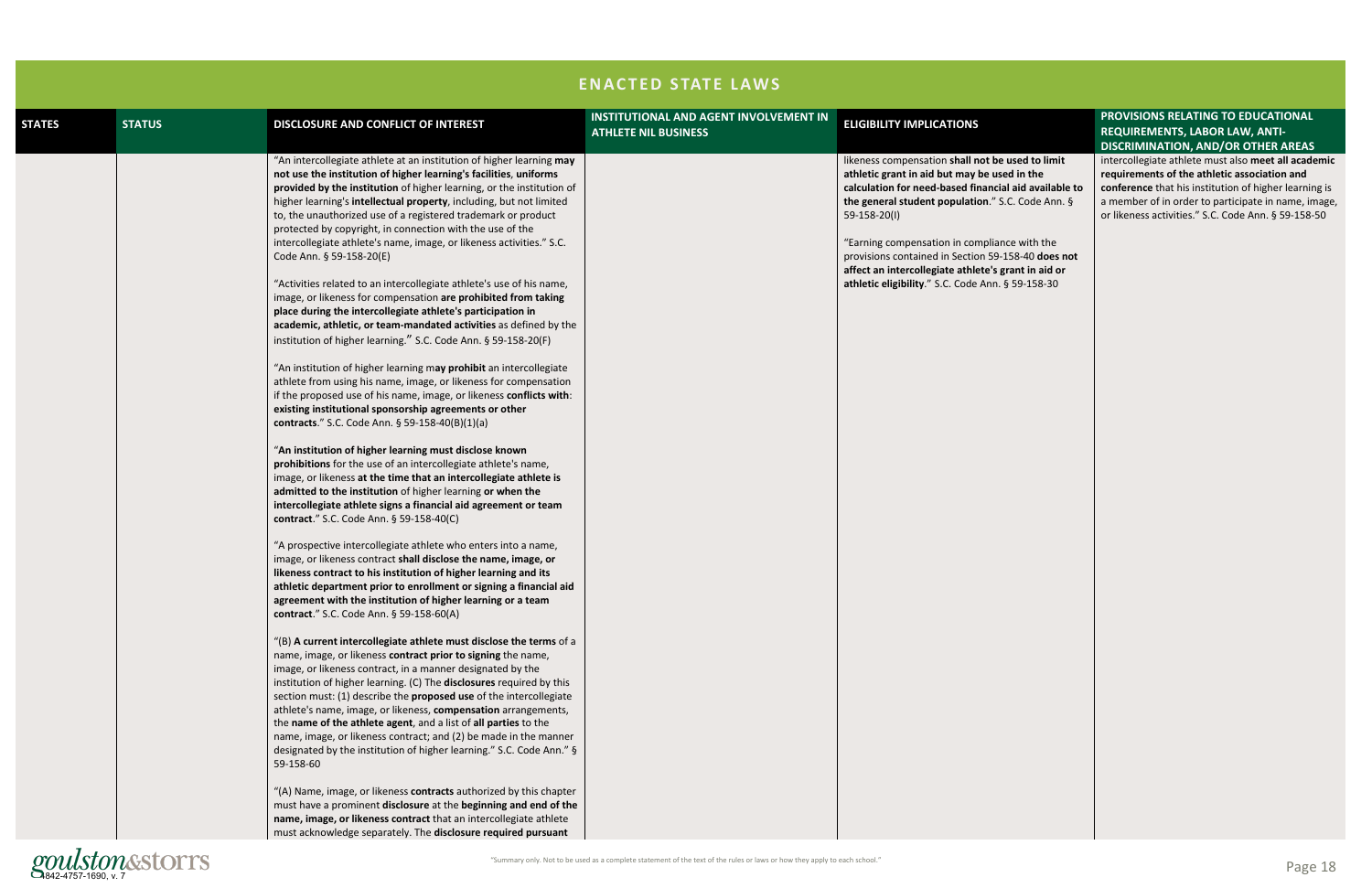|               |                                          |                                                                                                                                                                                                                                                                                                                                                                                                                                                                                                                                                                                                                                                                                                                                                                                                                                                                                                                                                                                                                                                                                                                                                                                                                                                                                                                                                                                                                                                                                                                                                                                                                                                                                                                                                                                                                                                                                                                                                                                                                               | <b>ENACTED STATE LAWS</b>                                                                                                                                                                                                                                                                                                                                                                                                                                                                                                                                                                                                                                                                                                                                                                                                                                                                                                                                                                                                                                                                                                                                                                                                                                                                                                                                                                                                                                                            |                                                                                                                                                                                                                                                                                                                                                                                                                                                                                                                              |
|---------------|------------------------------------------|-------------------------------------------------------------------------------------------------------------------------------------------------------------------------------------------------------------------------------------------------------------------------------------------------------------------------------------------------------------------------------------------------------------------------------------------------------------------------------------------------------------------------------------------------------------------------------------------------------------------------------------------------------------------------------------------------------------------------------------------------------------------------------------------------------------------------------------------------------------------------------------------------------------------------------------------------------------------------------------------------------------------------------------------------------------------------------------------------------------------------------------------------------------------------------------------------------------------------------------------------------------------------------------------------------------------------------------------------------------------------------------------------------------------------------------------------------------------------------------------------------------------------------------------------------------------------------------------------------------------------------------------------------------------------------------------------------------------------------------------------------------------------------------------------------------------------------------------------------------------------------------------------------------------------------------------------------------------------------------------------------------------------------|--------------------------------------------------------------------------------------------------------------------------------------------------------------------------------------------------------------------------------------------------------------------------------------------------------------------------------------------------------------------------------------------------------------------------------------------------------------------------------------------------------------------------------------------------------------------------------------------------------------------------------------------------------------------------------------------------------------------------------------------------------------------------------------------------------------------------------------------------------------------------------------------------------------------------------------------------------------------------------------------------------------------------------------------------------------------------------------------------------------------------------------------------------------------------------------------------------------------------------------------------------------------------------------------------------------------------------------------------------------------------------------------------------------------------------------------------------------------------------------|------------------------------------------------------------------------------------------------------------------------------------------------------------------------------------------------------------------------------------------------------------------------------------------------------------------------------------------------------------------------------------------------------------------------------------------------------------------------------------------------------------------------------|
| <b>STATES</b> | <b>STATUS</b>                            | DISCLOSURE AND CONFLICT OF INTEREST                                                                                                                                                                                                                                                                                                                                                                                                                                                                                                                                                                                                                                                                                                                                                                                                                                                                                                                                                                                                                                                                                                                                                                                                                                                                                                                                                                                                                                                                                                                                                                                                                                                                                                                                                                                                                                                                                                                                                                                           | <b>INSTITUTIONAL AND AGENT INVOLVEMENT IN</b><br><b>ATHLETE NIL BUSINESS</b>                                                                                                                                                                                                                                                                                                                                                                                                                                                                                                                                                                                                                                                                                                                                                                                                                                                                                                                                                                                                                                                                                                                                                                                                                                                                                                                                                                                                         | <b>ELIGIBILITY IMPLICATIONS</b>                                                                                                                                                                                                                                                                                                                                                                                                                                                                                              |
|               |                                          | to this section shall be worded to warn the intercollegiate<br>athlete of potential eligibility issues that may exist under current<br>rules and policies of athletic conferences or collegiate athletic<br>associations concerning the use of the intercollegiate athlete's<br>name, image, or likeness and shall clearly set forth the reporting<br>requirements contained in Section 59-158-60. (B) All name, image,<br>or likeness contracts must provide for an unequivocal ten-day<br>revocation period for the intercollegiate athlete. (C) At least five<br>days prior to the execution of a name, image, or likeness contract<br>authorized by this chapter, the third party proposing to enter into<br>the name, image, or likeness contract with the intercollegiate<br>athlete must disclose, in writing, to the intercollegiate athlete any<br>prior or existing association, either formally or informally, with any<br>institution of higher learning or any prior or existing financial<br>involvement with respect to athletics. S.C. Code Ann." § 59-158-70                                                                                                                                                                                                                                                                                                                                                                                                                                                                                                                                                                                                                                                                                                                                                                                                                                                                                                                                                 |                                                                                                                                                                                                                                                                                                                                                                                                                                                                                                                                                                                                                                                                                                                                                                                                                                                                                                                                                                                                                                                                                                                                                                                                                                                                                                                                                                                                                                                                                      |                                                                                                                                                                                                                                                                                                                                                                                                                                                                                                                              |
| Tennessee     | Effective January 1, 2022.<br>Section 3. | "Intercollegiate athletes who earn compensation for the use of<br>the athlete's name, image, or likeness must disclose any<br>agreement and the terms of such agreement to the institution<br>and file annual reports with the institution in which they are<br>enrolled, at a time and in a manner designated by the institution.<br>The report must include the identities of entities or persons who<br>provide compensation to the intercollegiate athlete, the amount<br>of compensation received from each person or entity, and any<br>other information the institution deems relevant for determining<br>such identities and compensation." Tenn. Code Ann. § 49-7-<br>2802(d)<br>"An institution may adopt reasonable time, place, and manner<br>restrictions to prevent an intercollegiate athlete's name, image, or<br>likeness activities from interfering with team activities, the<br>institution's operations, or the use of the institution's facilities."<br>Tenn. Code Ann. § 49-7-2802(f)<br>"An institution may prohibit use of the institution's intellectual<br>property, including, but not limited to, its trademarks, trade dress,<br>and copyrights, by the institution's intercollegiate athletes in the<br>athletes' personal name, image, and likeness activities." Tenn.<br>Code Ann. § 49-7-2802(g)(2)<br>"No intercollegiate athlete or the athlete's representative may<br>enter into an agreement for compensation for the use of the<br>athlete's name, image, or likeness if the agreement conflicts or<br>unreasonably competes with the terms of an existing agreement<br>entered into by the institution the athlete attends. The institution<br>asserting a conflict or unreasonable competition under this<br>subsection must disclose the relevant terms of the institution's<br>existing agreement that conflicts or unreasonably competes with<br>the athlete's agreement to the intercollegiate athlete or the<br>athlete's representative" Tenn. Code Ann. § 49-7-2802(i)(1-2) | "An institution, or an officer, director, or employee<br>of the institution may not be involved in the<br>development, operation, or promotion of a current<br>or prospective intercollegiate athlete's name,<br>image, or likeness, including actions that<br>compensate or cause compensation to be provided<br>to athletes." Tenn. Code Ann. § 49-7-2802(b)(1)<br>"An intercollegiate athlete may obtain<br>representation by a third party, including, but not<br>limited to, an athlete agent, for the purpose of<br>securing compensation for the use of the athlete's<br>name, image, or likeness. Any third-party<br>representative of an intercollegiate athlete under<br>this part shall be a fiduciary for the represented<br>intercollegiate athlete. All athlete agents who<br>represent intercollegiate athletes under this part for<br>purposes of securing compensation for the use of<br>the athlete's name, image, or likeness must be<br>licensed under§ 49-7-2104 and must satisfy the<br>requirements of title 49, chapter 7, part 21. If the<br>athlete's representative is an attorney who<br>represents an intercollegiate athlete for purposes of<br>securing compensation for the use of her or his<br>name, image, or likeness, then the attorney must<br>also be active and in good standing with the board<br>of professional responsibility or equivalent entity<br>in the state in which the attorney is licensed."<br>Tenn. Code Ann. § 49-7-2802(h) | "Any compensation earned does not affect the<br>intercollegiate athlete's grant-in-aid or athletic<br>eligibility. To the extent that intercollegiate athletes<br>receive need-based financial aid, an institution may<br>adjust an intercollegiate athlete's need-based<br>financial aid as a result of compensation earned for<br>the athlete's name, image, or likeness in the same<br>manner as the institution would for other students<br>with equivalent levels of financial need." Tenn. Code<br>Ann. § 49-7-2802(e) |

|                                                                                                                                                                 | PROVISIONS RELATING TO EDUCATIONAL<br>REQUIREMENTS, LABOR LAW, ANTI-<br><b>DISCRIMINATION, AND/OR OTHER AREAS</b>                                                                                                                                                                                                                                                                                                         |
|-----------------------------------------------------------------------------------------------------------------------------------------------------------------|---------------------------------------------------------------------------------------------------------------------------------------------------------------------------------------------------------------------------------------------------------------------------------------------------------------------------------------------------------------------------------------------------------------------------|
|                                                                                                                                                                 |                                                                                                                                                                                                                                                                                                                                                                                                                           |
| t affect the<br>d or athletic<br>ollegiate athletes<br>institution may<br>eed-based<br>ation earned for<br>ss in the same<br>other students<br>eed." Tenn. Code | "Institutions shall conduct a financial literacy<br>workshop for intercollegiate athletes during the<br>athlete's first full-time term of enrollment. The<br>workshop must cover, at a minimum, information<br>related to the requirements of this part, budgeting,<br>and debt management. An institution may contract<br>with qualified persons or entities to conduct the<br>workshop." Tenn. Code Ann. § 49-7-2802(I) |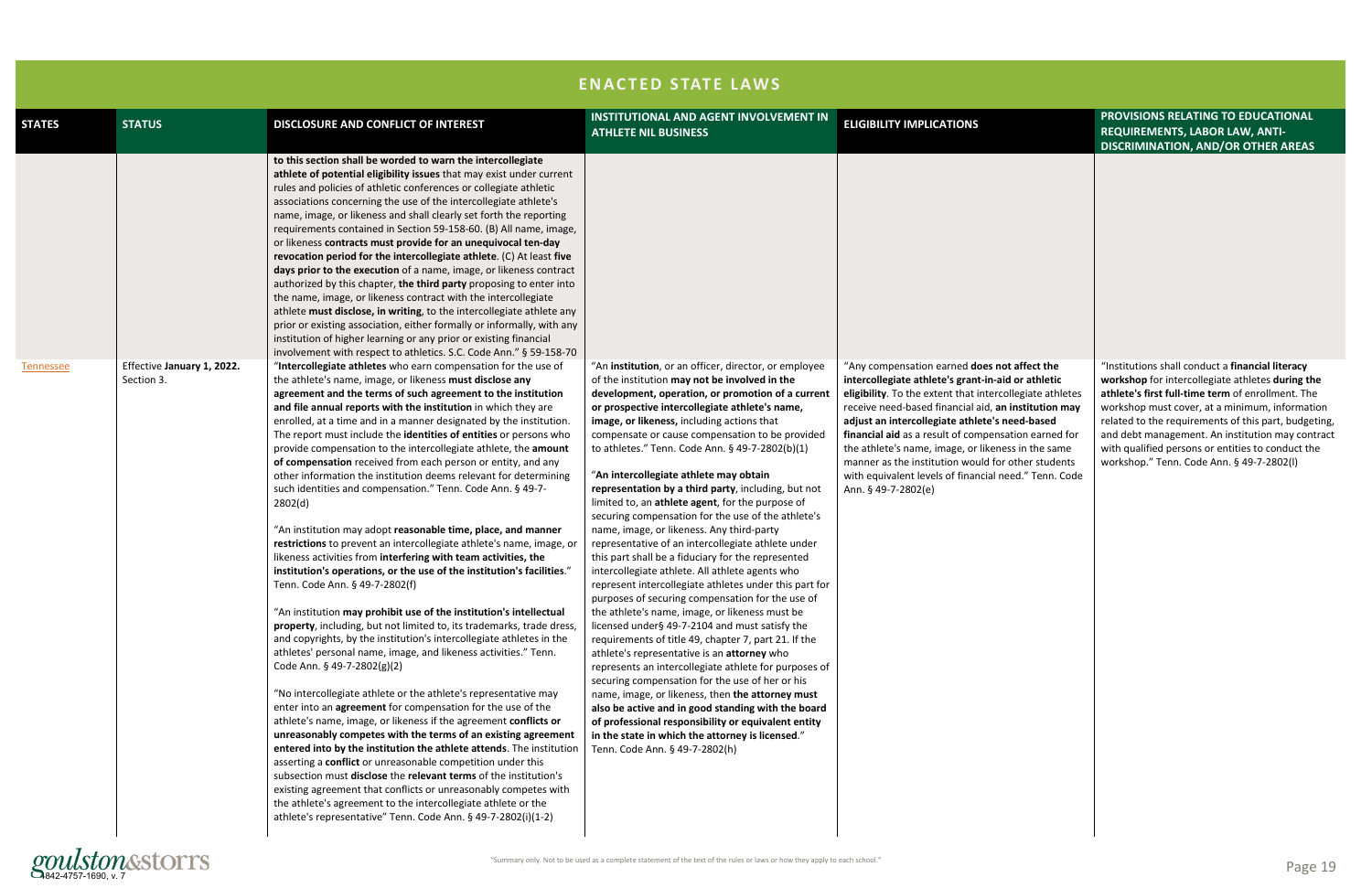#### n intercollegiate which this ied from **r** similar financial **on** because the tion from the use e, or likeness aged in official sional ation by an his state, for ting to use of the seness." Tex. Ed.



#### **PROVISIONS RELATING TO EDUCATIONAL REQUIREMENTS, LABOR LAW, ANTI-DISCRIMINATION, AND/OR OTHER AREAS**

| <b>ELIGIBILITY IMPLICATIONS</b>                                                                                                                                                                                                                                                                                                                                                                                                                                                                                                                                            | <b>INSTITUTIONAL AND AGENT INVOLVEMENT IN</b><br><b>STATUS</b><br><b>DISCLOSURE AND CONFLICT OF INTEREST</b><br><b>ATHLETE NIL BUSINESS</b>                                                                                                                                                                                                                                                                                                                                                                                                                                                                                                                                                                                                                                                                                                                                                                                                                                                                                                                                                                                                                                                                                                                                                                                                                                                                                                                                                                                                                                                                                                                                                                                                                                                                                                                                                                                                                                                                                                                                                                                                                                                                                                                                                                                                                 | <b>STATES</b> |  |
|----------------------------------------------------------------------------------------------------------------------------------------------------------------------------------------------------------------------------------------------------------------------------------------------------------------------------------------------------------------------------------------------------------------------------------------------------------------------------------------------------------------------------------------------------------------------------|-------------------------------------------------------------------------------------------------------------------------------------------------------------------------------------------------------------------------------------------------------------------------------------------------------------------------------------------------------------------------------------------------------------------------------------------------------------------------------------------------------------------------------------------------------------------------------------------------------------------------------------------------------------------------------------------------------------------------------------------------------------------------------------------------------------------------------------------------------------------------------------------------------------------------------------------------------------------------------------------------------------------------------------------------------------------------------------------------------------------------------------------------------------------------------------------------------------------------------------------------------------------------------------------------------------------------------------------------------------------------------------------------------------------------------------------------------------------------------------------------------------------------------------------------------------------------------------------------------------------------------------------------------------------------------------------------------------------------------------------------------------------------------------------------------------------------------------------------------------------------------------------------------------------------------------------------------------------------------------------------------------------------------------------------------------------------------------------------------------------------------------------------------------------------------------------------------------------------------------------------------------------------------------------------------------------------------------------------------------|---------------|--|
| "A student athlete participating in ar<br>athletic program at an institution to<br>section applies may not be disqualifi<br>eligibility for a scholarship, grant, or<br>assistance awarded by the institutio<br>student athlete: (1) earns compensat<br>of the student athlete's name, image<br>when the student athlete is not enga<br>team activities; or (2) obtains profess<br>representation, including representa<br>attorney licensed to practice law in tl<br>contracts or other legal matters relat<br>student athlete's name, image, or lik<br>Code § 51.9246(e) | Effective July 1, 2021. Section<br>"A student athlete participating in an intercollegiate athletic<br>"An institution to which this section applies may<br>program at an institution to which this section applies: shall,<br>not: adopt or enforce a policy, requirement,<br>4.<br>before entering into the contract, disclose to the institution, in<br>standard, or limitation that prohibits or otherwise<br>the manner prescribed by the institution, any proposed contract<br>prevents a student athlete participating in an<br>the student athlete may sign for use of the student athlete's<br>intercollegiate athletic program at the institution<br>name, image, or likeness" Tex. Ed. Code § 51.9246(g)(1)<br>from: obtaining professional representation,<br>including representation by an attorney licensed to<br>"A student athlete participating in an intercollegiate athletic<br>practice law in this state, for contracts or other<br>program at an institution to which this section applies: may not<br>legal matters relating to the use of the student<br>athlete's name, image, or likeness" Tex. Ed. Code §<br>enter into a contract for the use of the student athlete's name,<br>image, or likeness if: any provision of the contract conflicts with a<br>51.9246(c)(1)(B)<br>provision of the student athlete's team contract, a provision of<br>an institutional contract of the institution, a policy of the athletic<br>department of the institution, or a provision of the honor code of<br>the institution" Tex. Ed. Code $\S$ 51.9246(g)(2)(A)<br>"An institution to which this section applies that identifies a<br>provision in a contract disclosed to the institution by a student<br>athlete under Subsection $(g)(1)$ that conflicts with a provision in<br>the student athlete's team contract, a provision of an institutional<br>contract of the institution, a policy of the athletic department of<br>the institution, or a provision of the honor code of the institution<br>shall promptly disclose the conflict to the student athlete or the<br>student athlete's representative, if applicable. The student<br>athlete or the student athlete's representative is responsible for<br>resolving the conflict not later than the 10th day after the date of<br>the disclosure." Tex. Ed. Code § 51.9246(h) | <b>Texas</b>  |  |
|                                                                                                                                                                                                                                                                                                                                                                                                                                                                                                                                                                            |                                                                                                                                                                                                                                                                                                                                                                                                                                                                                                                                                                                                                                                                                                                                                                                                                                                                                                                                                                                                                                                                                                                                                                                                                                                                                                                                                                                                                                                                                                                                                                                                                                                                                                                                                                                                                                                                                                                                                                                                                                                                                                                                                                                                                                                                                                                                                             |               |  |

"An institution to which this section applies **shall require** a student athlete participating in an intercollegiate athletic program at the institution to attend a **financial literacy and life skills workshop at the beginning of the student's first and third academic years** at the institution. The workshop must be at least **five hours in duration** and include information on **financial aid, debt management, time management, budgeting, and academic resources** available to the student athlete." Tex. Ed. Code § 51.9246(i)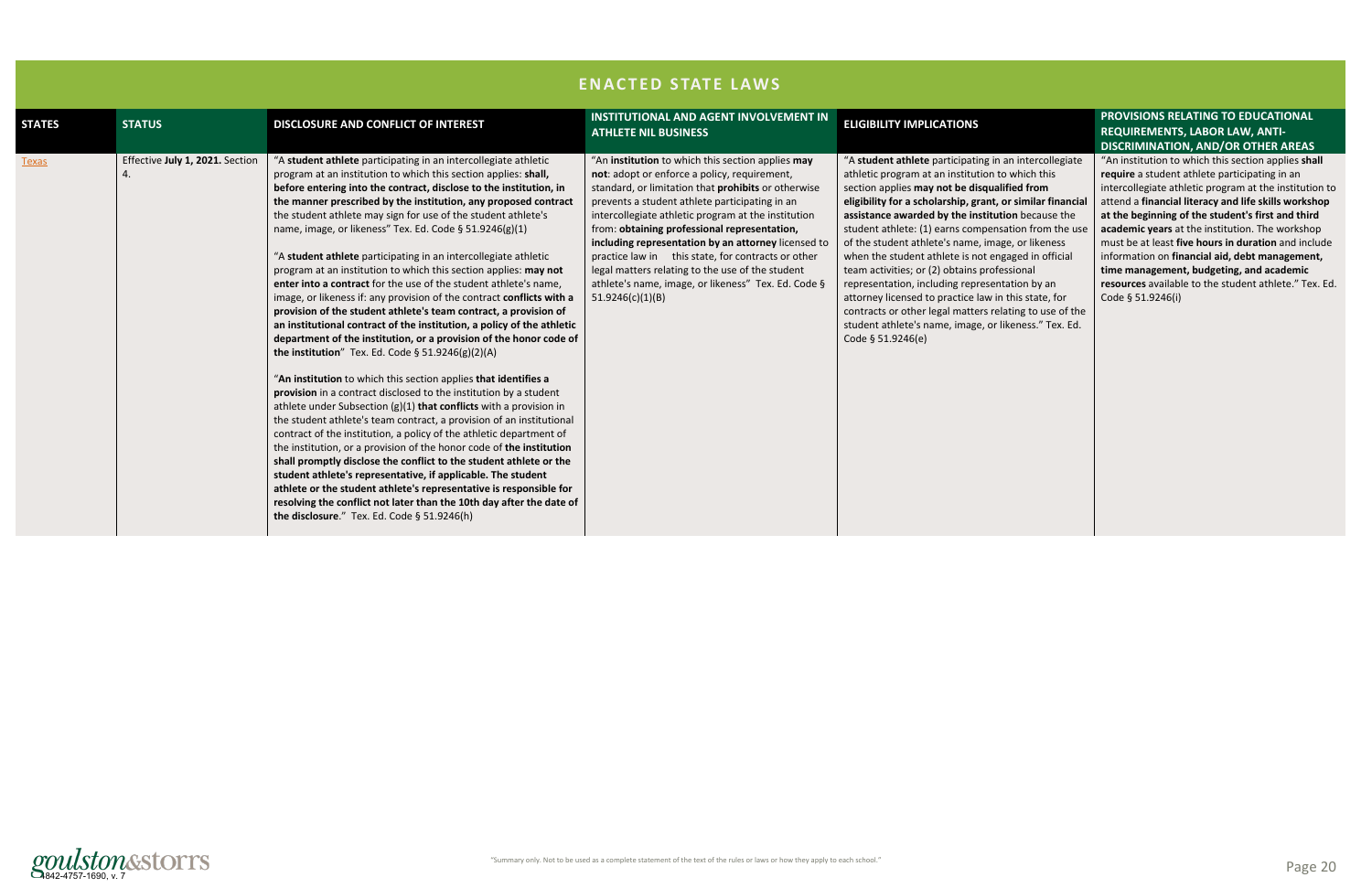

## **LABOR LAW, ANTI-DISCRIMINATION, AND/OR OTHER AREAS**

emblywoman Solages' bill and Senator Parker and Bailey's bill uire institutions to offer a student-athlete assistance gram that may include financial literacy training, mental Ith support, and leadership training.

| <b>PROPOSED STATE LAWS</b>                                                                                   |                                                                                                                                                                                                                                                                                                                                                                                                      |                                                                                                                                                                                                                                                                                                                                                                                  |                                                                                                                                                                                                                                     |  |
|--------------------------------------------------------------------------------------------------------------|------------------------------------------------------------------------------------------------------------------------------------------------------------------------------------------------------------------------------------------------------------------------------------------------------------------------------------------------------------------------------------------------------|----------------------------------------------------------------------------------------------------------------------------------------------------------------------------------------------------------------------------------------------------------------------------------------------------------------------------------------------------------------------------------|-------------------------------------------------------------------------------------------------------------------------------------------------------------------------------------------------------------------------------------|--|
| <b>STATES</b>                                                                                                | <b>PROPOSED EFFECTIVE DATE</b>                                                                                                                                                                                                                                                                                                                                                                       | <b>STATUS</b>                                                                                                                                                                                                                                                                                                                                                                    | PROVISIONS RELATING TO EDUATIONAL REQUIREMENTS,<br>LABOR LAW, ANTI-DISCRIMINATION, AND/OR OTHER ARE                                                                                                                                 |  |
| lowa                                                                                                         | The bill would take effect immediately and apply to any<br>agreement entered into, renewed, modified, or<br>extended on or after the earliest of (1) July 1, 2021, (2)<br>the effective date of a substantially similar federal law,<br>or (3) the effective date of an athletic association or<br>athletic conference rule regarding name, image and<br>likeness compensation for student athletes. | Bill was approved by Senate Judiciary Committee on February 17, 2021.                                                                                                                                                                                                                                                                                                            | None.                                                                                                                                                                                                                               |  |
| Kansas                                                                                                       | January 1, 2022.                                                                                                                                                                                                                                                                                                                                                                                     | The bill passed the Kansas House of Representatives on March 2, 2021 and had a hearing<br>in the Senate Committee on Federal and State Affairs on March 18, 2021. The bill was<br>referred to Senate Committee on Federal and State Affairs.                                                                                                                                     | None.                                                                                                                                                                                                                               |  |
| Massachusetts (House - Howitt)<br>Massachusetts (House - Gonzalez)<br>Massachusetts (Senate)                 | No effective date indicated in bill but, per Massachusetts<br>law, enacted bills become effective 90 days after<br>approval by the Governor.                                                                                                                                                                                                                                                         | Both Massachusetts House of Representatives bills and the Massachusetts Senate bill<br>were referred to the Joint Committee on Higher Education on March 29, 2021.                                                                                                                                                                                                               | None for either.                                                                                                                                                                                                                    |  |
| <b>New York (Assemblywoman Solages)</b><br>New York (Senator Griffo)<br>New York (Senator Parker and Bailey) | Assemblywoman Solages' bill - January 1, 2022<br>Senator Griffo's bill - effective immediately<br>Senator Parker and Bailey's bill - January 1, 2022                                                                                                                                                                                                                                                 | Assemblywoman Solages' bill was amended and recommitted to the Standing<br>Committee on Higher Education on June 7, 2021.<br>Senator Griffo's bill was referred to the Standing Committee on Higher Education on<br>February 11, 2021.<br>Senator Parker and Bailey's bill passed the Senate and was referred to the Standing<br>Committee on Higher Education on June 10, 2021. | Assemblywoman Solages' bill and Senator Parker and Bailey<br>require institutions to offer a student-athlete assistance<br>program that may include financial literacy training, mental<br>health support, and leadership training. |  |
| <b>North Carolina</b>                                                                                        | January 1, 2024.                                                                                                                                                                                                                                                                                                                                                                                     | The bill passed First Reading in the North Carolina Senate and was referred to the<br>Committee on Rules and Operations of the Senate on March 22, 2021.                                                                                                                                                                                                                         | None.                                                                                                                                                                                                                               |  |
| Rhode Island                                                                                                 | January 1, 2022.                                                                                                                                                                                                                                                                                                                                                                                     | The bill passed in the House on June 15, 2021.                                                                                                                                                                                                                                                                                                                                   | None.                                                                                                                                                                                                                               |  |
| <b>West Virginia</b>                                                                                         | The bill becomes law upon the governor's signature.                                                                                                                                                                                                                                                                                                                                                  | The bill was introduced then referred to the House Education Committee on February<br>17, 2021.                                                                                                                                                                                                                                                                                  | None.                                                                                                                                                                                                                               |  |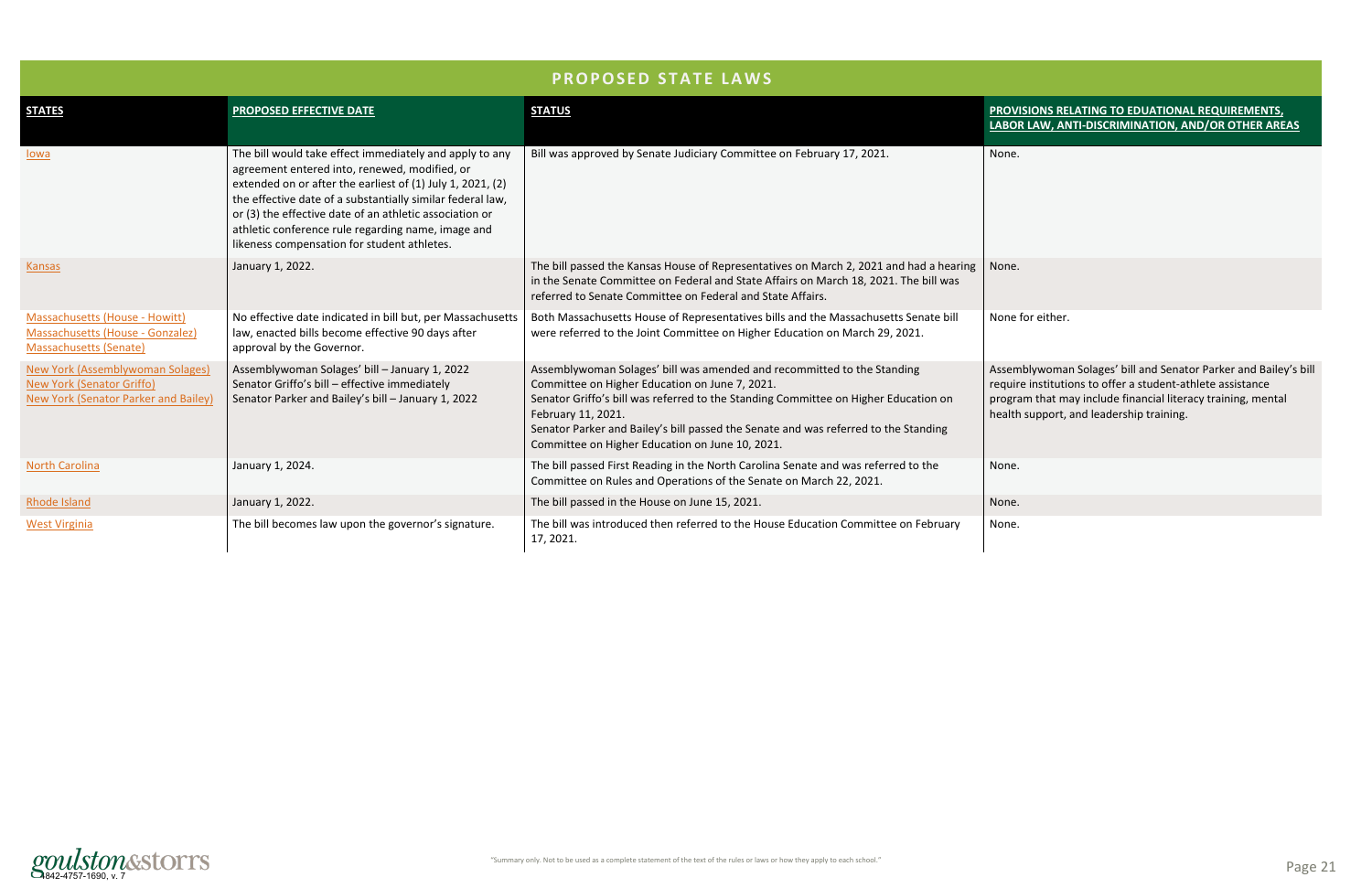| <b>FEDERAL BILL</b>                                                                                                                                                                        | <b>STATUS</b>                                                                                                                              | DISCLOSURE AND CONFLICT OF INTEREST                                                                                                                  | <b>INSTITUTIONAL AND AGENT INVOLVEMENT</b><br>IN ATHLETE NIL BUSINESS                                                                                                                                                                                                                                                                                                                                                                                                                                                                                                                                                                                                                                                                                                                                                                                                                                                                                                                                                                                                                                                  | <b>ELIGIBILITY IMPLICATIONS</b>                                                                                                                                                                                                                                                                                                                                                                                                                                                                                                           | PROVISIONS RELATING TO EDUATIONAL REQUIREMENTS,<br>LABOR LAW, ANTI-DISCRIMINATION AND/OR OTHER<br><b>AREAS</b>                                                                                                                                                                                                                                                                                                                                                                                                                                                                                                                                                                             |
|--------------------------------------------------------------------------------------------------------------------------------------------------------------------------------------------|--------------------------------------------------------------------------------------------------------------------------------------------|------------------------------------------------------------------------------------------------------------------------------------------------------|------------------------------------------------------------------------------------------------------------------------------------------------------------------------------------------------------------------------------------------------------------------------------------------------------------------------------------------------------------------------------------------------------------------------------------------------------------------------------------------------------------------------------------------------------------------------------------------------------------------------------------------------------------------------------------------------------------------------------------------------------------------------------------------------------------------------------------------------------------------------------------------------------------------------------------------------------------------------------------------------------------------------------------------------------------------------------------------------------------------------|-------------------------------------------------------------------------------------------------------------------------------------------------------------------------------------------------------------------------------------------------------------------------------------------------------------------------------------------------------------------------------------------------------------------------------------------------------------------------------------------------------------------------------------------|--------------------------------------------------------------------------------------------------------------------------------------------------------------------------------------------------------------------------------------------------------------------------------------------------------------------------------------------------------------------------------------------------------------------------------------------------------------------------------------------------------------------------------------------------------------------------------------------------------------------------------------------------------------------------------------------|
| S. 238 - College<br><b>Athlete Economic</b><br><b>Freedom Act</b><br>This bill was<br>introduced by and<br>is being sponsored<br>by Senator Chris<br>Murphy (D-CT) on<br>February 4, 2021. | On February 4, 2021,<br>the bill was read twice<br>and referred to the<br>Senate Committee on<br>Commerce, Science,<br>and Transportation. | No explicit prohibition on student athletes<br>entering into contracts that interfere with<br>team contracts or explicit disclosure<br>requirements. | $"$ (b) RIGHT TO REPRESENTATION. $-$ (1)<br>ABILITY FOR COLLEGE ATHLETES TO RETAIN<br>REPRESENTATION. - An institution of<br>higher education or intercollegiate athletic<br>association may not prevent a college<br>athlete or prospective college athlete from<br>fully participating in intercollegiate<br>athletics based on the college athlete or<br>prospective college athlete having<br>obtained professional representation with<br>respect to a contract or legal matter,<br>including-(A) representation provided by<br>an athlete agent or financial advisor; and (B)<br>legal representation provided by an<br>attorney.<br>(2) PROHIBITIONS ON THE REGULATION OF<br>REPRESENTATION. - An institution of<br>higher education or intercollegiate athletic<br>association may not regulate the legal,<br>financial, or agency representation of<br>college athletes and prospective college<br>athletes with respect to the marketing of<br>their names, images, likenesses, or athletic<br>reputations, including the certification of<br>such legal, financial, or agency<br>representation." Sec. 3(b) | (5) GRANTS-IN-AID. - Receipt of compensation for the use<br>of the name, image, likeness, or athletic reputation of a<br>college athlete or prospective college athlete shall not<br>adversely affect-(A) the eligibility or opportunity of a<br>college athlete or prospective college athlete to apply for a<br>grant-in-aid; or (B) the amount, duration, or renewal of the<br>grant-in-aid of a college athlete or prospective college<br>athlete." Sec. $3(a)(5)$                                                                    | This bill prohibits colleges, universities, and athletic<br>associations from preventing or prohibiting student<br>athletes obtaining a "collective representative to facilitate<br>group licensing agreements or provide representation for<br>college athletes." Sec. 3(a)(3)<br>This bill address potential concerns around Title VII, Title IX,<br>and other anti-discrimination laws by requiring that<br>institutions or parties affiliated with institutions that<br>provide support for NIL marketing "shall make such support<br>accessible to all college athletes in the applicable athletic<br>program, regardless of gender, race, or participating sport."<br>Sec. $3(a)(6)$ |
| H.R. 850 - College<br><b>Athlete Economic</b><br><b>Freedom Act</b><br>This bill was<br>introduced by<br>Representative Lori<br>Trahan (D-MA) on<br>February 4, 2021.                      | On April 23, 2021, the<br>bill was referred to the<br>Subcommittee on<br>Courts, Intellectual<br>Property, and the<br>Internet.            | No explicit prohibition on student athletes<br>entering into contracts that interfere with<br>team contracts or explicit disclosure<br>requirements. | $"$ (b) RIGHT TO REPRESENTATION. $-$ (1)<br>ABILITY FOR COLLEGE ATHLETES TO RETAIN<br>REPRESENTATION. - An institution of<br>higher education or intercollegiate athletic<br>association may not prevent a college<br>athlete or prospective college athlete from<br>fully participating in intercollegiate<br>athletics based on the college athlete or<br>prospective college athlete having<br>obtained professional representation with<br>respect to a contract or legal matter,<br>including-(A) representation provided by<br>an athlete agent or financial advisor; and (B)<br>legal representation provided by an<br>attorney.                                                                                                                                                                                                                                                                                                                                                                                                                                                                                | (5) GRANTS-IN-AID. $-$ Receipt of compensation for the use $\vert$ This bill prohibits colleges, universities, and athletic<br>of the name, image, likeness, or athletic reputation of a<br>college athlete or prospective college athlete shall not<br>adversely affect-(A) the eligibility or opportunity of a<br>college athlete or prospective college athlete to apply for a<br>grant-in-aid; or (B) the amount, duration, or renewal of the<br>grant-in-aid of a college athlete or prospective college<br>athlete." Sec. $3(a)(5)$ | associations from preventing or prohibiting student<br>athletes obtaining a "collective representative to facilitate<br>group licensing agreements or provide representation for<br>college athletes." Sec. 3(a)(3)<br>This bill address potential concerns around Title VII, Title IX,<br>and other anti-discrimination laws by requiring that<br>institutions or parties affiliated with institutions that<br>provide support for NIL marketing "shall make such support<br>accessible to all college athletes in the applicable athletic<br>program, regardless of gender, race, or participating sport."<br>Sec. $3(a)(6)$                                                             |

## **PROPOSED FEDERAL LEGISLATION (117<sup>th</sup> Congress)**

gaz-4757-1690, v. 7 Page 22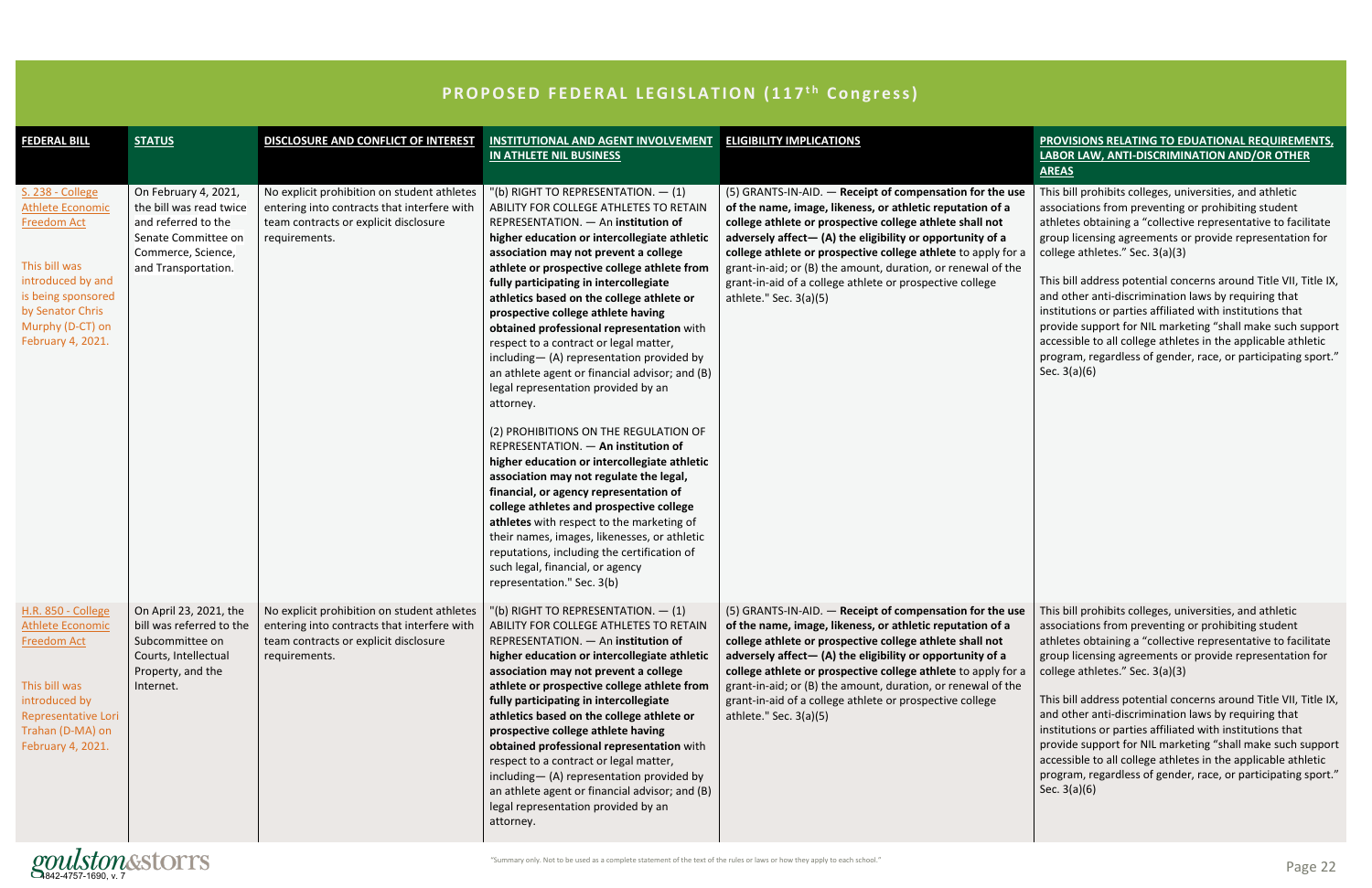"Summary only. Not to be used as a complete statement of the text of the rules or laws or how they apply to each school."

| <b>FEDERAL BILL</b>                                                                                                                                                                                              | <b>STATUS</b>                                                                                                                               | DISCLOSURE AND CONFLICT OF INTEREST                                                                                                                                                                                                                                                                                                                                                                                                                                                                                                                                                                                                                                                                                                                                                                                                                                                                                                                                                                                          |                                                                                                                                                                                                                                                                                                                                                                                                                                                                                                                                                                                                                     |                                                                                                                                                                                                                                                                                                                                                                                                                                                                                                                                                                                                                                                                                                                                                                                                                                                                                                                                                                                                                                                                                                                                                                                                                                 |
|------------------------------------------------------------------------------------------------------------------------------------------------------------------------------------------------------------------|---------------------------------------------------------------------------------------------------------------------------------------------|------------------------------------------------------------------------------------------------------------------------------------------------------------------------------------------------------------------------------------------------------------------------------------------------------------------------------------------------------------------------------------------------------------------------------------------------------------------------------------------------------------------------------------------------------------------------------------------------------------------------------------------------------------------------------------------------------------------------------------------------------------------------------------------------------------------------------------------------------------------------------------------------------------------------------------------------------------------------------------------------------------------------------|---------------------------------------------------------------------------------------------------------------------------------------------------------------------------------------------------------------------------------------------------------------------------------------------------------------------------------------------------------------------------------------------------------------------------------------------------------------------------------------------------------------------------------------------------------------------------------------------------------------------|---------------------------------------------------------------------------------------------------------------------------------------------------------------------------------------------------------------------------------------------------------------------------------------------------------------------------------------------------------------------------------------------------------------------------------------------------------------------------------------------------------------------------------------------------------------------------------------------------------------------------------------------------------------------------------------------------------------------------------------------------------------------------------------------------------------------------------------------------------------------------------------------------------------------------------------------------------------------------------------------------------------------------------------------------------------------------------------------------------------------------------------------------------------------------------------------------------------------------------|
|                                                                                                                                                                                                                  |                                                                                                                                             |                                                                                                                                                                                                                                                                                                                                                                                                                                                                                                                                                                                                                                                                                                                                                                                                                                                                                                                                                                                                                              | <b>INSTITUTIONAL AND AGENT INVOLVEMENT</b><br><b>IN ATHLETE NIL BUSINESS</b>                                                                                                                                                                                                                                                                                                                                                                                                                                                                                                                                        | <b>ELIGIBILITY IMPLICATIONS</b>                                                                                                                                                                                                                                                                                                                                                                                                                                                                                                                                                                                                                                                                                                                                                                                                                                                                                                                                                                                                                                                                                                                                                                                                 |
|                                                                                                                                                                                                                  |                                                                                                                                             |                                                                                                                                                                                                                                                                                                                                                                                                                                                                                                                                                                                                                                                                                                                                                                                                                                                                                                                                                                                                                              | (2) PROHIBITIONS ON THE REGULATION OF<br>REPRESENTATION. - An institution of<br>higher education or intercollegiate athletic<br>association may not regulate the legal,<br>financial, or agency representation of<br>college athletes and prospective college<br>athletes with respect to the marketing of<br>their names, images, likenesses, or athletic<br>reputations, including the certification of<br>such legal, financial, or agency<br>representation." Sec. 3(b)                                                                                                                                         |                                                                                                                                                                                                                                                                                                                                                                                                                                                                                                                                                                                                                                                                                                                                                                                                                                                                                                                                                                                                                                                                                                                                                                                                                                 |
| S. 414 - Amateur<br><b>Athletes Protection</b><br>and Compensation<br><b>Act of 2021</b><br>This bill was<br>introduced by and<br>is being sponsored<br>by Senator Jerry<br>Moran (R-KS) on<br>February 4, 2021. | On February 24, 2021,<br>the bill was read twice<br>and referred to the<br>Senate Committee on<br>Commerce, Science,<br>and Transportation. | "(4) DISCLOSURES. $-$<br>(A) ENROLLED ATHLETES. - With respect<br>to an amateur intercollegiate athlete<br>enrolled in an institution of higher<br>education who enters into an<br>endorsement contract, the amateur<br>intercollegiate athlete shall, not later<br>than 7 days after entering into the<br>endorsement contract, provide to the<br>institution of higher education a copy of<br>the endorsement contract.<br>(B) RECRUITED ATHLETES. - With respect<br>to an amateur intercollegiate athlete who<br>is or may be recruited to attend, but not<br>yet enrolled in, an institution of higher<br>education and who enters into an<br>endorsement contract, the amateur<br>intercollegiate athlete shall, before<br>signing letter of intent, provide to the<br>institution of higher education a copy of<br>all current and expired endorsement<br>contracts entered into by the amateur<br>intercollegiate athlete." Sec. 4(b)(4)(A)-<br>(B)<br>"(b) PURPOSES. $-$ The purposes of the<br>AIAC are as follows: | "SEC. 4. PROTECTIONS FOR AMATEUR<br>INTERCOLLEGIATE ATHLETES.<br>(a) REPRESENTATION CONTRACTS. - A<br>national amateur athletic association or an<br>institution of higher education may not<br>punish or prohibit the participation of an<br>amateur intercollegiate athlete in an<br>amateur inter collegiate athletic event or<br>amateur intercollegiate athletic competition<br>based on the amateur intercollegiate<br>athlete having entered into an agency<br>contract with an amateur athlete<br>representative who has been certified by<br>the AIAC in accordance with section<br>$8(b)(4)$ ." Sec. 4(a) | (f) LIMITATION ON TRANSFER PENALTIES. -<br>An amateur intercollegiate athletics association shall allow<br>an amateur intercollegiate athlete in any sport to transfer<br>from one institution of higher education to another not less<br>than once without losing or delaying eligibility for<br>intercollegiate athletics if-<br>(1) not less than 7 days before transferring, the amateur<br>intercollegiate athlete provides to his or her athletic<br>director notice of intent to transfer; and<br>(2) the transfer does not occur during-<br>(A) the season of the sport of the amateur intercollegiate<br>athlete; or<br>(B) the 60-day period before the commencement of such<br>season." Sec. 4(f)<br>(d) PROFESSIONAL SPORTS DRAFTS. - A national amateur<br>athletic association or an institution of higher education<br>may not prohibit the participation of an amateur<br>intercollegiate athlete in an amateur intercollegiate athletic<br>event based on the amateur intercollegiate athlete having<br>entered into a professional sports draft, if the amateur<br>intercollegiate athlete-<br>(1) does not receive compensation, directly or 19 indirectly,<br>from $-$<br>(A) a professional sports league; |

### **PROPOSED FEDERAL LEGISLATION (117<sup>th</sup> Congress)**

gondete statement of the text of the reles or laws or how they apply to each school."<br>4842-4757-1690, v. 7 Page 23

|                       | <b>PROVISIONS RELATING TO EDUATIONAL REQUIREMENTS,</b>                                                                                                                                                                                                                                                                                                                                                                  |  |  |  |  |
|-----------------------|-------------------------------------------------------------------------------------------------------------------------------------------------------------------------------------------------------------------------------------------------------------------------------------------------------------------------------------------------------------------------------------------------------------------------|--|--|--|--|
|                       | <b>LABOR LAW, ANTI-DISCRIMINATION AND/OR OTHER</b>                                                                                                                                                                                                                                                                                                                                                                      |  |  |  |  |
|                       | <b>AREAS</b>                                                                                                                                                                                                                                                                                                                                                                                                            |  |  |  |  |
|                       |                                                                                                                                                                                                                                                                                                                                                                                                                         |  |  |  |  |
|                       | "SEC. 5. EMPLOYMENT MATTERS.                                                                                                                                                                                                                                                                                                                                                                                            |  |  |  |  |
| W<br>er<br><b>SSS</b> | Notwithstanding any other provision of Federal or State<br>law, an amateur intercollegiate athlete shall not be<br>considered an employee of an institution of higher<br>education, a conference, or a national amateur athletic<br>association based on the amateur intercollegiate athlete's<br>participation in amateur intercollegiate athletic events or<br>amateur intercollegiate athletic competitions." Sec. 5 |  |  |  |  |
|                       | "SEC. 6. TRANSPARENCY. (a) DISCLOSURES. - (1) IN<br>GENERAL. - An institution of higher education shall make<br>the following legally binding disclosures to each amateur<br>intercollegiate athlete before he or she commits to enroll<br>in or attend the institution of higher education:                                                                                                                            |  |  |  |  |
|                       | (A) The amount and duration of grant-in aid the institution                                                                                                                                                                                                                                                                                                                                                             |  |  |  |  |
| າ                     | of higher education will provide to the amateur<br>intercollegiate athlete, relative to the most recent cost of<br>attendance, for each academic school year and each<br>summer session.                                                                                                                                                                                                                                |  |  |  |  |
|                       |                                                                                                                                                                                                                                                                                                                                                                                                                         |  |  |  |  |
| tic<br>g<br>:ly,      | (B) The amount and duration of grant-in aid the institution<br>of higher education will provide to assist the amateur<br>intercollegiate athlete with undergraduate degree<br>completion and graduate degree completion following the<br>expiration of the intercollegiate athletics eligibility of the<br>amateur intercollegiate athlete.                                                                             |  |  |  |  |
|                       | (C) The percentage of comprehensive medical coverage<br>required, including any required coverage to participate in<br>intercollegiate athletics or to enroll as a student, that will                                                                                                                                                                                                                                   |  |  |  |  |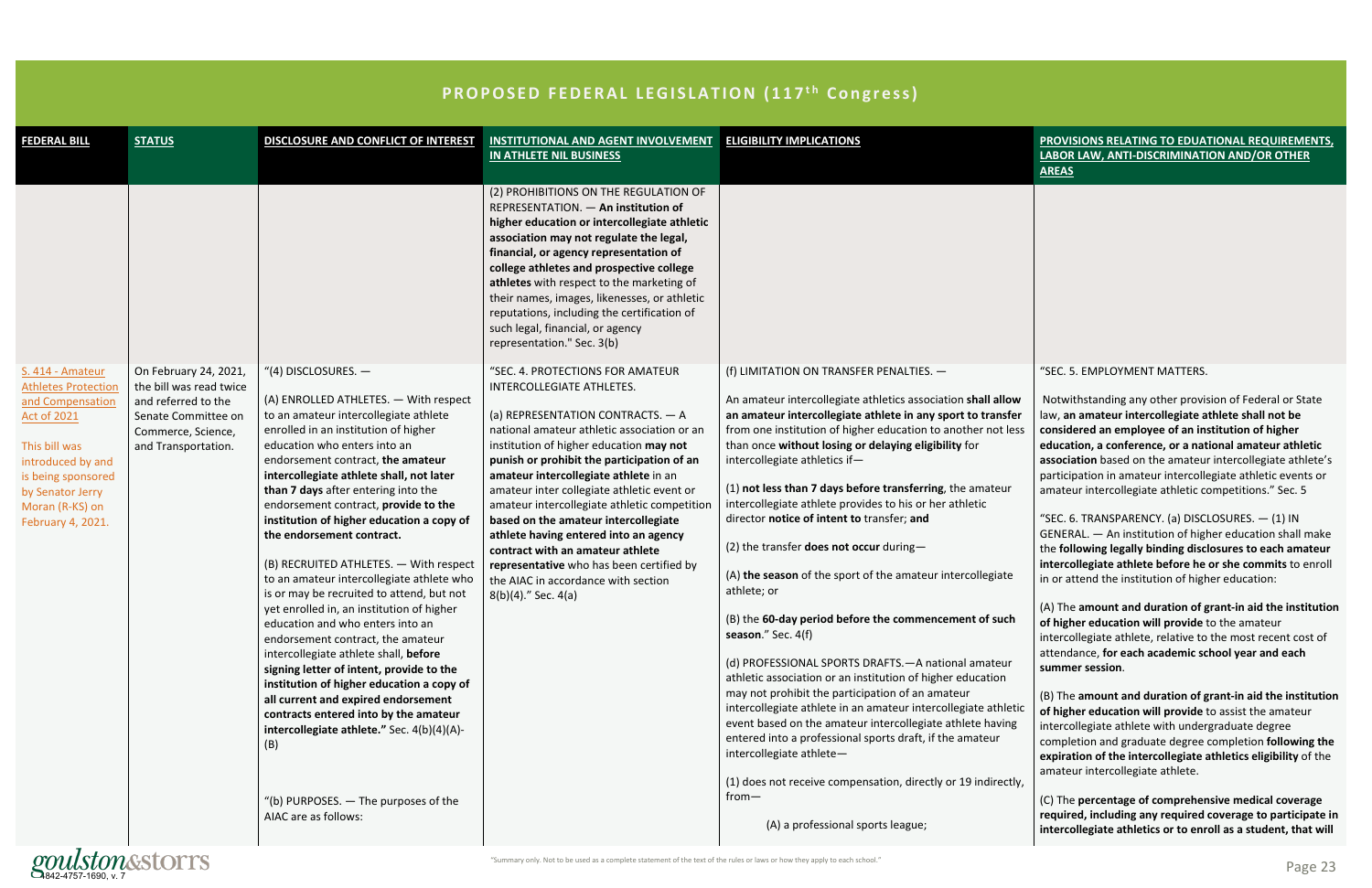

| THOT OULD TEDEMAL LEGIULATION (11) COMMICUUT                                                                                                                                                                              |                                                                                                                                                                                                                                                                                                                                                                  |                                                                                                                                                                                                                                                                                                                                                                                                                                                                                                                                                                                                                                                                                                                                                                                                                                                                                                                                                           |                                                                                                                                                                                                                                                                                                                    |                                                                                                                                                                                                                                                                                                                                                                                                                                                                                                                                                                                                                                                                                                                                         |
|---------------------------------------------------------------------------------------------------------------------------------------------------------------------------------------------------------------------------|------------------------------------------------------------------------------------------------------------------------------------------------------------------------------------------------------------------------------------------------------------------------------------------------------------------------------------------------------------------|-----------------------------------------------------------------------------------------------------------------------------------------------------------------------------------------------------------------------------------------------------------------------------------------------------------------------------------------------------------------------------------------------------------------------------------------------------------------------------------------------------------------------------------------------------------------------------------------------------------------------------------------------------------------------------------------------------------------------------------------------------------------------------------------------------------------------------------------------------------------------------------------------------------------------------------------------------------|--------------------------------------------------------------------------------------------------------------------------------------------------------------------------------------------------------------------------------------------------------------------------------------------------------------------|-----------------------------------------------------------------------------------------------------------------------------------------------------------------------------------------------------------------------------------------------------------------------------------------------------------------------------------------------------------------------------------------------------------------------------------------------------------------------------------------------------------------------------------------------------------------------------------------------------------------------------------------------------------------------------------------------------------------------------------------|
| <b>FEDERAL BILL</b>                                                                                                                                                                                                       | <b>STATUS</b>                                                                                                                                                                                                                                                                                                                                                    | DISCLOSURE AND CONFLICT OF INTEREST                                                                                                                                                                                                                                                                                                                                                                                                                                                                                                                                                                                                                                                                                                                                                                                                                                                                                                                       | <b>INSTITUTIONAL AND AGENT INVOLVEMENT</b><br>IN ATHLETE NIL BUSINESS                                                                                                                                                                                                                                              | <b>ELIGIBILITY IMPLICATIONS</b>                                                                                                                                                                                                                                                                                                                                                                                                                                                                                                                                                                                                                                                                                                         |
|                                                                                                                                                                                                                           |                                                                                                                                                                                                                                                                                                                                                                  | (7) To provide to amateur intercollegiate<br>athletes a process for the swift<br>resolution of conflicts concerning agency<br>contracts and endorsement contracts,<br>including by providing a neutral arbitrator<br>for any case in which an amateur<br>intercollegiate athlete is the complaining<br>party." Sec. 8(b)(7)                                                                                                                                                                                                                                                                                                                                                                                                                                                                                                                                                                                                                               |                                                                                                                                                                                                                                                                                                                    | (B) a professional sports team; or<br>(C) a sports agent;<br>(D) an amateur athlete representative; or with<br>(E) any individual or entity affiliated with an<br>individual or entity described in any of<br>subparagraphs (A) through (D); and<br>(2) not later than 7 days after the completion of the draft,<br>declares his or her intent to resume participation in<br>amateur intercollegiate athletic competition." Section 4(d)                                                                                                                                                                                                                                                                                                |
| <b>H.R.2841 - Student</b><br><b>Athlete Level</b><br><b>Playing Field Act</b><br>This bill was<br>introduced by and<br>is being sponsored<br>by Representative<br><b>Anthony Gonzalez</b><br>(R-OH) on April 26,<br>2021. | On April 26, 2021, the<br>bill was referred to the<br>Committee on Energy<br>and Commerce, and in<br>addition to the<br>Committee on<br>Education and Labor,<br>for a period to be<br>subsequently<br>determined by the<br>Speaker, in each case<br>for consideration of<br>such provisions as fall<br>within the jurisdiction<br>of the committee<br>concerned. | "A student athlete may be prohibited by<br>the institution of higher education of the<br>student athlete from wearing any item of<br>clothing or gear with the insignia of any<br>entity during any athletic competition or<br>athletic-related university-sponsored<br>event." Sec. $2(c)$<br>"Notice to Student Athlete: If you agree<br>orally or in writing to be represented by<br>an agent now or in the future, both you<br>and the agent by whom you are agreeing<br>to be represented must notify the<br>athletic director of the educational<br>institution at which you are enrolled, or<br>other individual responsible for athletic<br>programs at such educational institution,<br>that you have entered into an agency<br>contract. Such notification must be within<br>72 hours after entering into this contract<br>or before the next athletic event in which<br>you are eligible to participate, whichever<br>occurs first." Sec. 6(b) | "No State may enforce a State law or<br>regulation with respect to permitting or<br>abridging the ability of a student athlete<br>attending an institution of higher education<br>to enter into an endorsement contract or<br>agency contract pursuant to this Act or by<br>an amendment made by this Act." Sec. 7 | "In the case of an institution that has a student attending<br>the institution who is an athlete and has entered into an<br>endorsement contract (as defined under section 2 of the<br>Sports Agent Responsibility and Trust Act (15 U.S.C. 7801))<br>or an agency contract (as defined in section 9 of the<br>Student Athlete Level Playing Field Act), such institution<br>will not prohibit such student from entering into such an<br>endorsement contract or an agency contract, including<br>through a rule, standard, or policy that affects the eligibility<br>of such student to receive athletically related student aid<br>(as defined in section 485(e) of the Higher Education Act of<br>1965 (20 U.S.C. 1092(e)))" Sec. 5 |

### **PROPOSED FEDERAL LEGISLATION (117<sup>th</sup> Congress)**

| <b>ELIGIBILITY IMPLICATIONS</b>                                                                                                                                                                                                                                                                                                                                                                                                                                                                                                                                                                                                                                                                                                         | <b>PROVISIONS RELATING TO EDUATIONAL REQUIREMENTS,</b><br><b>LABOR LAW, ANTI-DISCRIMINATION AND/OR OTHER</b><br><b>AREAS</b>                                                                                                                                                                                                                                                                                                                                                                                                                                                                                                                                                                                                                                                                                                                                           |
|-----------------------------------------------------------------------------------------------------------------------------------------------------------------------------------------------------------------------------------------------------------------------------------------------------------------------------------------------------------------------------------------------------------------------------------------------------------------------------------------------------------------------------------------------------------------------------------------------------------------------------------------------------------------------------------------------------------------------------------------|------------------------------------------------------------------------------------------------------------------------------------------------------------------------------------------------------------------------------------------------------------------------------------------------------------------------------------------------------------------------------------------------------------------------------------------------------------------------------------------------------------------------------------------------------------------------------------------------------------------------------------------------------------------------------------------------------------------------------------------------------------------------------------------------------------------------------------------------------------------------|
| (B) a professional sports team; or<br>(C) a sports agent;                                                                                                                                                                                                                                                                                                                                                                                                                                                                                                                                                                                                                                                                               | be paid by the institution of higher education during the<br>period of intercollegiate athletics eligibility of the amateur<br>intercollegiate athlete.                                                                                                                                                                                                                                                                                                                                                                                                                                                                                                                                                                                                                                                                                                                |
| (D) an amateur athlete representative; or with<br>(E) any individual or entity affiliated with an<br>individual or entity described in any of<br>subparagraphs (A) through (D); and<br>(2) not later than 7 days after the completion of the draft,<br>declares his or her intent to resume participation in<br>amateur intercollegiate athletic competition." Section 4(d)                                                                                                                                                                                                                                                                                                                                                             | (D) The percentage of any out-of-pocket sports-related<br>medical expenses including deductibles, copays, and<br>coinsurance, that the institution of higher education will<br>pay during the period of intercollegiate athletics eligibility<br>of the amateur intercollegiate athlete, and the period for<br>which such expenses will be covered after such eligibility<br>expires. Differences between in-network and out-of-<br>network expenses shall be stated.<br>(E) Whether or not the institution of higher education will<br>pay for a disability insurance policy to cover the maximum<br>available future loss of earnings benefit based on market<br>rates of similarly situated amateur intercollegiate athletes."<br>Sec. 6                                                                                                                            |
| "In the case of an institution that has a student attending<br>the institution who is an athlete and has entered into an<br>endorsement contract (as defined under section 2 of the<br>Sports Agent Responsibility and Trust Act (15 U.S.C. 7801))<br>or an agency contract (as defined in section 9 of the<br>Student Athlete Level Playing Field Act), such institution<br>will not prohibit such student from entering into such an<br>endorsement contract or an agency contract, including<br>through a rule, standard, or policy that affects the eligibility<br>of such student to receive athletically related student aid<br>(as defined in section 485(e) of the Higher Education Act of<br>1965 (20 U.S.C. 1092(e)))" Sec. 5 | "NONDISCRIMINATION OF STUDENT ATHLETES. - Nothing<br>in this Act or the amendments made by this Act may be<br>construed to affect the rights of student athletes or affect<br>any program funded under title IX of the Education<br>Amendments of 1972 (20 U.S.C. 1681 et seq.)." Sec. 8(b)<br>"STUDENT ATHLETE NOT CONSIDERED AN EMPLOYEE.-<br>Nothing in this Act or the amendments made by this Act<br>shall affect the employment status of a student athlete who<br>enters into an endorsement contract with respect to a<br>covered athletic organization or institution of higher<br>education." Se. 8(d)<br>"Institutions of higher education and covered athletic<br>organizations should develop a course or program to assist<br>student athletes with understanding financial literacy with<br>respect to entering into an endorsement contract" Sec. 9(1) |